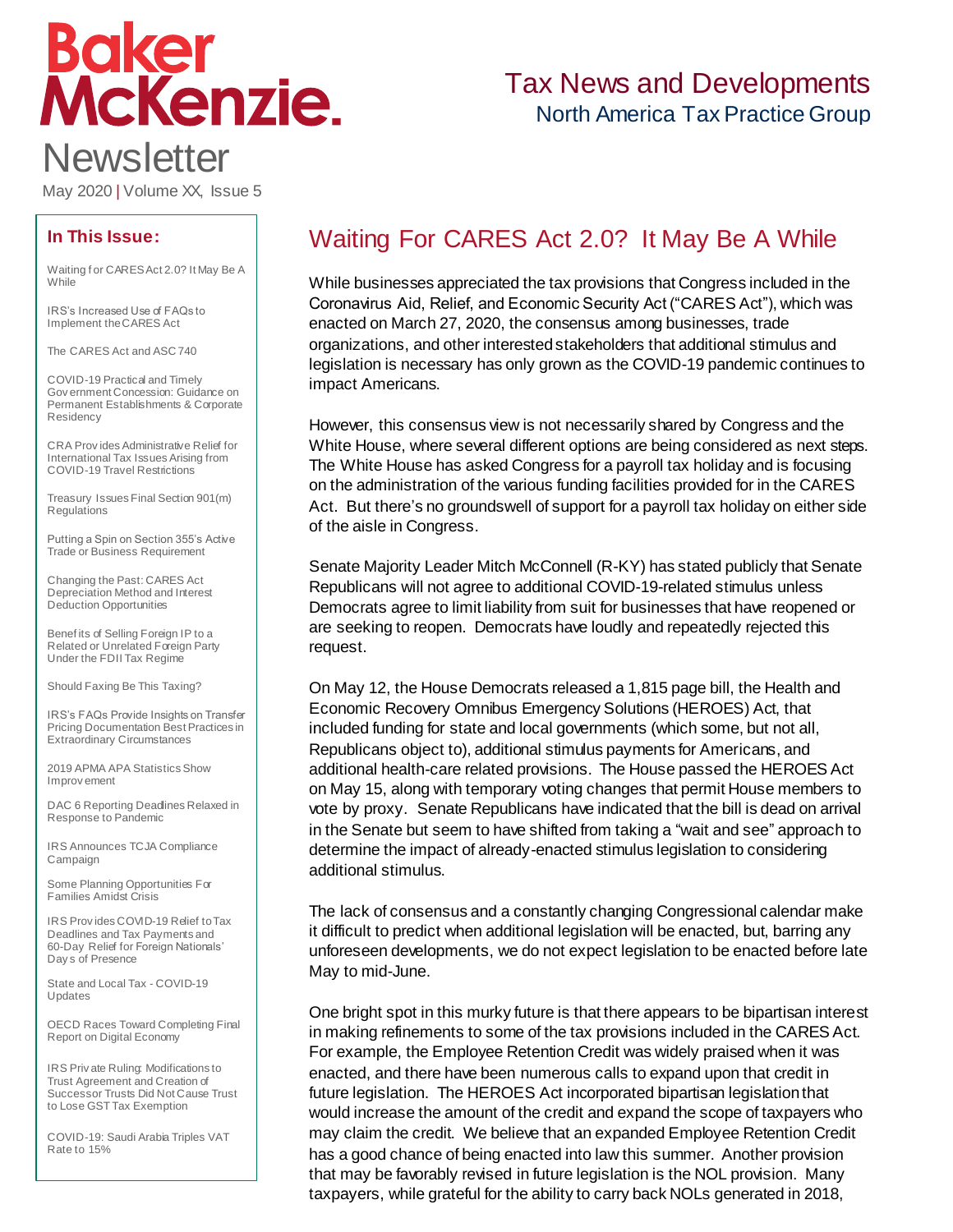





#### SALT Webinar Series

False Claims Act and SALT [\(registration link\)](https://bakerxchange.com/s/6c9e9c15ce53e3ce00be691b1b3c3e0efe689d53/h=7398bf7bbb3d727e00bd28267520f163e1c8107f)

►June 3, 2020

Handling a State Tax Controversy [\(registration](https://bakerxchange.com/s/0a2eff50677179651d4f860bcde29c6775b06e5c/h=7398bf7bbb3d727e00bd28267520f163e1c8107f) link)

►June 10, 2020

*To review the complete Tax Events Calendar visit*  [www.bakermckenzie.com/tax/event](http://www.bakermckenzie.com/tax/event) 2019, and 2020, have told their Congressional representatives that allowing taxpayers to "monetize" their 2020 NOLs *in 2020*, rather than waiting until 2020 tax returns are filed in 2021, would provide a much-needed boost of liquidity. Members seem willing to consider this and other proposals that would provide an immediate liquidity boost to companies. In addition, Senators Grassley (R-IA) and Wyden (D-OR) and Representative Neal (D-MA) have partnered to push back on Treasury when they believe that Treasury has issued guidance implementing the CARES Act that is inconsistent with Congressional intent and denies benefits that Congress intended to provide to taxpayers.

Taxpayers should continue engaging with their Congressional delegations on needed legislation and any concerns about Treasury and the IRS's implementation of the CARES Act.

#### *By [Christopher](https://www.bakermckenzie.com/en/people/h/hanna-christopher) H. Hanna, Dallas, [Alexandra Minkovich](https://www.bakermckenzie.com/en/people/m/minkovich-alexandra) and [Josh D. Odintz,](https://www.bakermckenzie.com/en/people/o/odintz-joshua-d) Washington, DC*

## <span id="page-1-0"></span>IRS's Increased Use of FAQs to Implement the CARES Act

Following the enactment of the Coronavirus Aid, Relief, and Economic Security ("CARES Act") in March 2020, the IRS has tremendously increased its use of FAQs to quickly put out needed guidance--both substantive and procedural--to implement many of the new provisions. While no one disagrees that these FAQs provide IRS guidance and significant financial relief to taxpayers in real time during this crisis, taxpayers should be mindful that, as a form of guidance, FAQs may have significant limitations. In deciding how to apply the FAQs, taxpayers should be aware of those limitations to avoid unexpected consequences.

Traditionally, the IRS uses FAQs to explain formal guidance to taxpayers in plain language or to issue non-binding guidance in an emergency. In some cases, Treasury and the IRS subsequently issue FAQs in more formal guidance (such as a notice, revenue ruling, or revenue procedure) that is binding on the IRS and that taxpayers can rely on. It is notable that regulations, revenue rulings, revenue procedures, notices, and announcements are all identified as types of "published guidance" in the Internal Revenue Manual ("IRM"), but the IRM is silent on whether FAQs are also published guidance and what the processes are for drafting and reviewing FAQs. This silence should serve as a red flag to taxpayers that FAQs are different from regulations, revenue rulings, and other forms of published guidance. Taxpayers should proceed with caution when an FAQ is the only item the IRS has published interpreting a statute.

At the time of writing, the IRS has posted on its website at least 10 sets of FAQs, covering a wide range of key tax relief provisions from the CARES Act. Topics include economic impact payments, deferral of employment tax deposits and payments, the employee retention credit, Paycheck Protection Program loans,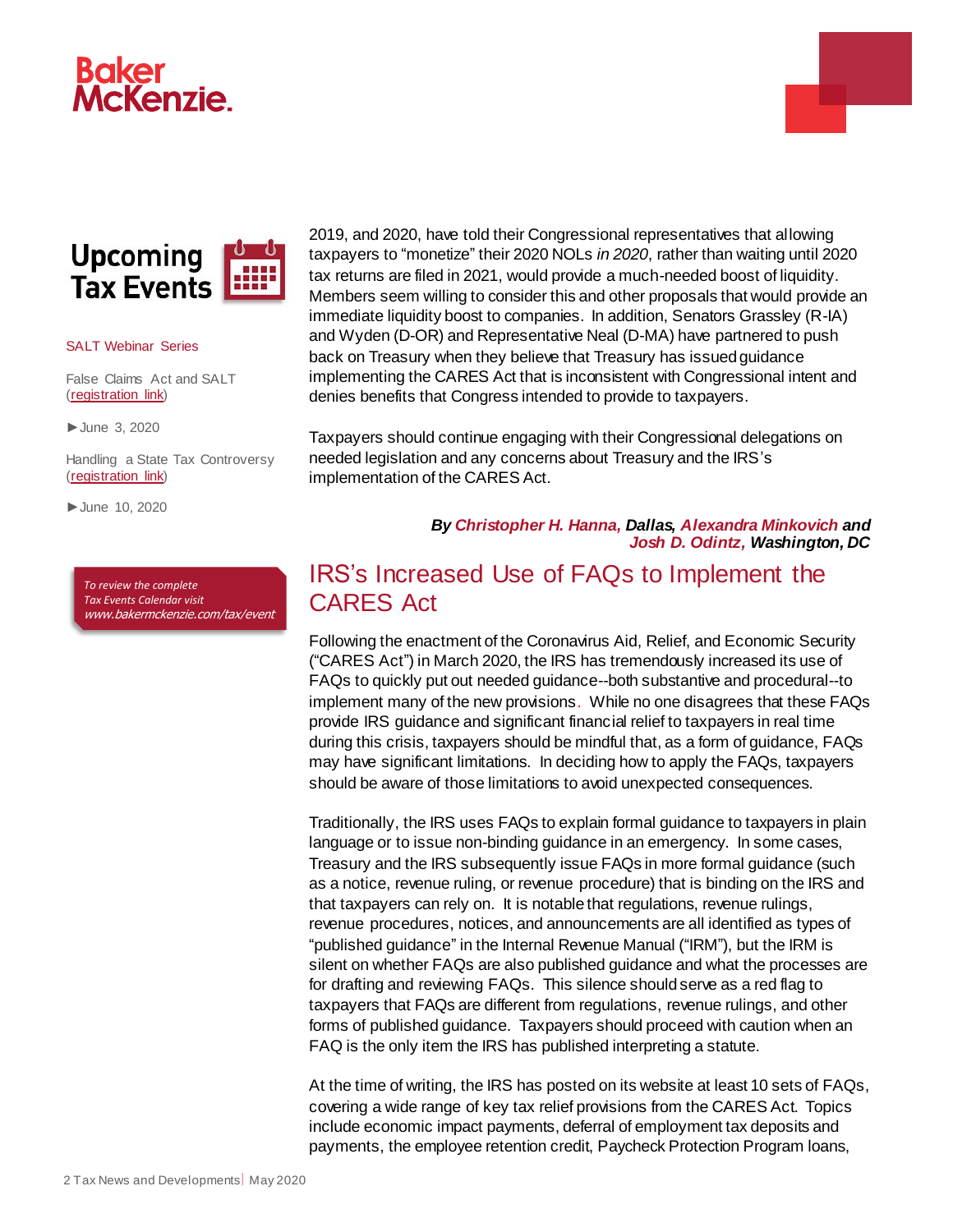

the use of paid leave credits, and special filing and payment relief. Most of these FAQs provide procedural guidance, such as the FAQs announcing temporary procedures that allow taxpayers to fax quick refund claims relating to net operating loss deductions and alternative minimum tax credits of corporations. This is a traditional and appropriate use of FAQs. However, some of the FAQs address more substantive issues, such as the relaxation of tax residency requirements for nonresident aliens and foreign businesses impacted by COVID-19 emergency travel disruptions. As an interim step and in the interest of getting information to taxpayers on an expedited basis, this may be a reasonable use of the FAQ format.

But FAQs can be a trap for the unwary. Indeed, FAQs that are posted on IRS.gov, like those interpreting the provisions in the CARES Act, generally are not considered binding on the IRS and do not provide taxpayers with penalty protection if the taxpayer relies on the FAQs. (Occasionally, the IRS issues a notice that contains a list of FAQs; those FAQs should be treated differently because notices are binding on the IRS and taxpayers are permitted to rely on notices.) The IRS has, at times, been criticized for not explicitly stating whether taxpayers can rely on the FAQs posted on its website. *See* the Government Accountability Office Report, Virtual Currencies: Additional Information Reporting and Clarified Guidance Could Improve Tax Compliance, February 2020, GAO-20-188, p. 21. At least one set of the CARES Act FAQs warns taxpayers not to rely on the FAQs, as the answers to the questions only provide responses to general inquiries and "are not citable as legal authority."

As noted above, the IRM is silent on the drafting and review process for FAQs posted to the IRS website. Taxpayers may not be aware that, unlike published guidance, FAQs are not always drafted by attorneys in the Office of Chief Counsel. In fact, procedural FAQs--such as what form to file or where to send a form--are often *not* drafted by attorneys and are instead drafted by non-legal staff who ultimately report to the IRS Commissioner, not the IRS Chief Counsel. Moreover, there is no consistent review process that applies to vet all FAQs before they are posted to the IRS's website. Occasionally, high-profile FAQs are reviewed by Treasury's Office of Tax Policy, and we understand that the FAQs regarding the Employee Retention Credit were reviewed by Treasury. In our experience, most FAQs typically are not reviewed by the Treasury Department and are not subject to as many levels of review at the IRS as published guidance.

Another risk to relying on FAQs that taxpayers should be aware of is that the IRS can and does change (or update) them periodically by simply replacing the FAQs or taking the old FAQs down when the IRS updates its website. An example of these frequent changes just occurred--on May 7, Secretary Mnuchin wrote a letter to Senators Grassley and Wyden and Congressman Neal, informing them that Treasury had reconsidered one of the FAQs relating to the Employee Retention Credit, due to correspondence they had sent to Treasury, and that the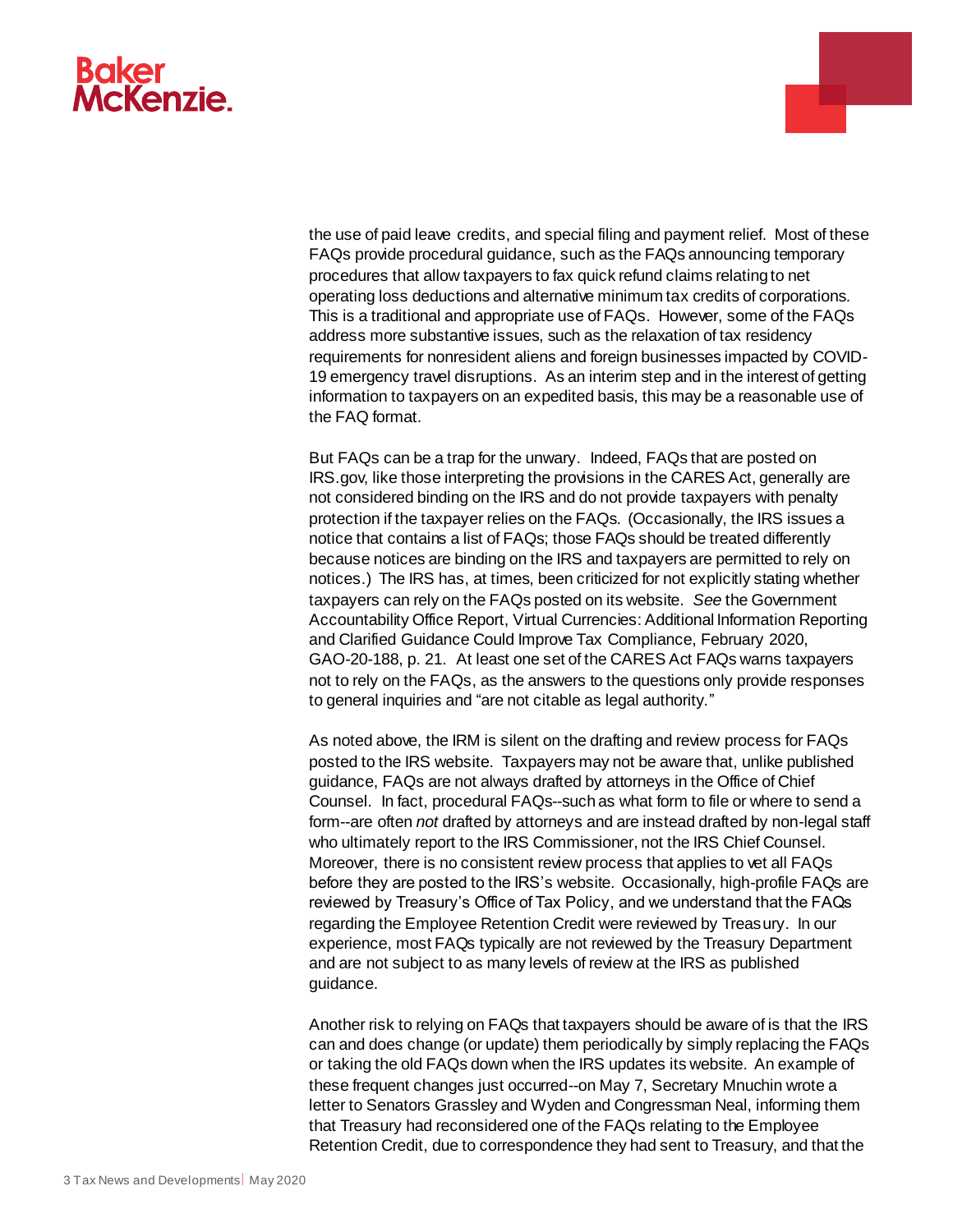



FAQ would be revised. The revised FAQ was posted on the IRS website on May 8. As a result, unless a taxpayer regularly takes screenshots of the FAQs, there may not be any public record of old FAQ versions.

While this recent change benefits taxpayers, in a worst-case scenario, the IRS may change the answer to an FAQ unexpectedly to the detriment of taxpayers that have followed the original FAQ. One extreme example is the IRS's use of FAQs to provide information to taxpayers and their advisors on participating in the Offshore Voluntary Disclosure Program ("OVDP"). Readers may recall that the OVDP allowed taxpayers to declare previously-undisclosed offshore accounts in exchange for reduced penalties. As the Taxpayer Advocate Service detailed in its Fiscal Year 2017 Objectives Report to Congress, the OVDP FAQs were issued in such haste and so poorly drafted that the IRS had to clarify them repeatedly, leading the IRS to treat similarly situated taxpayers inconsistently. The IRS also changed the OVDP FAQs regularly without providing any formal record of what changed and when. The Taxpayer Advocate found that, in six months in 2011, the IRS made 12 changes to the 2011 OVDP FAQs, which were entirely removed from the IRS's website in 2016.

FAQs are traditionally intended to be a flexible method to communicate information to taxpayers and tax professionals quickly and in plain terms. As such, they are an important tool in the IRS's toolkit. However, taxpayers should be mindful that FAQs are materially different from the other items published by the IRS to avoid the risk of negative consequences. Given the emergency and magnitude of the COVID-19 crisis, the IRS apparently has determined that issuing FAQs is necessary to provide immediate taxpayer relief. In general, taxpayers and their advisors have appreciated the quick release of information from the IRS, and remain hopeful that Treasury and the IRS will subsequently formalize the FAQs in published guidance. But considering the wide-reaching effect of the CARES Act FAQs, taxpayers should also be mindful of the limitations of FAQs and act accordingly.

#### *By [Alexandra Minkovich](https://www.bakermckenzie.com/en/people/m/minkovich-alexandra) and [Winna Li,](https://www.bakermckenzie.com/en/people/l/li-winna) Washington, DC*

# <span id="page-3-0"></span>The CARES Act and ASC 740

On March 27, 2020, President Donald Trump signed the Coronavirus Aid, Relief and Economic Security Act ("CARES Act") into law. A Baker McKenzie Client [Alert](https://www.bakermckenzie.com/en/insight/publications/2020/03/update-senate-passes-coronavirus-bill) discussed the tax provisions contained in the Act. This article discusses some of the ASC 740 issues (accounting for income taxes) associated with several of the tax provisions.

Generally, ASC 740 requires that the tax effects of changes in tax laws or rates be recorded in the period of enactment. The enactment date is the date the President signs the bill into law. As a result, with President Trump signing the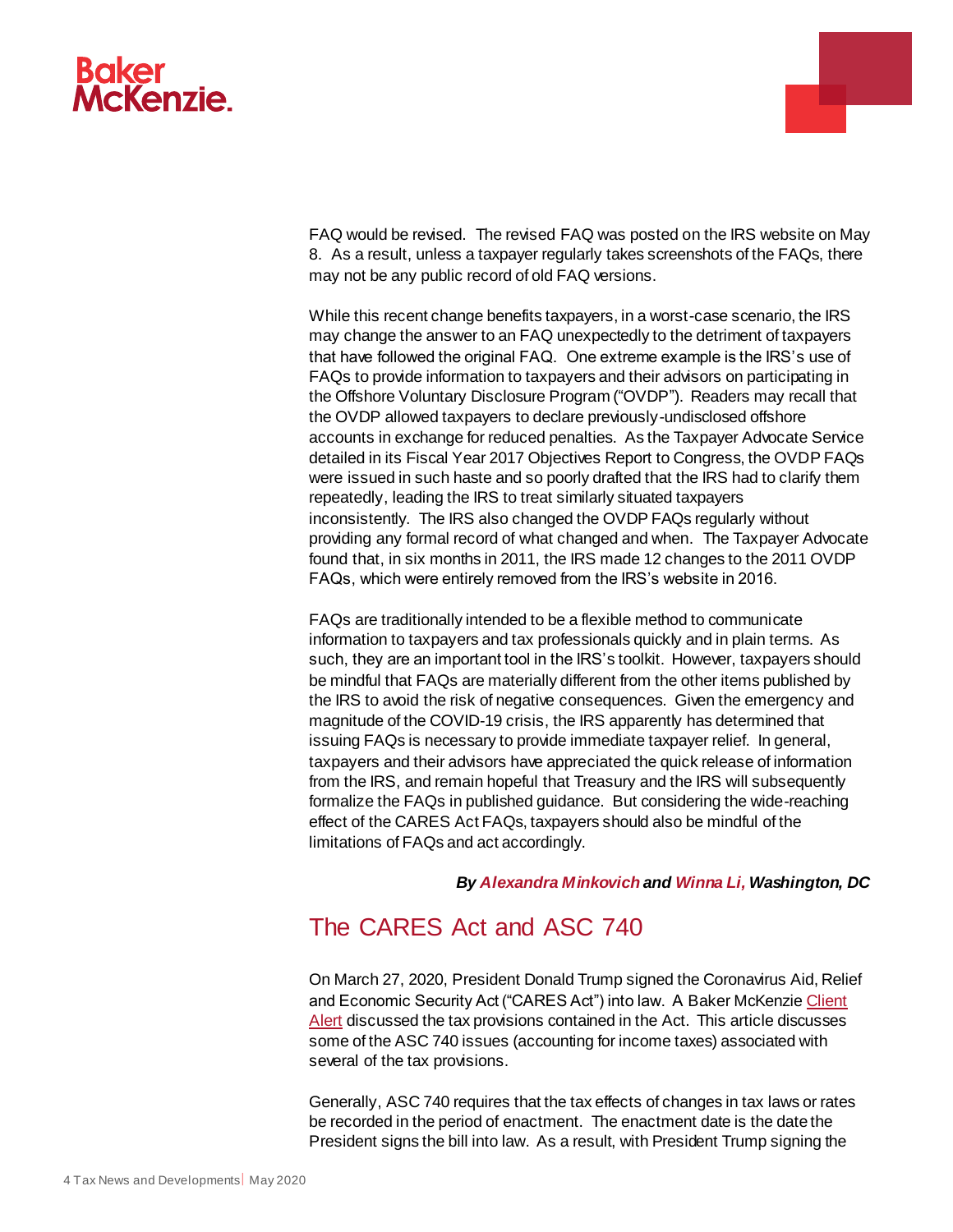

CARES Act into law near the end of the first calendar quarter (March 27, 2020), the changes must be recorded in the first quarter of 2020 for calendar year corporations (and the relevant quarter for fiscal-year corporations).

÷

## Net Operating Losses

After the enactment of the Tax Cuts and Jobs Act ("TCJA") in 2017 and prior to the enactment of the CARES Act, corporations could carry a net operating loss ("NOL") only forward, not back. The carryforward period was indefinite (as compared to 20 years prior to the TCJA), and an NOL could only offset up to 80 percent of taxable income (a limitation that was introduced in the TCJA). The NOL carryforward created a deferred tax asset for a corporation equal to the amount of the NOL carryforward multiplied by the 21 percent US corporate income tax rate. A valuation allowance was recorded based on the portion of the deferred tax asset for which it is more likely than not that a tax benefit would not be realized by the corporation. In order to realize the tax benefit of an NOL carryforward, a corporation needed sufficient taxable income within the carryforward or carryback period under the tax laws.

The CARES Act provides corporations a five-year carryback for NOLs generated in taxable years beginning in 2018, 2019 and 2020. FASB has identified four sources of taxable income that may be available under the tax laws to realize a tax benefit for net operating losses. One source is taxable income in a prior carryback year if a carryback for an NOL is permitted under the tax laws. This source of income became irrelevant (for US purposes) for an NOL after enactment of the TCJA. With carrybacks now permitted for NOLs arising in 2018, 2019 and 2020, taxable income in a prior year is relevant in determining whether a valuation allowance is needed against a deferred tax asset established as a result of an NOL.

A corporation that has recorded a deferred tax asset for an NOL arising in 2018 or 2019 that will be carried back to a pre-2018 year pursuant to the CARES Act will record a tax benefit because the resulting carryback refund will be measured at the 35 percent rate versus the 21 percent rate at which the deferred tax asset had been measured before the CARES Act. An NOL created in 2020 that will be carried back to a pre-2018 year should be recorded at a 35 percent rate.

In taxable years before 2021, NOLs may be utilized in such years without regard to the 80 percent of taxable income limitation. This may affect the determination for the recording and amount of a valuation allowance.

There may be interactive effects between the NOL rules and the global intangible low-taxed income, foreign-derived intangible income and base erosion and anti-abuse tax provisions. Such effects would need to be considered in determining the ASC 740 implications.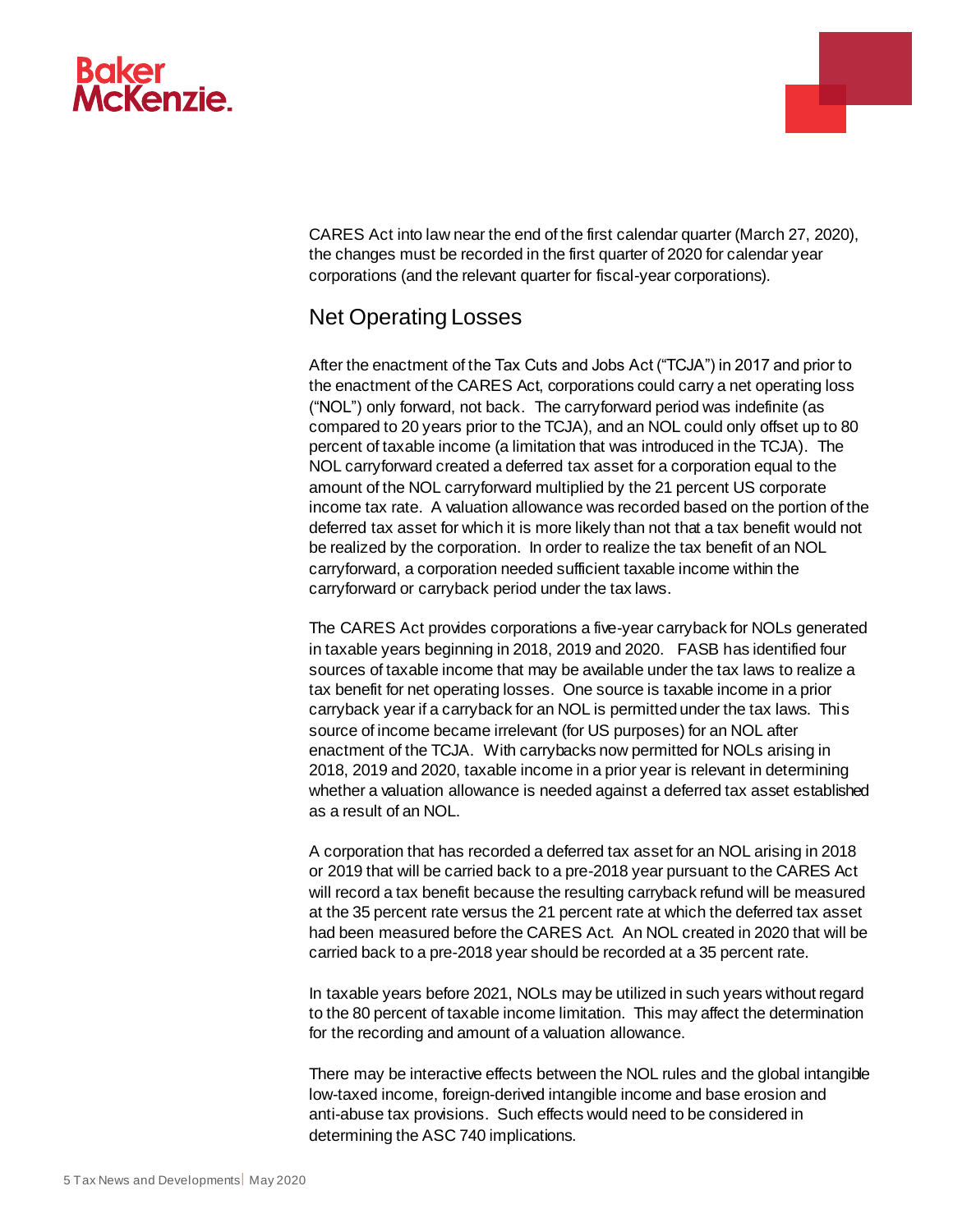



# Section 163(j) Business Interest Expense

After the enactment of the TCJA and prior to the enactment of the CARES Act, corporations (and partnerships) could only deduct business interest expense equal to the sum of business interest income, 30 percent of adjusted taxable income ("ATI") and floor plan financing interest. Any business interest expense disallowed as a deduction is carried forward to the next year. For purposes of ASC 740, any disallowed business interest expense that is carried forward results in the recording of a deferred tax asset (equal to the carryforward amount multiplied by 21 percent corporate tax rate). Some corporations have established a valuation allowance concluding that it is more likely than not that a tax benefit will not be realized by the corporation. See Emily L. Foster, Financials Reveal Hazards of Interest Limitation Deduction Rules, 166 Tax Notes 1799 (Mar. 16, 2020).

As part of the CARES Act, Congress temporarily increased the percentage limitation of deductible business interest expense from 30 percent to 50 percent of ATI. The increased percentage is only applicable for taxable years beginning in 2019 and 2020. A corporation may elect to use its 2019 ATI in lieu of its 2020 ATI in determining its deductible business interest expense for the year. The higher percentage may reduce the business interest expense carryforward and therefore the corresponding deferred tax asset. A corporation may also need to redetermine its valuation allowance (if any) that it has recorded. In addition, to the extent the additional business interest expense deduction results in an NOL for that tax year, it could result in a carryback (or larger carryback) of NOLs to a 35 percent tax year.

## Qualified Improvement Property

As part of the TCJA, Congress eliminated the separate definitions of qualified leasehold improvement property, qualified restaurant property, and qualified retail improvement property, and provided a general definition of qualified improvement property ("QIP"). Congress intended QIP to be depreciable property with a recovery period of 15 years. By having an applicable recovery period of 20 years or less, QIP would be "qualified property" under Code Section 168(k) and thus taxpayers could immediately expense the cost of QIP through their 2022 taxable year.

In the TCJA, Congress defined qualified improvement property, but failed to include the 15-year recovery period for it. As a result, immediate expensing was not available.

As part of the CARES Act, Congress included a technical correction providing a 15-year recovery period for QIP with an effective date retroactive to the date of enactment of the TCJA. The technical correction may allow for recognition of a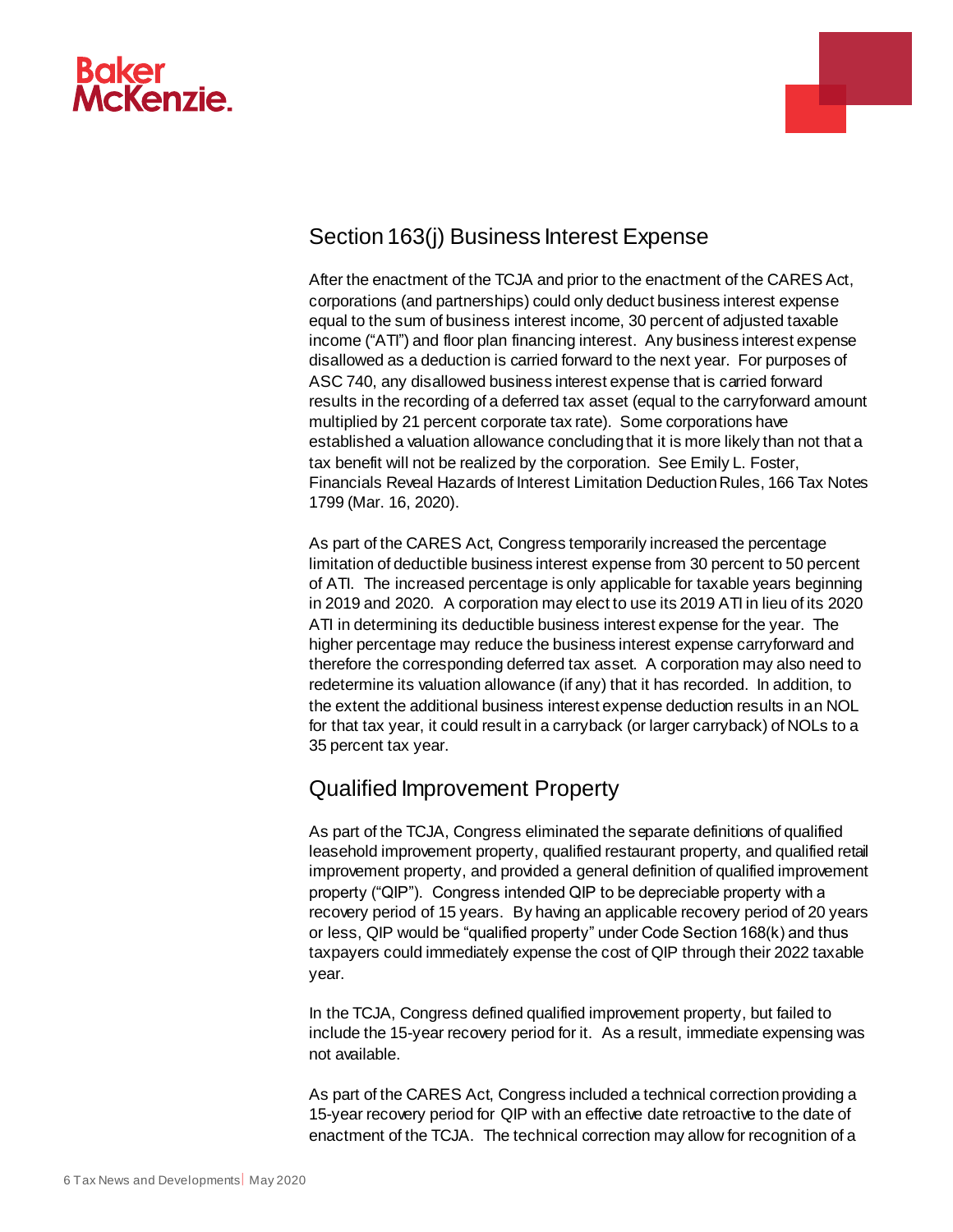# **Ackenzie**

tax position taken in a prior period that did not previously meet the more-likelythan-not recognition threshold. To the extent the expensing of QIP results in an NOL for that tax year (2018, 2019 or 2020), it could result in a carryback (or larger carryback) of NOLs to a 35 percent tax year.

#### *By [Christopher Hanna,](https://www.bakermckenzie.com/en/people/h/hanna-christopher) Dallas and [Matt Nochowitz,](https://www.bakermckenzie.com/en/people/n/nochowitz-matthew) Chicago*

# <span id="page-6-0"></span>COVID-19 Practical and Timely Government Concessions: Guidance on Permanent Establishments and Corporate Residency

The COVID-19 crisis and follow-on travel restrictions caused practical tax law interpretation and application challenges for businesses and tax authorities alike. The rapidly implemented global lock-downs that resulted in many employees working from home left little room for businesses to weigh the potential tax consequences from such ad hoc arrangements. In particular, do employees working from home suddenly create a permanent establishment or other taxable presence for a business, when the employees are locked down in a country different from their regular place of business? Likewise, what happens to a company whose Board of Directors ("BoD") can no longer convene in-person meetings at the regular headquarters of the company? Will its place of effective management shift to a different country resulting in the company becoming subject to residence taxation in a country other than the country of incorporation? This alert provides updates on what the Organisation of Co-Operation and Economic Development ("OECD") and various countries are doing to address the many issues raised by remote workforces, as highlighted in Baker McKenzie's recent piece, "*[INSIGHT: Transfer Pricing Considerations for Remote](https://news.bloombergtax.com/daily-tax-report/insight-49)  [Workforces](https://news.bloombergtax.com/daily-tax-report/insight-49)*," published by Bloomberg.

Impressively, the OECD and various jurisdictions around the world have jumped to provide timely guidance that such temporary arrangements should logically not lead to adverse tax consequences. The OECD published guidance through a "*[Secretariat Analysis of Tax Treaties and the Impact of the COVID-19 Crisis](https://read.oecd-ilibrary.org/view/?ref=127_127237-vsdagpp2t3&title=OECD-Secretariat-analysis-of-tax-treaties-and-the-impact-of-the-COVID-19-Crisis)*" (the "OECD Guidance") of April 2, 2020 and so did several countries, such as Australia, th[e UK](https://www.gov.uk/hmrc-internal-manuals/residence-domicile-and-remittance-basis/rdrm13200), and the United States to name a few. The OECD Guidance is a secretariat analysis and is not aligned with the OECD member countries. Australia's guidance is a particularly good example in this context. Australia was one of the first countries to issue guidance, however its guidance is not strictly aligned with the OECD Guidance on all issues. Because of possible differences between domestic laws in various jurisdictions, specific country guidance around the world is still welcomed.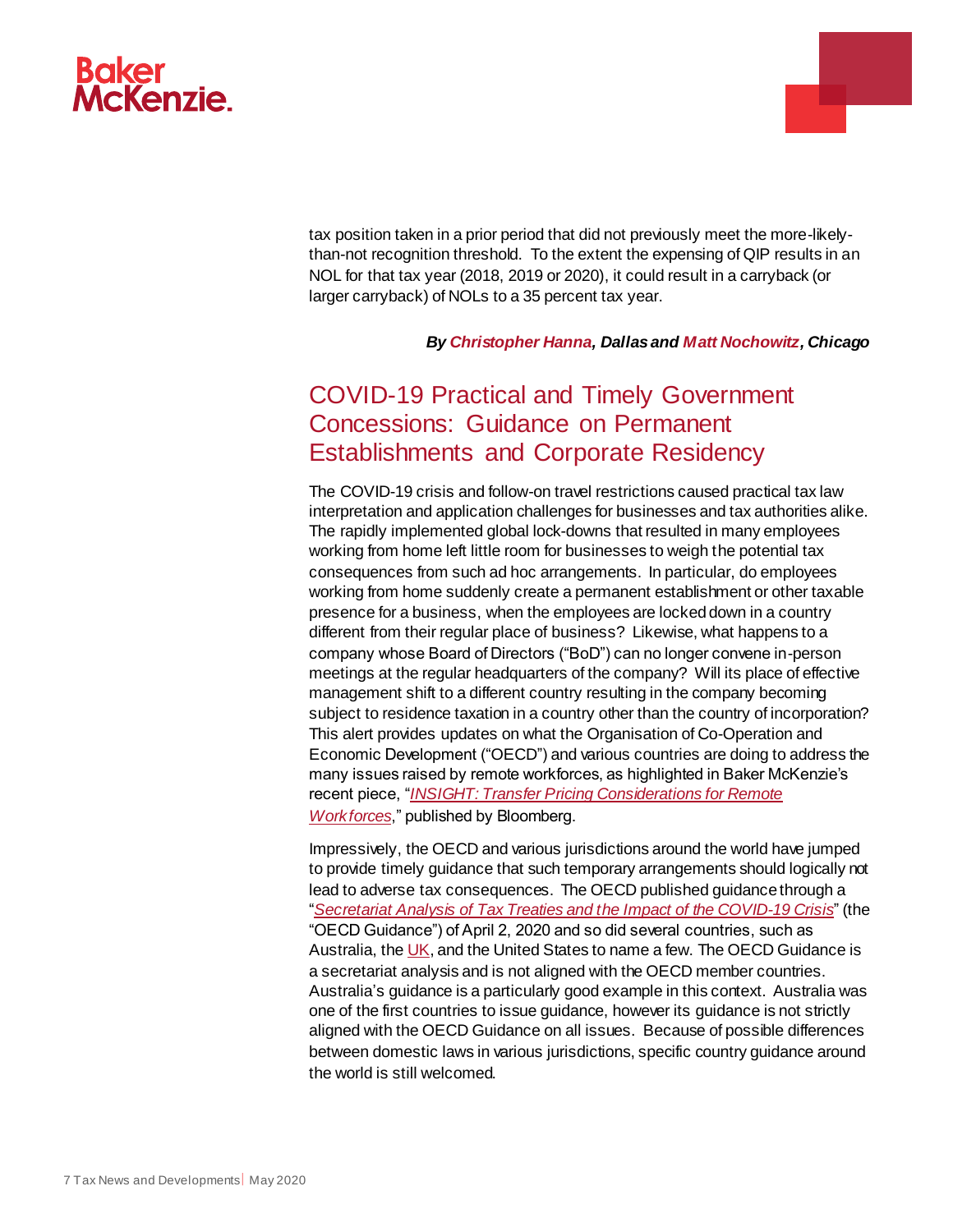



## Permanent Establishments ("PE")

#### OECD Position

The OECD generally states that it is unlikely that the COVID-19 situation will create any changes to a PE determination.

The OECD comes to the conclusion that a home office created only because of the COVID-19 crisis should not constitute a PE. For one, the home office was not created as a result of a business choice but through mandated governmental directives. The guidance provides that where a company is having an employee work from home as a result of mandatory governmental restrictions, such action cannot result in the home office becoming a fixed place of business. Further, except through that one employee, the business does not have access to or control over the home office, and therefore, the fixed place is also not at the disposal of the business. Lastly, the guidance provides that the home office is implemented for a certain limited period of time only, namely until the crisis is over, which supports the lack of the necessary degree of permanency (unless the arrangement will become permanent over time).

On dependent agent PEs the OECD Guidance employs the same line of argument. For a dependent individual present in a certain country to lead to a PE, the individual must habitually exercise the authority to conclude contracts in the name of or to be performed by the foreign company. The OECD Guidance concludes that having an agent in a country only for a temporary period of time and solely due to "force majeure" as a result of the COVID-19 crisis is unlikely to be considered as habitual and will in principle be merely transitory, thereby not meeting the permanency requirement under Article 5(5) of the OECD Model Tax Convention. This analysis equally applies to Article 5(5) of the pre-2017 OECD Model Tax Convention as well as to the revised 2017 version of Article 5(5).

The guidance regarding home offices and dependent agents is, of course, welcome news to businesses. However, it should be noted that the OECD analysis hinges in part on the temporary nature of this crisis and, therefore, on the temporary nature of the new business arrangements. Businesses should continue to monitor on an on-going basis the potential tax risks of their arrangements in the context of COVID-19 and possibly document the extraordinary and temporary nature of their arrangements.

#### Australia's Position

On March 17, 2020, prior to the OECD release, the Australian Taxation Office (the "ATO") had crafte[d guidance](https://www.ato.gov.au/General/COVID-19/COVID-19-frequently-asked-questions/International-business-frequently-asked-questions/) concerning PE risks in Australia associated with COVID-19. Unlike the OECD Guidance, Australia's guidance does not go into detail regarding dependent agent PEs. The ATO's high level guidance is in the form of informal guidance on its website and "Questions and Answers" applying to various scenarios.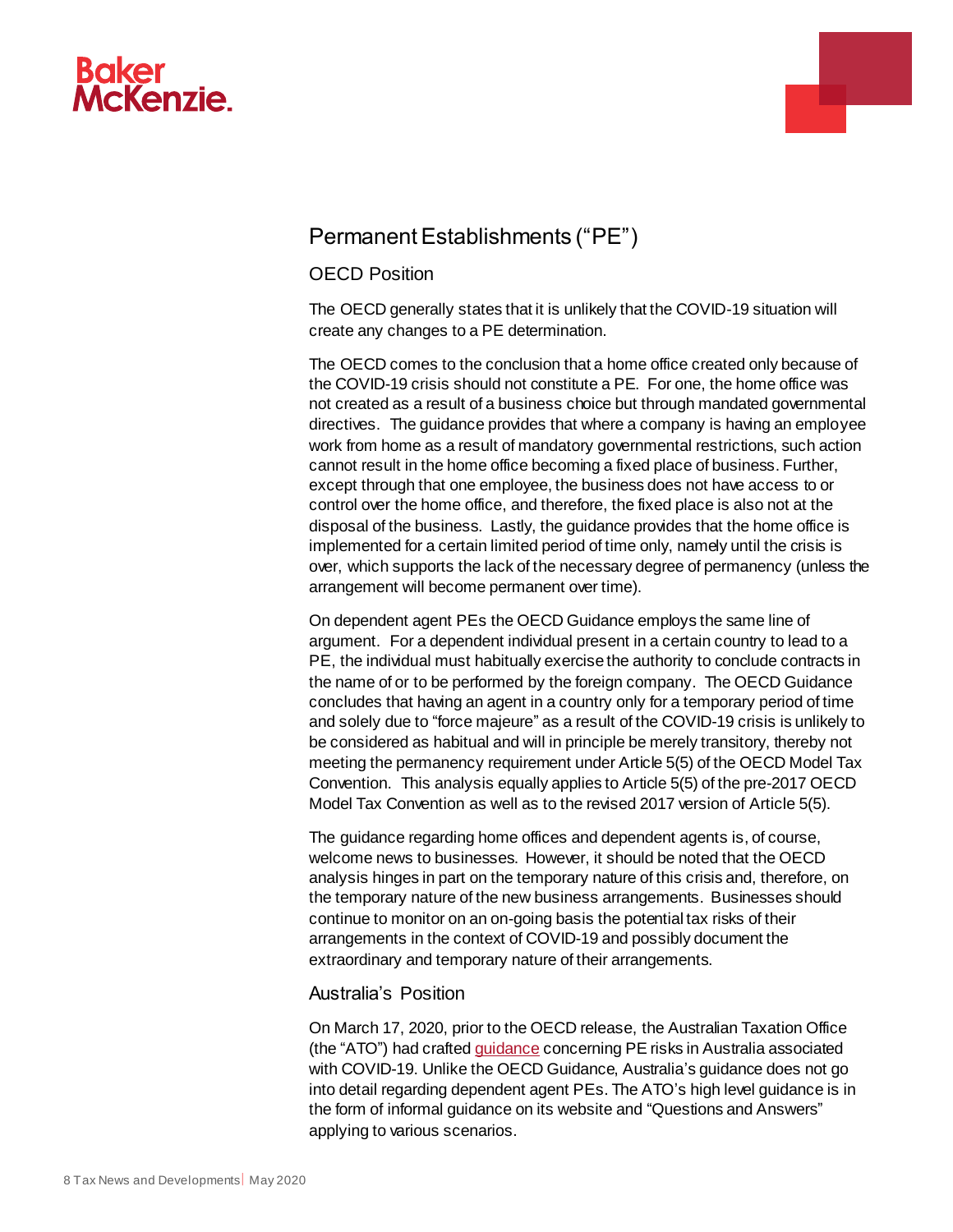

A scenario considered by the ATO involves a foreign incorporated company that is not an Australian tax resident and that has an unplanned presence of employees in Australia. In response to this scenario, the ATO states that the effect of COVID-19 will not, in itself, result in the company having an Australian PE if it meets all the following elements:

- The foreign incorporated company did not have a PE in Australia before the effects of COVID-19;
- There are no other changes in the company's circumstances; and
- The unplanned presence of employees in Australia is the shortterm result of them being temporarily relocated or restricted in their travel as a consequence of COVID-19.

The ATO notes that it will not apply compliance resources to determine whether the foreign company has a PE if the foreign incorporated company did not otherwise have a PE in Australia before the effects of COVID-19, and if employees are temporarily relocated or are restricted in their travel as a consequence of COVID-19.

It will be important to confirm that the nature of the employees' work has not changed while they are in Australia as the guidance may not apply in these circumstances, for example, if the employee begins to conduct sales or marketing activities with Australian customers.

#### US Guidance

On April 21, 2020, a bit later in the COVID-19 global crisis, the IRS issued a short "*[Information for nonresident aliens and foreign businesses impacted by COVID-](https://www.irs.gov/newsroom/information-for-nonresident-aliens-and-foreign-businesses-impacted-by-covid-19-travel-disruptions)[19 travel disruptions](https://www.irs.gov/newsroom/information-for-nonresident-aliens-and-foreign-businesses-impacted-by-covid-19-travel-disruptions)*" statement (the "FAQs"). The FAQs address via two questions and answers whether the business activities of individuals who are unable to leave the United States due to government-imposed travel restrictions or social distancing recommendations give rise to a taxable presence for their employer in the United States. The FAQs apply to both the "US trade or business" ("USTB") standard under domestic law and the general PE standard under US tax treaties.

The guidance allows foreign corporations to choose an uninterrupted period of up to 60 calendar days, beginning on a date on or after February 1, 2020, and on or before April 1, 2020, during which services or other activities conducted in the United States will not be taken into account for purposes of determining whether that foreign corporation is engaged in a USTB or has a PE. This relief only applies if the activities were performed by individuals temporarily present in the United States, and would not have been performed in the United States but for travel disruptions due to the COVID-19 emergency. Each individual in question must be either (1) a nonresident alien, or (2) a US citizen or green card holder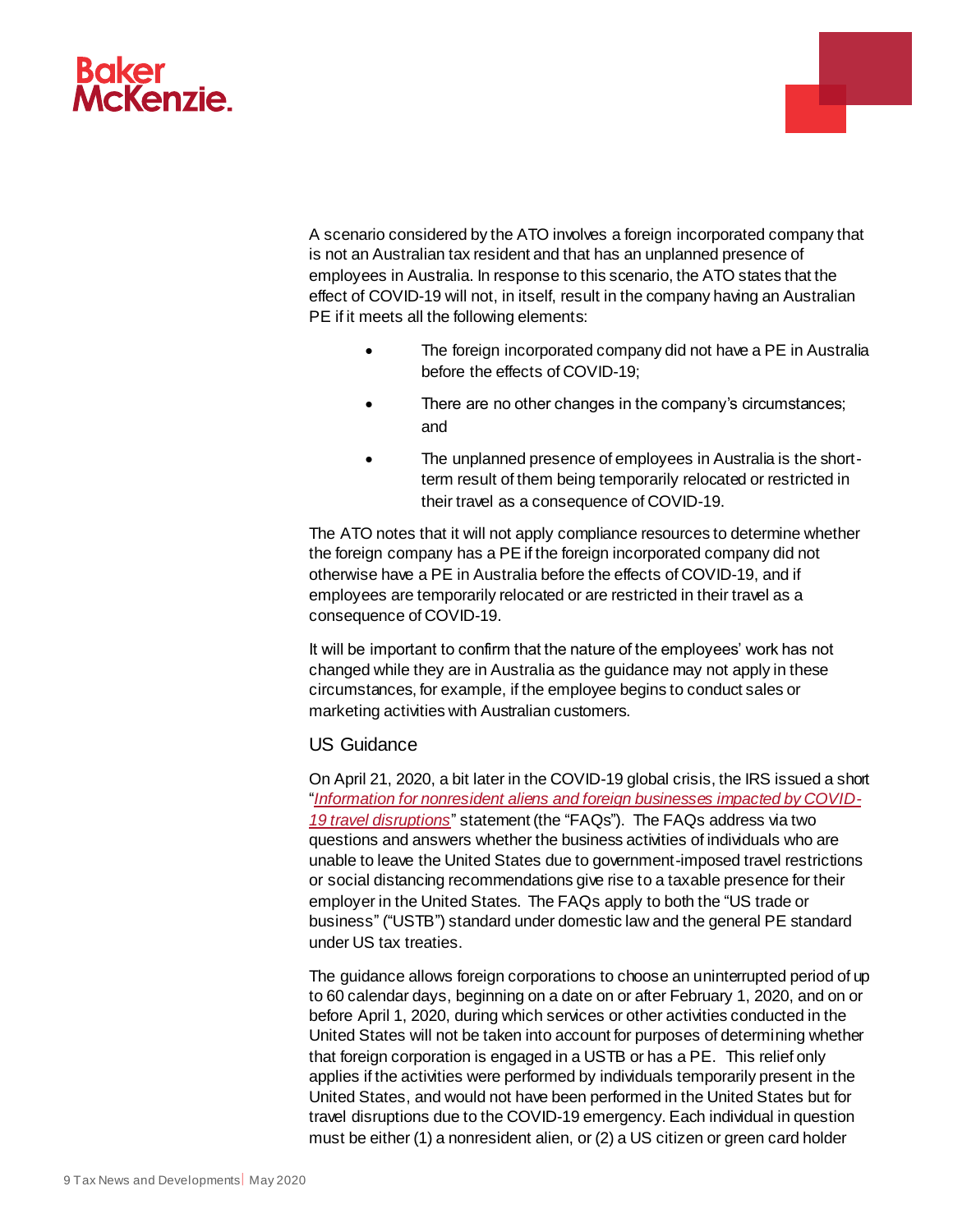# **Baker McKenzie.**

who has a foreign tax home (taking into account the additional relief provided in Rev. Proc. 2020-20 dealing with US taxable residency for individuals). Foreign corporations availing themselves of this relief should retain contemporaneous documentation, particularly with respect to the 60-day period referenced above. The foreign corporation should also be able to establish that the activities would not have been performed in the United States but for the COVID-19 emergency.

a.

On May 6, 2020, the IRS issued additional guidance on whether the activities of employees stranded abroad would create a foreign branch for US federal income tax purposes. Rev. Proc. 2020-30 applies the same 60-day exemption for activities of individuals temporarily present in a foreign country for purposes of (1) determining whether a domestic corporation has a "foreign branch separate unit" under the dual consolidated loss rules; and (2) whether a domestic corporation has the obligation to file a Form 8858, "Information Return of U.S. Persons With Respect to Foreign Disregarded Entities (FDEs) and Foreign Branches (FBs)."

It is important to note that unlike the OECD Guidance, the IRS FAQs and Rev. Proc. 2020-30 clearly set a time limit by referring to the 60-day period. Given that the United States banned incoming travel from the Schengen area on March 13, 2020 and the EU banned incoming travel other than citizens from the EU or EEA and the UK on March 17, 2020, and taking into account that these bans are unlikely to be lifted any time soon, the 60-day period might not be long enough for the many ongoing remote businesses operations. The FAQs also do not address the situation where the individual in question is a US citizen or resident, but would have ordinarily travelled to the relevant country to carry out foreign work activities. This is a much more likely scenario than a foreign citizen being stranded in the United States, as even during the existing travel bans citizens were usually allowed to return back to their home countries.

#### Corporate Residency

#### OECD Position

The OECD Guidance also concludes that the temporary COVID-19 crisis and the temporary working from home activities of company executives abroad are unlikely to change the company's place of effective management and thereby its tax residency. A company has its place of effective management where the key commercial and management decisions are taken that are necessary for the conduct of the business as a whole. To analyze where the executives carry on their activities, all relevant facts and circumstances must be examined. This includes those activities pertaining to the business structure prior to and during the COVID-19 crisis. The "usual" and "ordinary" place of effective management must be determined by taking into consideration these factors over a longer period of time and not only during the crisis. This can result in a different determination than the place one would determine if one only looked to the situation during the crisis.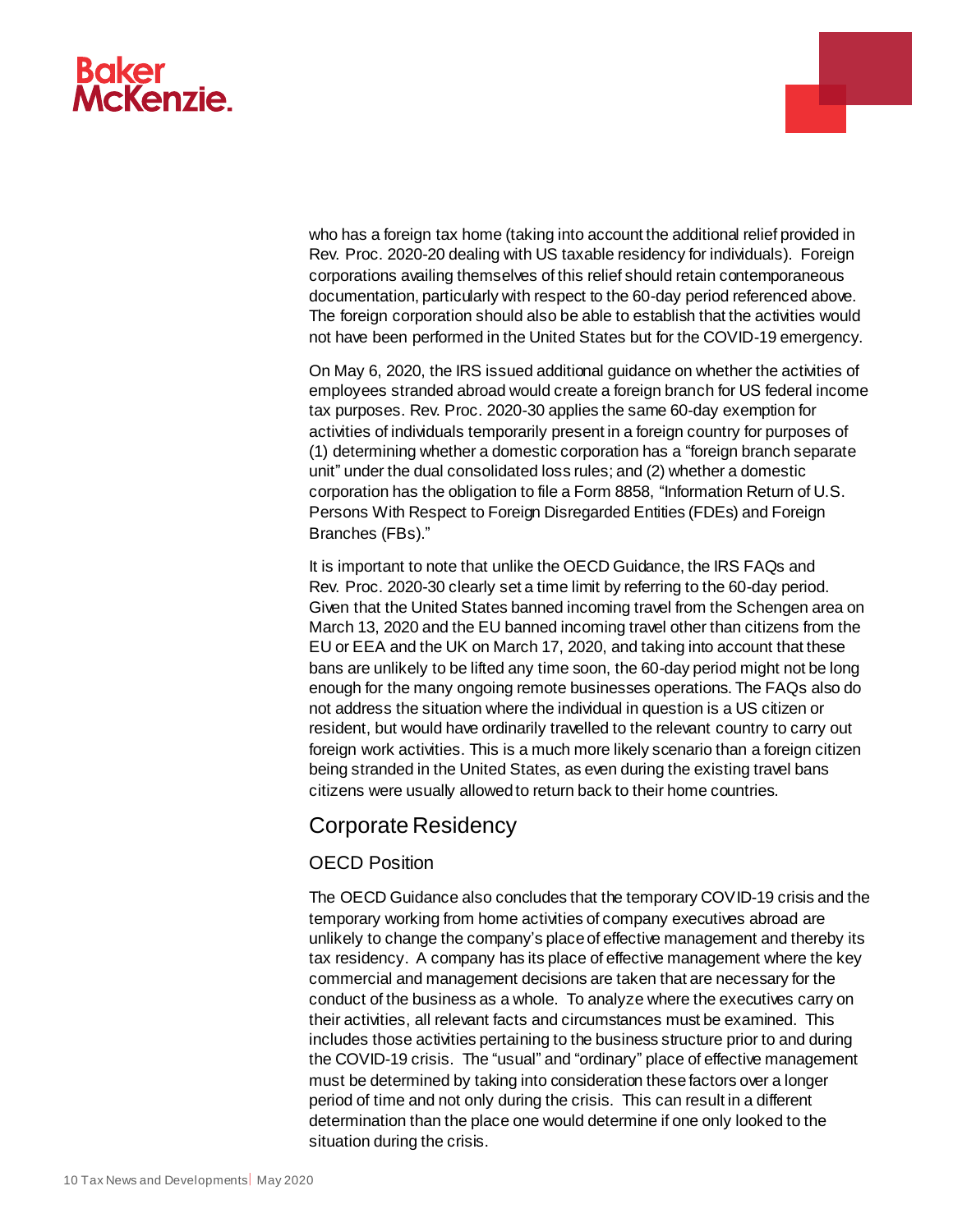

Because the OECD Guidance again relies upon the temporary nature of the current situation, businesses should implement guidelines advising management to return to the ordinary course of business as soon as it is reasonably possible. Businesses also should monitor the feasibility of making changes to the temporary remote working structure and to do so if possible. The OECD reiterates that its conclusions are premised on the fact that the temporary working operations that businesses had to implement were not voluntary but required by "force majeure" and governmental directives. Therefore, as soon as businesses may freely operate again, adverse tax consequences might follow from their decisions not to revert back to regular business operations. Documentation on the extraordinary circumstances and the temporary nature of certain actions (e.g., documented in board minutes and alike) will be key to support the position that no PE was created and the effective place of management was not shifted, upon possible future inquiries by the tax authorities.

a.

#### Australia's Position

One of the tests (among others) in Australia with respect to corporate residency is the central management and control test. The ATO has also released [guidance](https://www.ato.gov.au/General/COVID-19/COVID-19-frequently-asked-questions/International-business-frequently-asked-questions/#CentralmanagementandcontrolCMC) (in the Question and Answer format) considering the fact pattern where a foreign incorporated company that is not an Australian tax resident has needed to make alternative arrangements for board meetings because of travel restrictions. The ATO has noted that if the only reason for holding board meetings in Australia or directors attending board meetings from Australia is because of the effects of COVID-19, then it will not apply compliance resources to determine if central management and control is in Australia. Specifically, the ATO recognizes that some boards of foreign-incorporated companies that are not Australian tax residents may temporarily suspend their normal pattern of board meetings because either:

- there are overseas travel bans or restrictions, or
- the board has made the decision to halt international travel because of the present uncertainties around international travel due to COVID-19.

The ATO notes that "[i]f these companies instead hold board meetings in Australia or directors attend board meetings from Australia, this will not by itself in the absence of other changes in the company's circumstances alter the company's residency status for Australian tax purposes*.*"

Given that the guidance is relatively high level and not issued in a formal public binding ruling, companies should consider their own fact patterns closely in comparison to the examples provided by the ATO in order to form a view of whether they are likely to benefit from the ATO's concessionary approaches.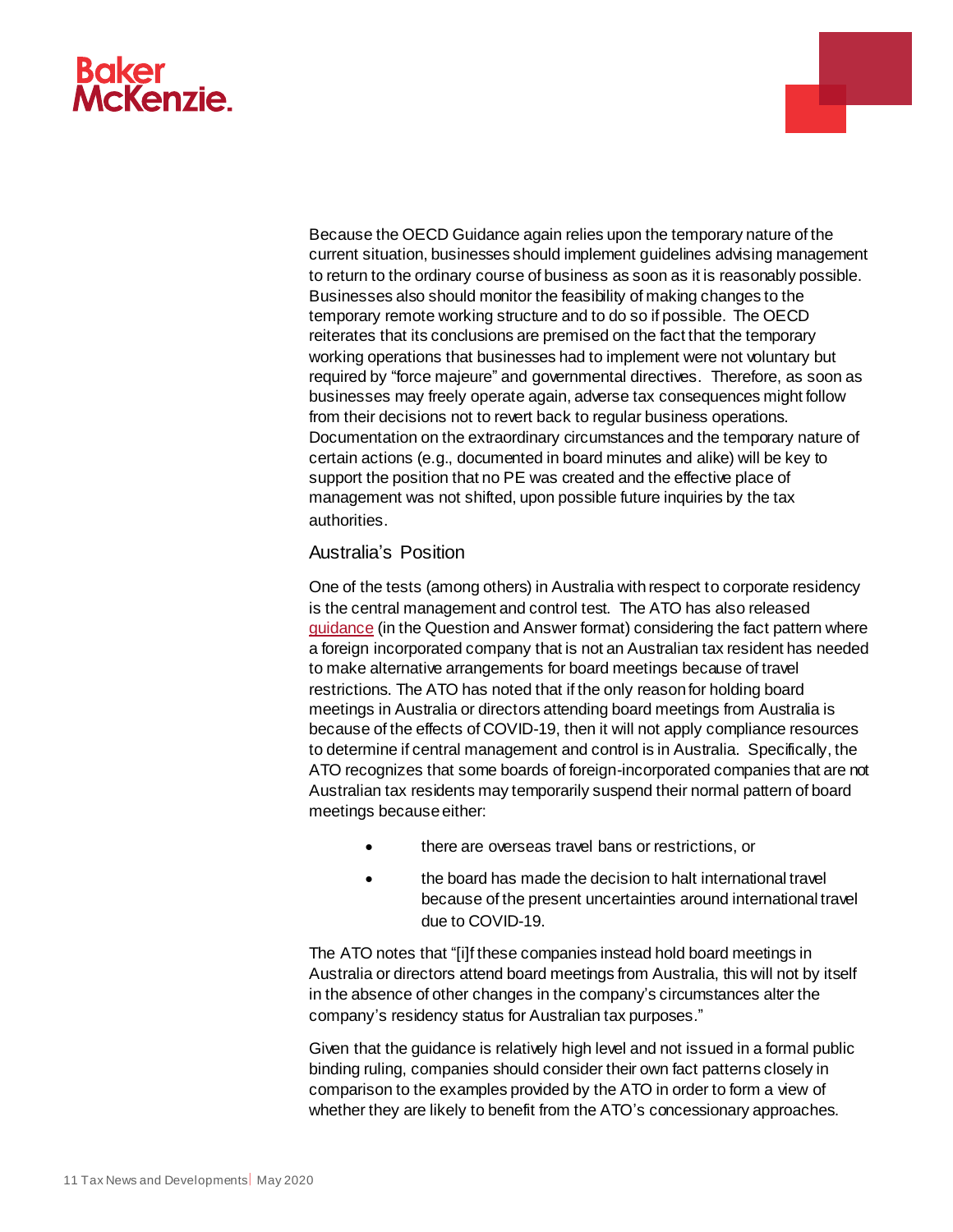

As the United States' corporate income taxation system is not based on the effective place of management rules but solely on the place of incorporation, the United States has not issued any such guidance.

a.

#### Conclusion

The OECD and several jurisdictions have provided welcome practical and timely PE and corporate residence advice consistent with the unanticipated dynamics and extensive strain of the COVID-19 crisis on the ability of company workforces to work in their normal locations. Eliminating tax controversies relating to these obviously unintended events is smart for governments and taxpayers alike. However, as the crisis results in restrictions staying in place for a period longer than initially anticipated, businesses should monitor the issuance of revised guidance closely.

*By [Imke Gerdes,](https://www.bakermckenzie.com/en/people/g/gerdes-imke) New York, [Simone Bridges,](https://www.bakermckenzie.com/en/people/b/bridges-simone) Australia[, Ivan Morales,](https://www.bakermckenzie.com/en/people/m/morales-ivan-a) Palo Alto and [Katie Rimpfel,](https://www.bakermckenzie.com/en/people/r/rimpfel-kathryn) Washington, DC*

# <span id="page-11-0"></span>CRA Provides Administrative Relief for International Tax Issues Arising from COVID-19 Travel Restrictions

As a result COVID-19, a number of international travel restrictions have been imposed by governments and businesses. Taxpayers have raised concerns that these travel restrictions could result in a number of potential Canadian tax issues. In response to the concerns raised by taxpayers, the Canada Revenue Agency ("CRA") ha[s announced](https://www.canada.ca/en/revenue-agency/campaigns/covid-19-update/guidance-international-income-tax-issues.html) administrative relief relating to certain of these issues. The CRA has also undertaken to review additional issues on a case-by-case basis.

Given the uncertainty of the duration of the travel restrictions, the CRA has limited the relief to the period from March 16 to June 29, 2020. The CRA has indicated that the relief will then be extended if necessary, or rescinded if no longer required.

The relief applies to five impacted areas: (i) tax residency, (ii) carrying on business in Canada/permanent establishment determinations, (iii) cross-border employment income, (iv) certain waiver requests and (v) requests for compliance certificates in connection with dispositions of taxable Canadian property as follows: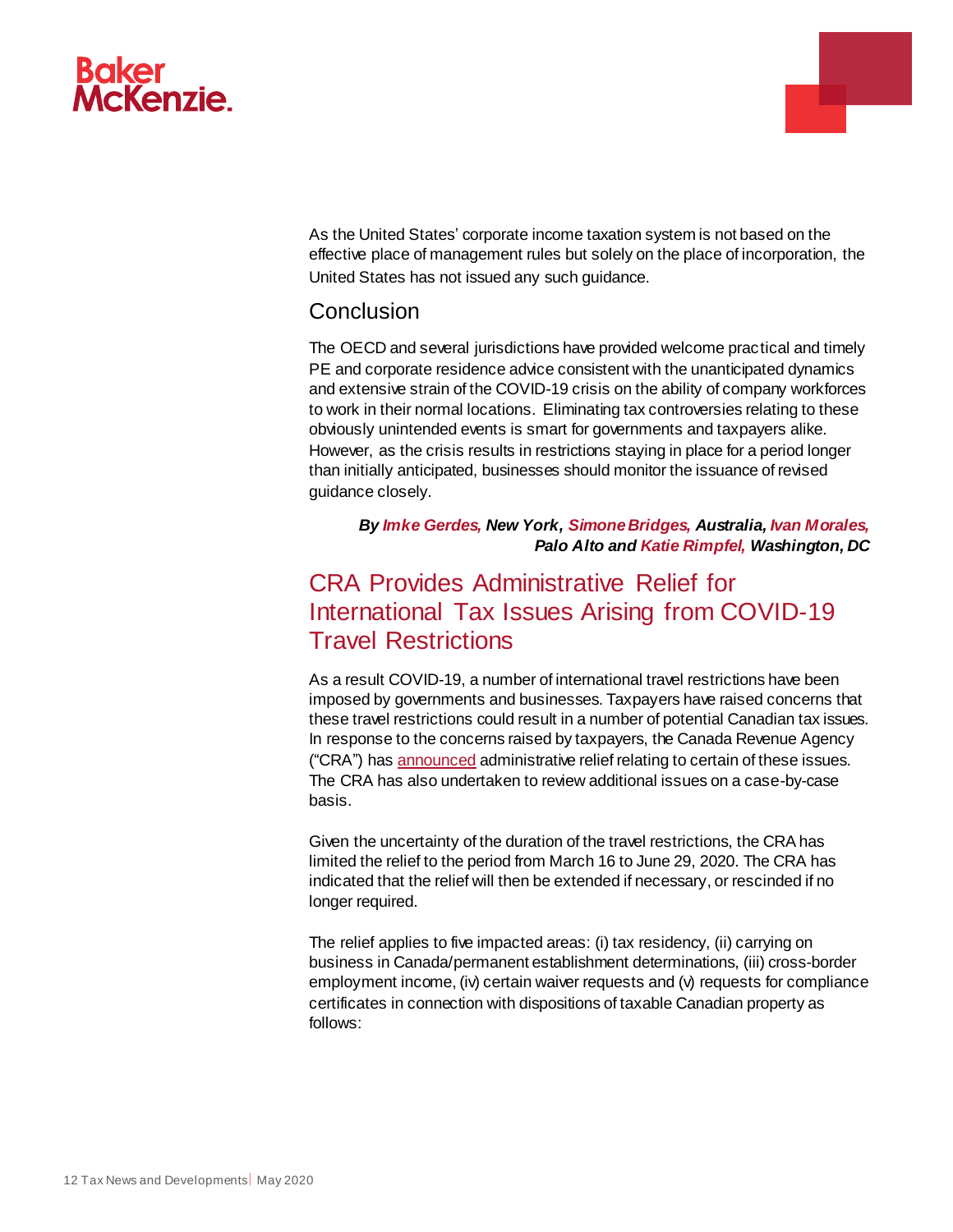



# Tax Residency

#### Individuals

 Where an individual has remained in Canada solely because of travel restrictions, that factor alone will not cause the CRA to consider the individual to be resident in Canada under the common law factual determination test. Canada also has a deeming rule pursuant to which an individual may be deemed to be resident in Canada if he or she is physically present in Canada for a period of 183 days or more in a tax year. Where an individual is unable to leave Canada solely due to travel restrictions, days spent in Canada will generally not count towards this limit, provided that the individual does return to his or her country of residence as soon as he or she is able to do so.

#### **Corporations**

- Generally, a corporation that is established under a foreign law will be resident in Canada if its "central management and control" is located in Canada. A key factor in this determination is the location of board of director meetings. For jurisdictions with which Canada has a tax treaty that, unlike the Canada-US tax treaty, contains a corporate residency tiebreaker rule that looks to the corporation's place of effective management, the CRA will, as an administrative matter, not consider a corporation to become resident in Canada solely because a director of a corporation must participate in a board meeting from Canada because of travel restrictions.
- Determinations of corporate residency involving potential dual residency with non-treaty jurisdictions will be determined on a case-by-case basis.

### Carrying on Business in Canada / Permanent Establishment ("PE")

- A non-resident entity will not be considered to have a PE in Canada for tax treaty purposes solely because its employees perform their employment duties in Canada (including the 183-day presence test for the purposes a "services PE" under the Canada-US tax treaty) solely as a result of travel restrictions.
- A non-resident entity will not be considered to have an "agency" PE in Canada solely due to a dependent agent concluding contracts in Canada on behalf of the non-resident entity while the travel restrictions are in force, provided that such activities are limited to that period and would not have been performed in Canada but for the travel restrictions.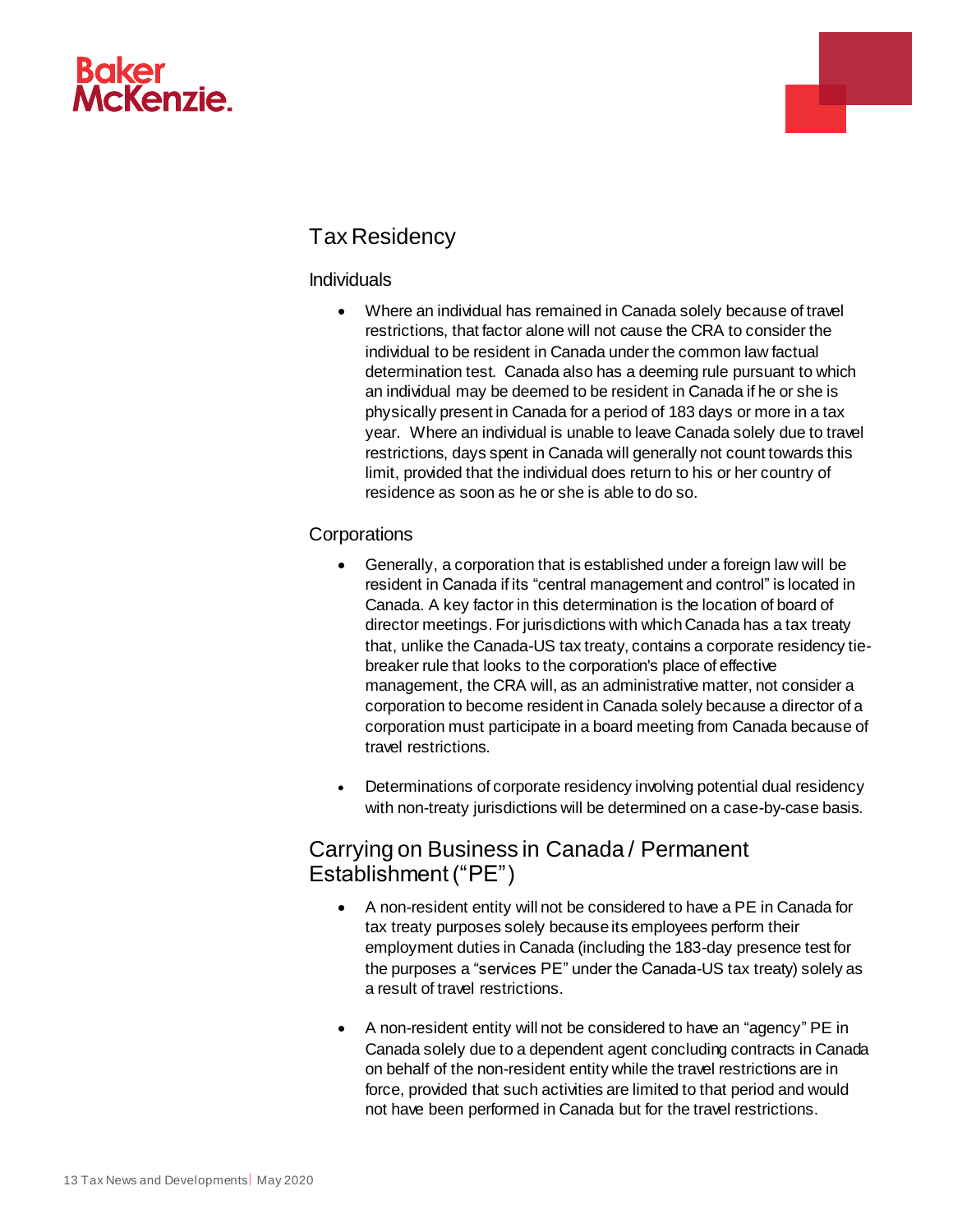

 Relief for residents of non-treaty countries who are carrying on business in Canada due to travel restrictions may be provided on a case by case basis.

e este de la provi

 Regardless of whether relief is available, taxpayers carrying on business in Canada are required to file Canadian tax returns.

### Cross-border Employment Income

 An individual that is a resident of the US may be taxable in Canada on remuneration derived in respect of employment services provided in Canada where the person is present in Canada for a period or periods exceeding 183 days in any twelve month period commencing or ending in the fiscal year concerned. Where non-resident individuals are exercising employment duties in Canada solely as a result of travel restrictions, the CRA will not count those days towards this 183 day test. A similar approach will be taken in applying the days of presence test in Canada's other tax treaties.

#### Waiver Requests

 Payments for services rendered in Canada by a non-resident employee or other service provider are typically subject to Canadian withholding and remittance requirements unless a waiver from the CRA is obtained. Where a waiver request has been submitted to the CRA, but the CRA has been unable to process the request within 30 days, the CRA will not assess a person who fails to withhold and remit the relevant amounts provided that the person took reasonable steps to ascertain that the non-resident payee was entitled to a reduction or elimination of tax by virtue of a tax treaty with Canada and the relevant amount was covered by the particular waiver request.

## Taxable Canadian Property Compliance Certificates

 Where a request for a certificate of compliance in respect of a disposition of taxable Canadian property has not been processed by the CRA by the time that the purchaser's remittance is due (*i.e.*, within 30 days after the end of the month in which the property was acquired), the purchaser may request a "comfort letter" from the CRA. The comfort letter will advise the purchaser to retain the funds they have withheld (instead of remitting them to the CRA) until such time as the CRA is able to process the request and requests that the purchaser remit the required tax.

#### *By [Alex Pankratz](https://www.bakermckenzie.com/en/people/p/pankratz-alex) and [Andrew Morreale,](https://www.bakermckenzie.com/en/people/m/morreale-andrew) Toronto*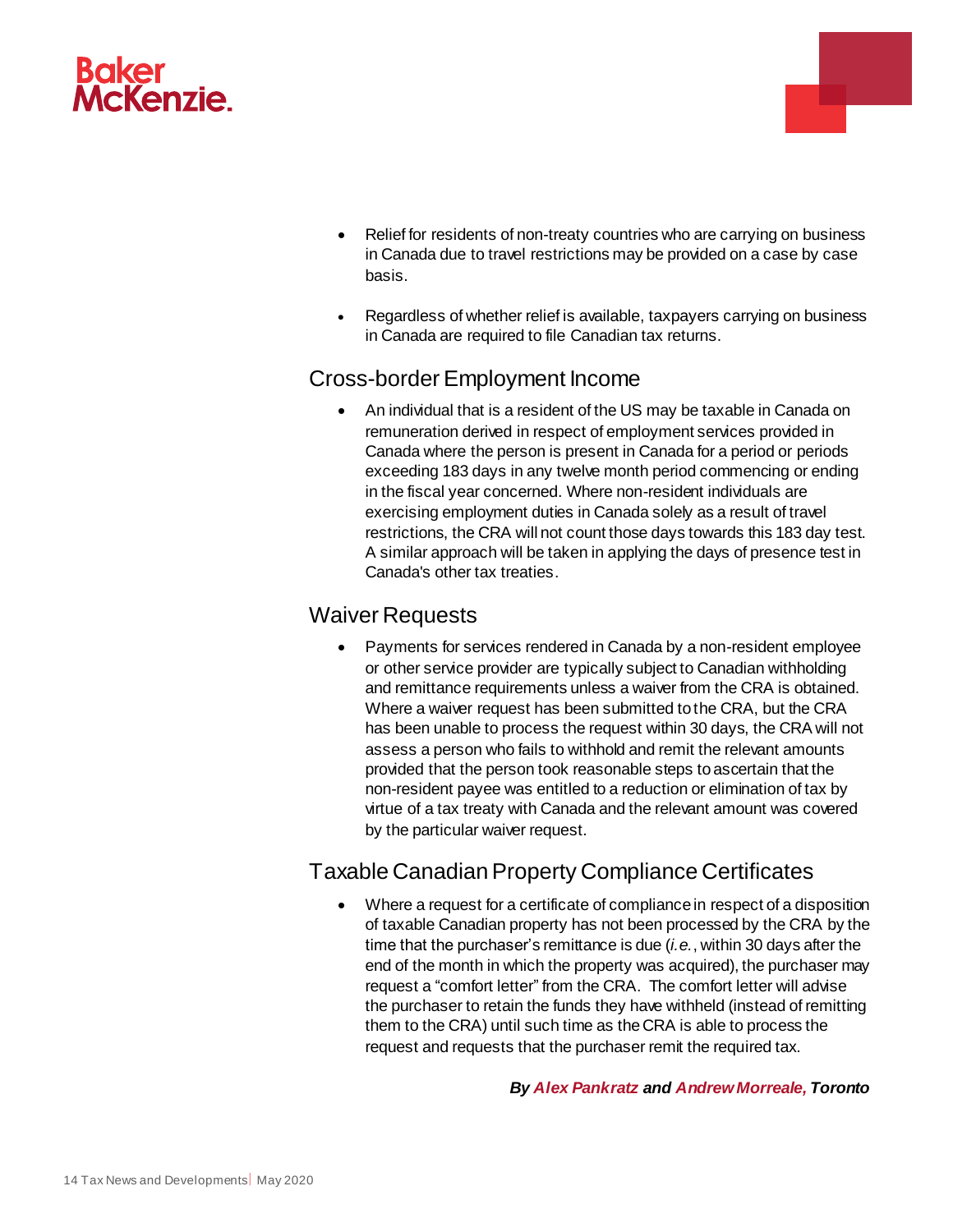



# <span id="page-14-0"></span>Treasury Issues Final Section 901(m) Regulations

On March 23, 2020, in the midst of the COVID-19 pandemic, Treasury and the IRS issued final regulations under Section 901(m) (the "Final Section 901(m) Regulations"). Section 901(m) limits the ability of a US taxpayer to claim foreign tax credits associated with certain enumerated transactions that are treated as asset acquisitions for US federal income tax purposes but are either treated as stock acquisitions or disregarded for foreign income tax purposes. The Final Section 901(m) Regulations remove temporary regulations and generally adopt the specific rules and complexities contained in the previously issued proposed regulations (the "Prior Regulations") with a handful of noteworthy changes.

## Section 901(m) Refresher

Section 901(m) was added in 2010 as part of a broader crack-down on what Congress perceived as taxpayer abuse of the foreign tax credit provisions of the Code. Specifically, taxpayers had engaged in a number of different transactions to "hype" the rate of foreign tax paid. This planning relied on the fact that the amount of creditable tax paid to a foreign government is determined under foreign law, even though the "base" upon which those taxes are imposed (*i.e.*, earnings and profits or "E&P") is determined under US law. This disconnect allowed taxpayers to take advantage of the potentially higher tax asset basis and associated amortization to reduce earnings from a US tax perspective. In this scenario, the US tax base is burdened as compared to the potentially higher tax base under foreign law. As a result, the effective tax rate from a US perspective could be well above the statutory rate under foreign law. A typical example of this concept involves a transaction that is treated as an asset acquisition for US federal income tax purposes but is either treated as a stock acquisition (or disregarded) for foreign tax purposes, such as a stock purchase to which Section 338 applies.

Section 901(m) addresses this issue by limiting the foreign taxes that may be credited against a US taxpayer's income tax liability if the taxpayer enters into a transaction in which the assets acquired by the taxpayer have a higher US (but not foreign) tax basis after the transaction than the assets did prior to the transaction (*i.e.*, an "Aggregate Basis Difference"). Transactions that result in an Aggregate Basis Difference are collectively referred to as Covered Asset Acquisitions ("CAAs"). Once a taxpayer enters into a CAA, section 901(m) operates to convert a portion of the foreign target's creditable tax pool into a noncreditable expenditure. Section 901(m) refers to this noncreditable expenditure as the "Disqualified Portion" of otherwise creditable taxes paid by the foreign target, which is generally computed by dividing the US taxpayer's Aggregate Basis Difference with respect to its foreign assets by the foreign tax bases upon which the creditable tax is imposed.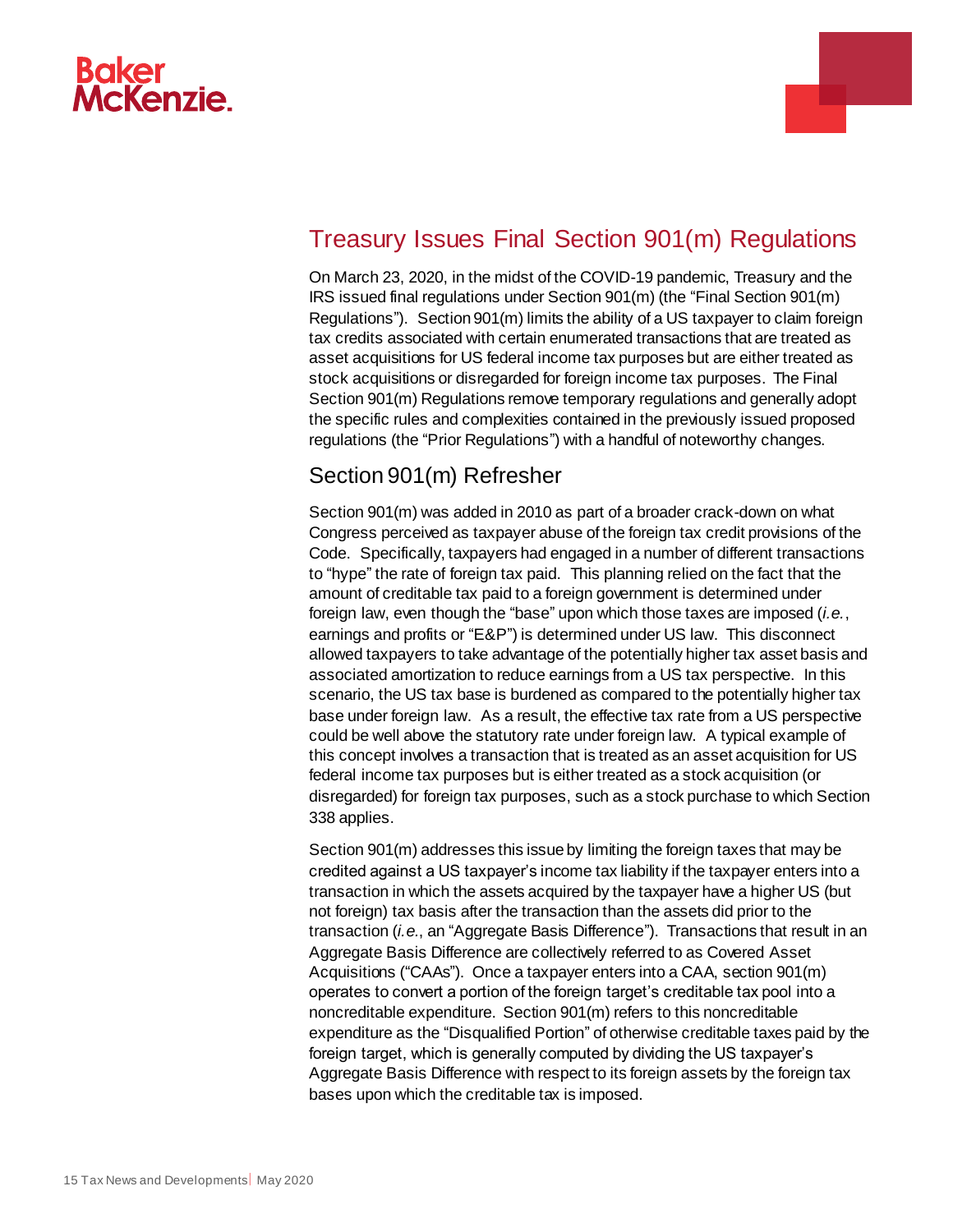



Although the foreign taxes attributable to a US taxpayer's Disqualified Portion are disqualified for foreign tax credit purposes, they can still be deducted. That is, the foreign tax credits are not made valueless, but section 901(m) reduces their value by an amount equal to one minus the US tax rate. For example, instead of claiming a credit of \$100 for foreign income taxes of \$100, thereby reducing US tax liability by \$100, the taxpayer now deducts those \$100 of taxes, which only provides a US tax reduction of \$21 — a 79% reduction.

## The Final Section 901(m) Regulations

The Final Section 901(m) Regulations retained the six types of CAAs set forth in the Prior Regulations. The first three CAAs are statutorily mandated. Treasury added the remaining three CAAs under the authority Congress granted to it in Section 901(m). The six types of CAAs are:

- 1. A qualified stock purchase to which section 338 applies;
- 2. Any transaction treated as an asset acquisition for US tax purposes and treated as a stock acquisition (or disregarded) for foreign tax purposes;
- 3. Any acquisition of a partnership with a section 754 election in effect;
- 4. Any transaction (or series of transactions under a plan) to the extent it is treated as an asset acquisition for US tax purposes and as the acquisition of an interest in a fiscally transparent entity for foreign tax purposes;
- 5. Any transaction (or series of transactions under a plan) to the extent treated as a partnership distribution of one or more assets the US basis of which is determined by section 732(b) or 732(d) or to the extent it causes the US basis of the partnership's remaining assets to be adjusted under section 734(b), provided the transaction results in an increase in the US basis of one or more of the distributed or retained assets without a corresponding increase in the foreign basis of such assets; and
- 6. Any transaction (or series of transactions under a plan) to the extent it is treated as an asset acquisition for purposes of both US income tax and a foreign income tax, provided the transaction results in an increase in the US basis without a corresponding increase in the foreign basis of one or more assets.

Notably, Treasury and the IRS declined to narrow the sixth CAA, despite receiving numerous comments from practitioners and companies arguing that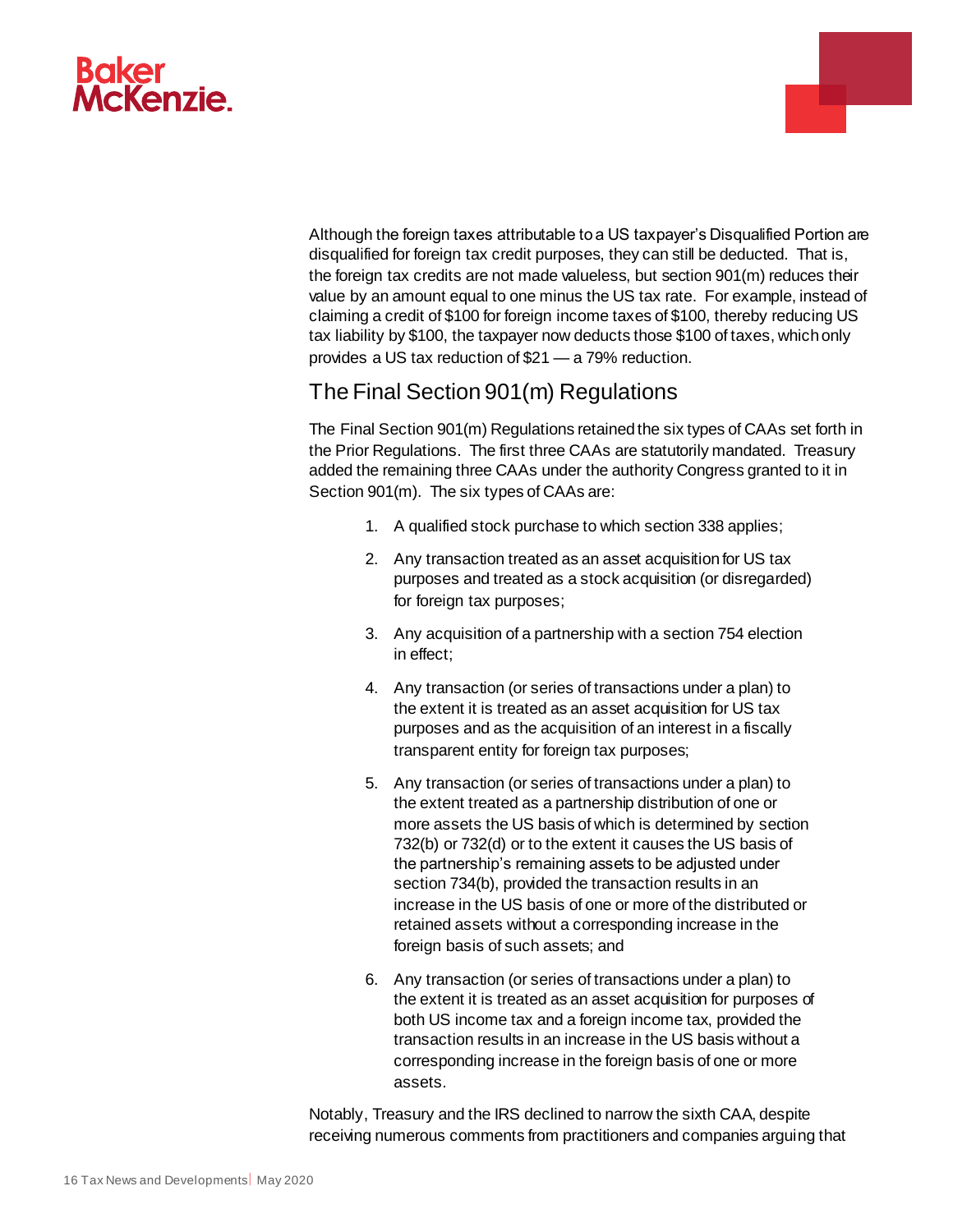

section 901(m) should only apply to specifically defined transactions that are likely to "hype" foreign tax credits involving significant US tax planning. Commenters argued that the broad reach of the sixth CAA was inconsistent with the spirit of the CAAs identified in the statute. Commenters were also concerned that the sixth category, when combined with other aspects of the section 901(m) regime, raised considerable fairness concerns, including increased administrative costs for taxpayers executing non-abusive transactions. Despite these concerns, the preamble to the Final Section 901(m) Regulations states that Treasury and the IRS view section 901(m) as a mechanical rule that is not based on taxpayer intent, and, thus, its provisions should generally apply to *any* transaction that results in an Aggregate Basis Difference for US federal income tax purposes.

a.

Despite the fact that Final Section 901(m) Regulations largely adopt the provisions set forth in the Prior Regulations, the following changes are worth noting. The definition of an Aggregate Basis Difference was modified to effectively provide an exemption for CAAs to the extent gain or loss is recognized by the US taxpayer eligible to claim the foreign tax credits. A new *de minimis*  rule was added that disregards an Aggregate Basis Difference for an individual foreign asset that is less than \$20,000. In addition, to reflect the statutory changes implemented by the Tax Cuts and Jobs Act ("TCJA"), the provisions contained in the Prior Regulations have been updated. For example, references to section 902 corporations are replaced with references to "applicable foreign corporations" and a definition of "separate category" is added and utilized to address the income groupings required under section 960, among other changes.

In a nod to taxpayers, the favorable "foreign basis election" for determining an Aggregate Basis Difference was retained. Under section 901(m), an Aggregate Basis Difference (as defined above) is equal to the difference between the US tax basis in the relevant asset before the CAA and the US tax basis of such asset after the CAA. The foreign basis election allows a US taxpayer to compare the US tax basis after the CAA with the foreign tax basis after the CAA to determine whether an Aggregate Basis Difference has occurred instead of using the US tax basis of the asset before the CAA for comparison purposes.

Finally, in instances in which section 901(m) and section 909 overlap, the Final Section 901(m) Regulations clarify that section 901(m) applies first to disqualify foreign taxes from being credited, after which the deduction with respect to such disqualified taxes may then be subject to deferral under section 909.

The rules contained in the Final Section 901(m) Regulations are applicable to taxpayers that enter into CAAs occurring on or after March 23, 2020.

## The TCJA Impact

In an attempted shift to a territorial tax regime, the TCJA made a number of changes to how the United States taxes earnings a US corporation receives from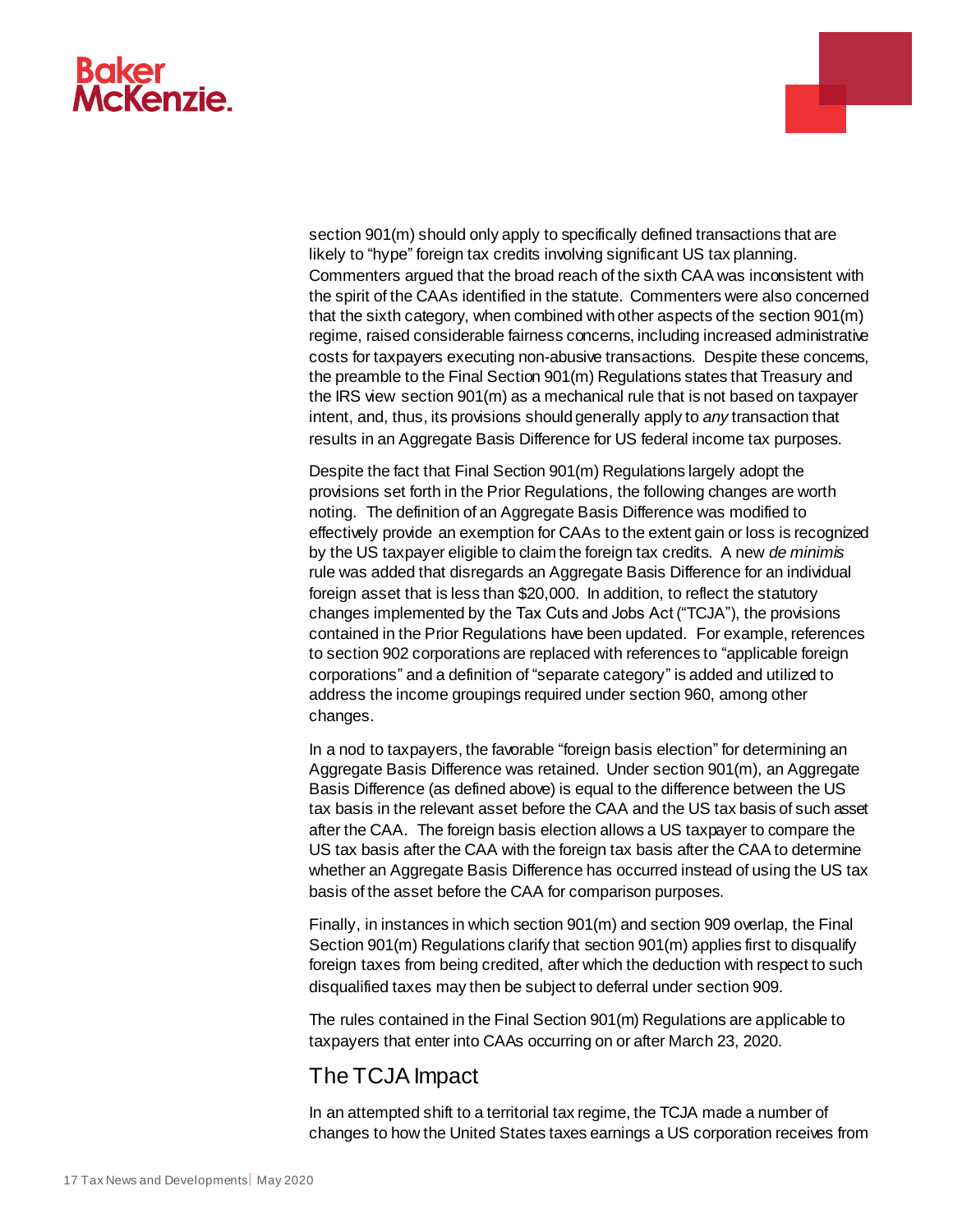

its foreign subsidiary. Prior to the TCJA, US corporate taxpayers could claim a tax credit for foreign taxes paid on earnings of a controlled foreign corporation that were distributed or deemed distributed to a US shareholder. As part of the TCJA, Congress enacted section 245A, which permits a 100-percent deduction for the foreign-source portion of dividends received from a foreign subsidiary, provided certain requirements are met. Since section 245A generally alleviates double taxation concerns when a US taxpayer receives a foreign-source dividend, the TCJA disallowed foreign tax credits under Section 901 for taxes paid or accrued on dividends from foreign corporations. Consequently, while still important for cross-border mergers & acquisitions, the TCJA has limited the instances in which section 901(m) has a significant impact.

#### *By [Stewart Lipeles,](https://www.bakermckenzie.com/en/people/l/lipeles-stewart-r) Palo Alto and [Jordan Hughes,](https://www.bakermckenzie.com/en/people/h/hughes-jordan) Chicago*

a.

# <span id="page-17-0"></span>Putting a Spin on Section 355's Active Trade or Business Requirement

In PLR 202009002, the IRS determined that the absence of income collection during the five-year period preceding a spin-off did not prevent a research and development intensive business from satisfying the active trade or business requirement under section 355(b).

Section 355 allows a corporation ("Distributing") to distribute the stock of a controlled subsidiary ("Controlled") tax-free to its shareholders when certain requirements are satisfied. One such requirement is that Distributing and Controlled must each be engaged in the active conduct of a trade or business immediately after the spin-off (the "Active Trade or Business Requirement"). Specifically, (i) both Distributing and Controlled must be engaged in an active trade or business immediately after the distribution, (ii) each such postdistribution business must have been actively conducted throughout the five-year period ending on the date of the distribution, and (iii) each post-distribution business must not have been acquired by purchase or in another transaction in which gain or loss was recognized during such five-year period.

In order to be engaged in the conduct of a trade or business, each corporation must engage in a specific group of activities for the purpose of earning income or profit and the activities included in such group must include every operation that forms a part of, or a step in, the process of earning income or profit. According to the regulations, "[s]uch group of activities ordinarily must include the collection of income and the payment of expenses." Treas. Reg. § 1.355-3(b)(2)(ii). Thus, historically, Treasury and the IRS have generally required Distributing and Controlled to collect income throughout the five-year period preceding the spinoff.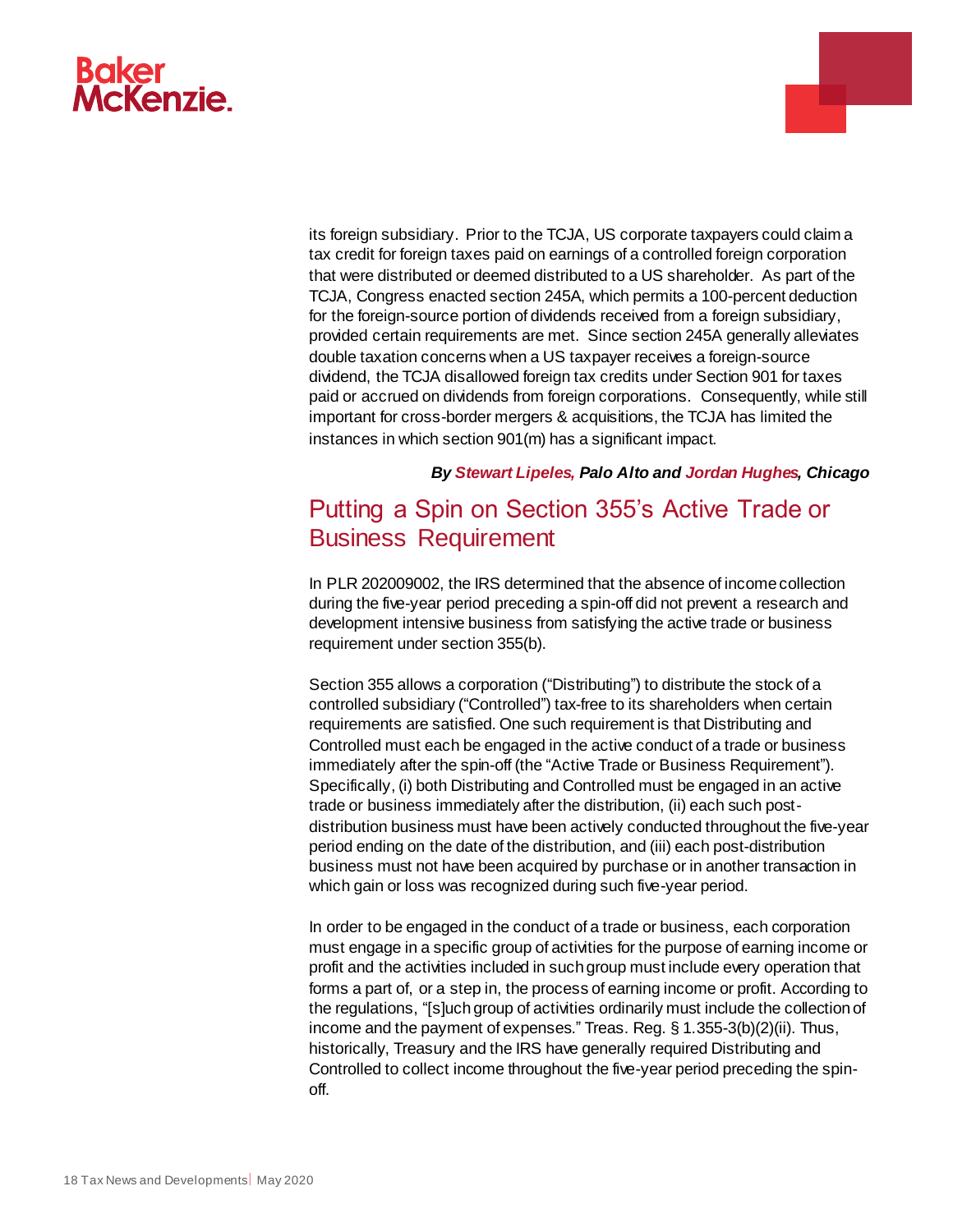# McKenzie.



PLR 202009002, released on February 28, 2020, was the first ruling that concluded that the absence of income collection in the five-year period preceding the spin-off did not prevent a business from satisfying the Active Trade or Business Requirement. There, Distributing conducted research and development activities to identify and create new products. In order to commercialize products in the particular industry at hand, a four-step process was generally required. Distributing's Business 1 was defined as the activities involved in Steps 1 through 2C1 of the process, and Distributing had been engaged in such business for over five years. Over the course of such period, Business 1 generated income through research-oriented contracts (such as collaboration agreements) and licensing.

For over five years, Distributing was also engaged in Business 2, which was defined as Steps 2C2 through 3 of the above-discussed process. Throughout such period, Distributing allocated managerial and operational employee time to support Business 2 and thus incurred significant salary and wage expense. Business 2 had not yet generated income, but Distributing noted that Business 2 had the ability to generate income through research-oriented contracts and licensing throughout the last five years and offered evidence of deals between unrelated parties where upfront cash payments were made to the licensor in Step 2C of the process. Distributing further noted that it had decided to forego current income collection from Business 2 in favor of the prospect of generating significantly greater income after the completion of Step 3 but before commercialization.

Distributing proposed to separate Business 1 from Business 2 by forming Controlled, contributing Business 2 to Controlled in exchange for Controlled stock, and distributing Controlled to Distributing's shareholders. Following the separation, Distributing will continue to conduct Business 1 and Controlled will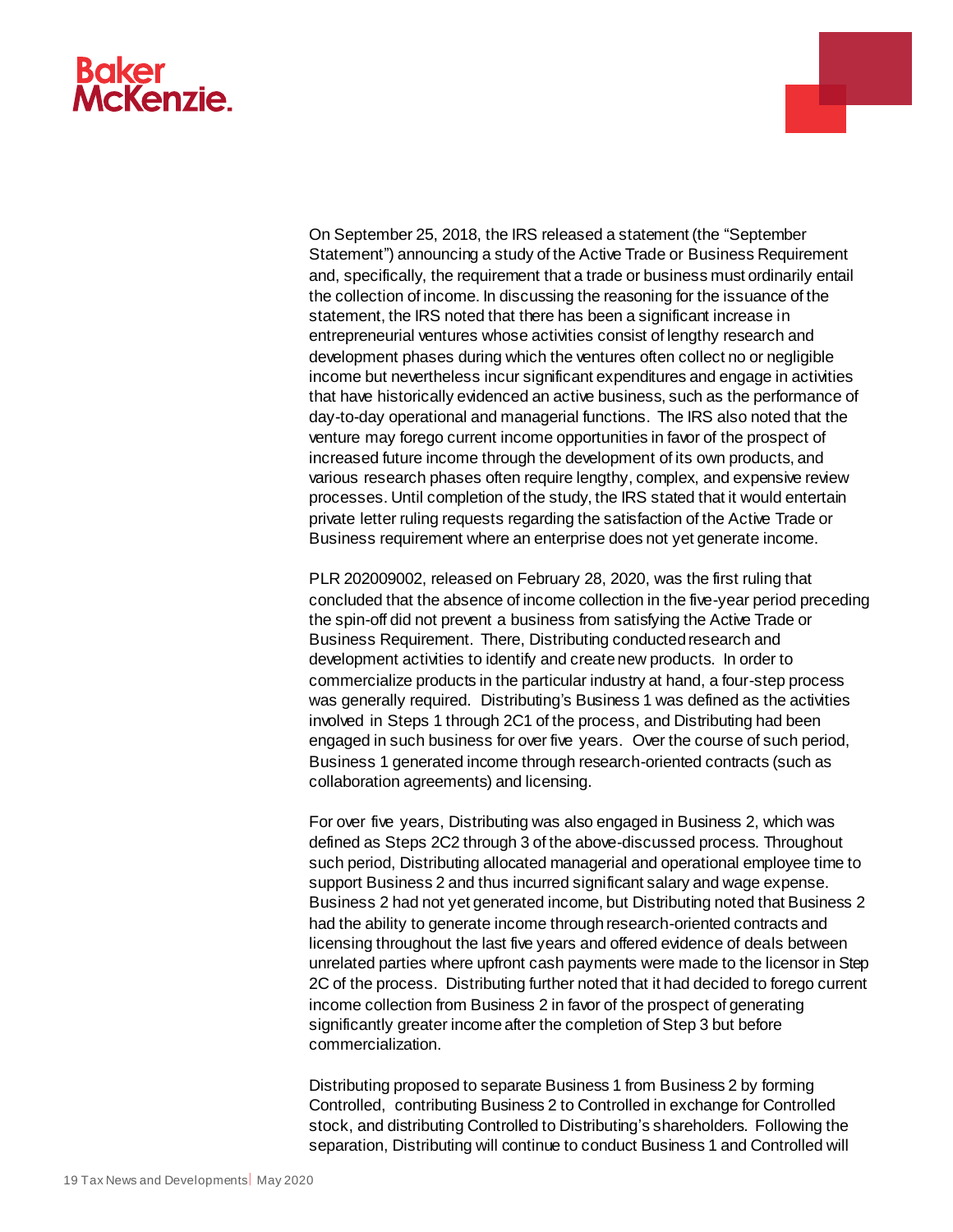# McKenzie.

conduct Business 2. In determining whether the Active Trade or Business Requirement was satisfied with respect to Business 2, the IRS determined that the absence of income collection does not prevent Business 2 from constituting a "trade or business" within the meaning of Treas. Reg. § 1.355-3(b)(2)(ii).

Unfortunately, PLR 202009002 does not discuss the weight given to each factor noted within the ruling. However, because (i) the ruling was issued in response to a February 1, 2018 submission, (ii) such submission predates the issuance of the September Statement, and (iii) the facts disclosed in the ruling align with those identified in the September Statement, it can be argued that the factors noted in the September Statement are amongst those that the Service will consider. Thus, in determining whether a business will satisfy the Active Trade or Business Requirement without the current collection of income, the following factors will likely be considered: whether the business was capable of collecting income in the five-year period preceding the spin-off; the nature and duration of the research phases in the applicable industry; whether significant financial expenditures were incurred; and whether the business performs day-to-day operational and managerial functions that historically have evidenced an active business.

It remains unclear whether all such factors must be present, the weight to be given to each factor, and whether a facts and circumstances determination will generally be used. In particular, it is unclear how much weight was given to the taxpayer's ability to demonstrate that its venture could have generated income during the five-year period preceding the distribution and whether the IRS would require a similar representation for other taxpayers. In any event, PLR 202009002 continues to provide helpful guidance for businesses with a significant focus on research and development activities and indicates that the IRS is willing to allow, at least under certain circumstances, the Active Trade or Business Requirement to be satisfied despite the lack of current collection of income. Further, given the IRS's willingness to entertain rulings on the satisfaction of the Active Trade or Business Requirement where there is no current income collection, it is worthwhile to consider the applicability of section 355 even if a taxpayer's particular situation does not fall squarely within the facts of PLR 202009002.

*By [Tatyana Johnson](https://www.bakermckenzie.com/en/people/j/johnson-tatyana) and [Ashleigh Browne,](https://www.bakermckenzie.com/en/people/b/browne-ashleigh) New York* 

# <span id="page-19-0"></span>Changing the Past: CARES Act Depreciation Method and Interest Deduction Opportunities

On March 27, 2020, Congress passed the Coronavirus Aid, Relief, and Economic Security Act ("CARES Act") to grant retroactive tax benefits to businesses by modifying certain provisions of the Tax Cuts and Jobs Act of 2017 ("TCJA"). To enable businesses, particularly partnerships, to benefit from these changes, the IRS has issued the following three revenue procedures: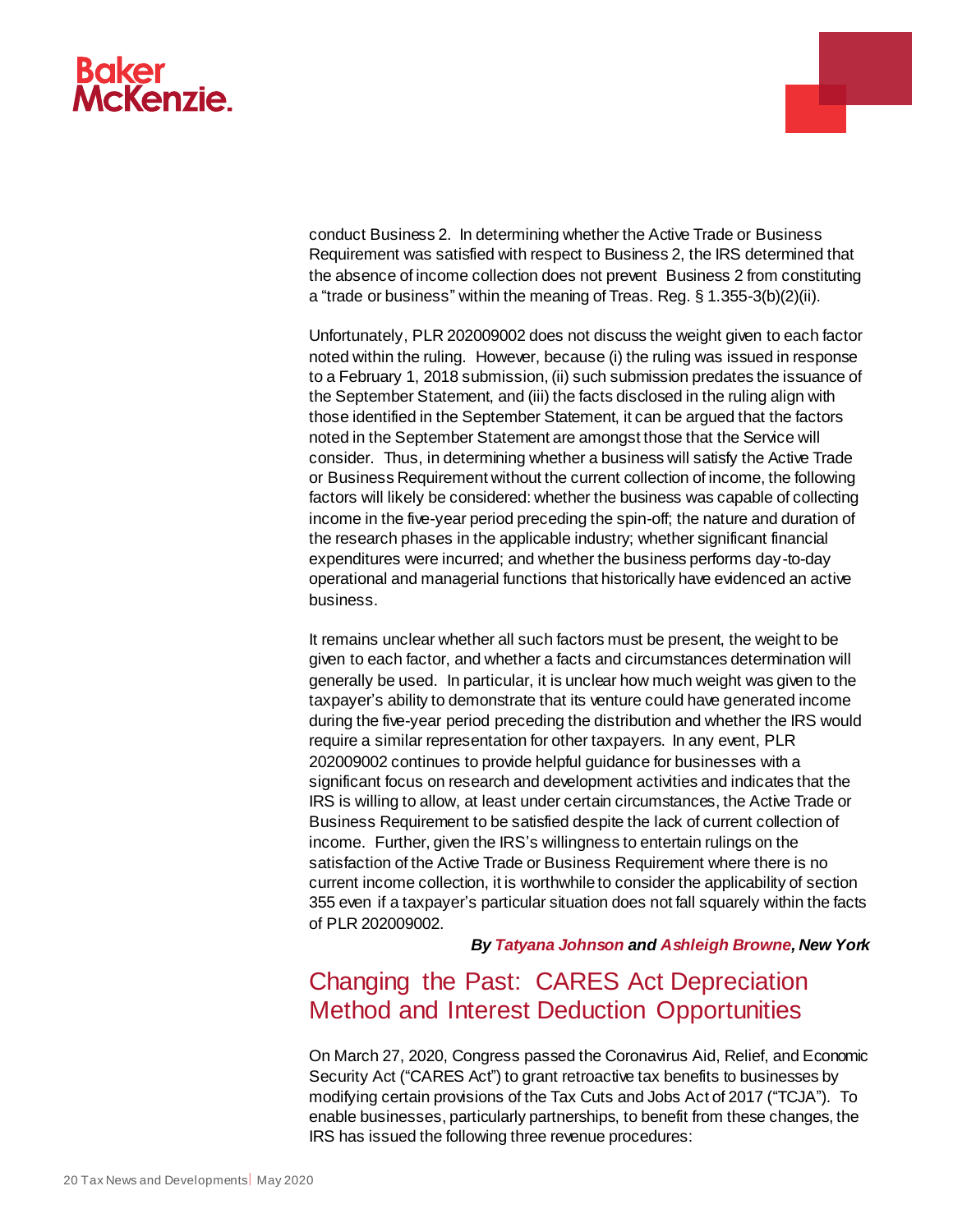# **McKenzie**



Generally, QIP is an improvement made to the interior portion of a nonresidential building that is not attributable to the enlargement of a building, any elevator or escalator, and the internal structural framework of the building. The TCJA simplified the definition of QIP, but failed to designate a 15-year recovery period for QIP, thus unintentionally disqualifying it from being property eligible for bonus depreciation. The CARES Act included a retroactive technical correction to address this error, and Rev. Proc. 2020-25 provides the various options for taxpayers to depreciate QIP over a 15-year period or to take QIP as bonus depreciation within the first year in which the QIP is placed in service in tax year 2018, 2019, or 2020.

Additionally, the Revenue Procedure allows taxpayers to revoke or withdraw, or file late, certain other depreciation elections. Taxpayers should reconsider their recent depreciation elections, especially if they have placed any QIP in service in the past few years, to see which option now available is most beneficial in light of their particular circumstances.

- Interest Deductions under Rev. Proc. 2020-22: On April 10, 2020, the IRS issued Rev. Proc. 2020-22 setting forth the procedures for a real property trade or business to withdraw a previous section 163(j)(7) election out of the interest deduction limitation regime. Taxpayers may wish to reconsider their election out given that the election prevents them from electing newly eligible bonus depreciation for QIP, and especially given the temporarily higher 50% limitations for section 163(j) enacted as part of the CARES Act for tax years 2019 and 2020.
- Amending BBA Partnership Returns Under Rev. Proc. 2020-23: On April 8, 2020, the IRS issued Rev. Proc. 2020-23 to permit a partnership ("BBA partnership") subject to the unified partnership audit rules in the Bipartisan Budget Act of 2015 ("BBA") to amend its partnership return for tax year 2018 or 2019 in lieu of filing an administrative adjustment request ("AAR"). This is important because not only are the procedures under the BBA rules more cumbersome but they also do not otherwise provide a mechanism for refunds.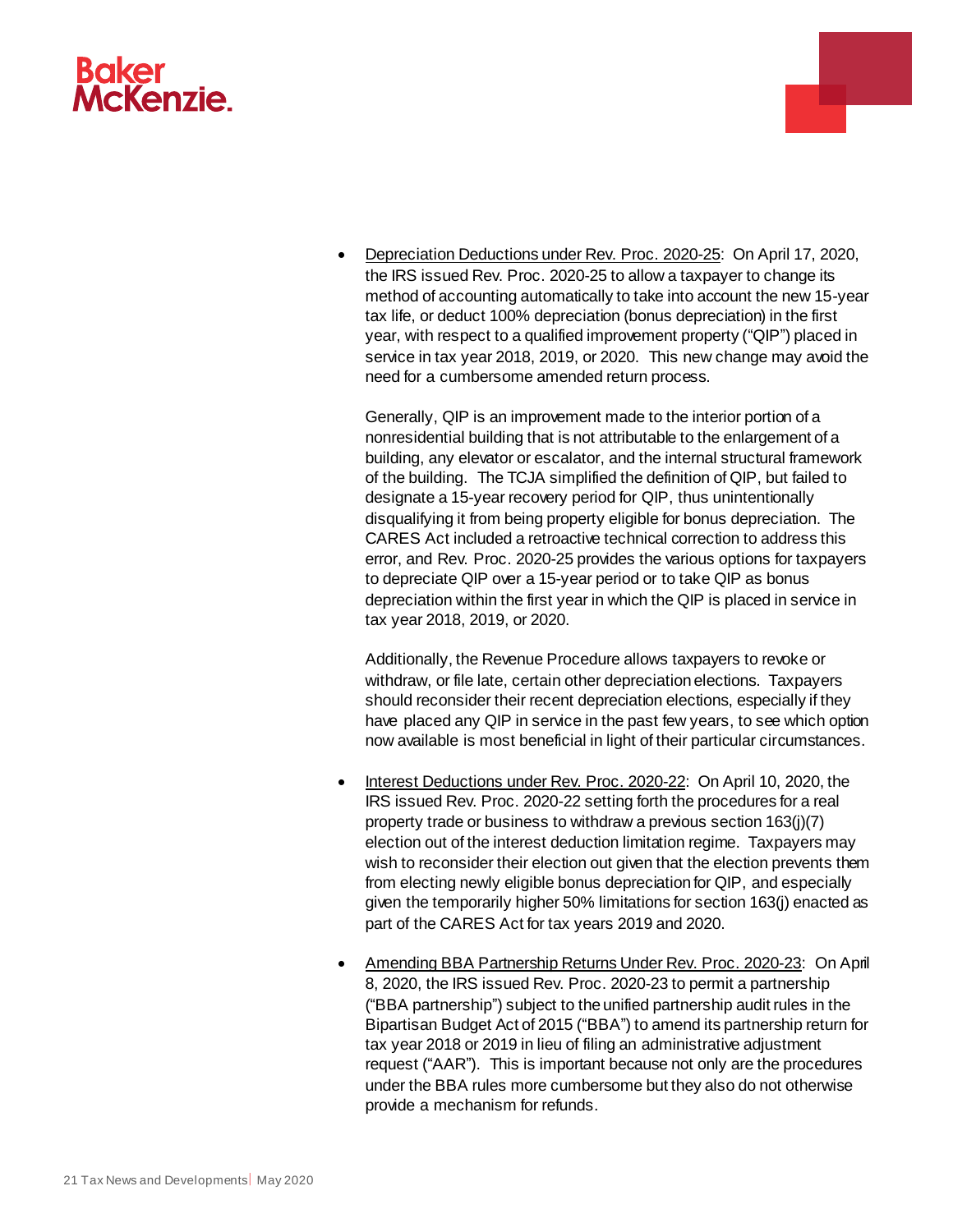



## Changes to Depreciation Deductions and QIP

To take into account the new 15-year recovery period for a QIP or to claim the recently permitted bonus depreciation with respect to a QIP constitutes a change in accounting method, which would normally require consent from the IRS Commissioner. The late elections available under Rev. Proc. 2020-25 are also considered changes in method of accounting. However, if certain requirements are satisfied, Rev. Proc. 2020-25 provides automatic consent to make these changes.

#### Procedure to Make Retroactive Changes with Respect to QIP

Under Rev. Proc. 2020-25, a taxpayer can in certain circumstances make a retroactive change to account for the new 15-year recovery period, or take the bonus depreciation deduction, with respect to a QIP that has been placed in service by a taxpayer after December 31, 2017 for tax year 2018, 2019, or 2020. To make these changes a taxpayer can either (1) file an amended federal income tax return for the year when the QIP was placed in service or (2) file a Form 3115, *Application for Change in Accounting Method,* with the taxpayer's timely filed federal income tax return.

If a taxpayer decides to amend the federal income tax return in order to make the change, the filing of the amended return must be done on or before October 15, 2021 but in no event later than the applicable statute of limitations. A BBA partnership must instead follow the time frame to file its amended Form 1065 as set forth in Rev. Proc. 2020-23, and may also file an AAR in certain circumstances.

Alternatively, under Rev. Proc. 2020-25, a taxpayer generally can file a Form 3115 for a property that was placed in service after December 31, 2017, if the taxpayer adopted the method of accounting for two consecutive tax years preceding the change, and the taxpayer owned the QIP at the beginning of the year of change (the two year rule). However, Rev. Proc. 2020-25 provides an exception to allow a taxpayer who only applied such an impermissible method in the prior year (e.g., 2018) to change the method of accounting via Form 3115 in an immediately subsequent year (e.g., in 2019) (1-year QIP rule). Regardless of which rule applies, because the IRS considers this a change from an impermissible method to a permissible method, the additional depreciation is computed as a section 481(a) "catch-up adjustment" that is included in the return as a reduction to taxable income for the year of change.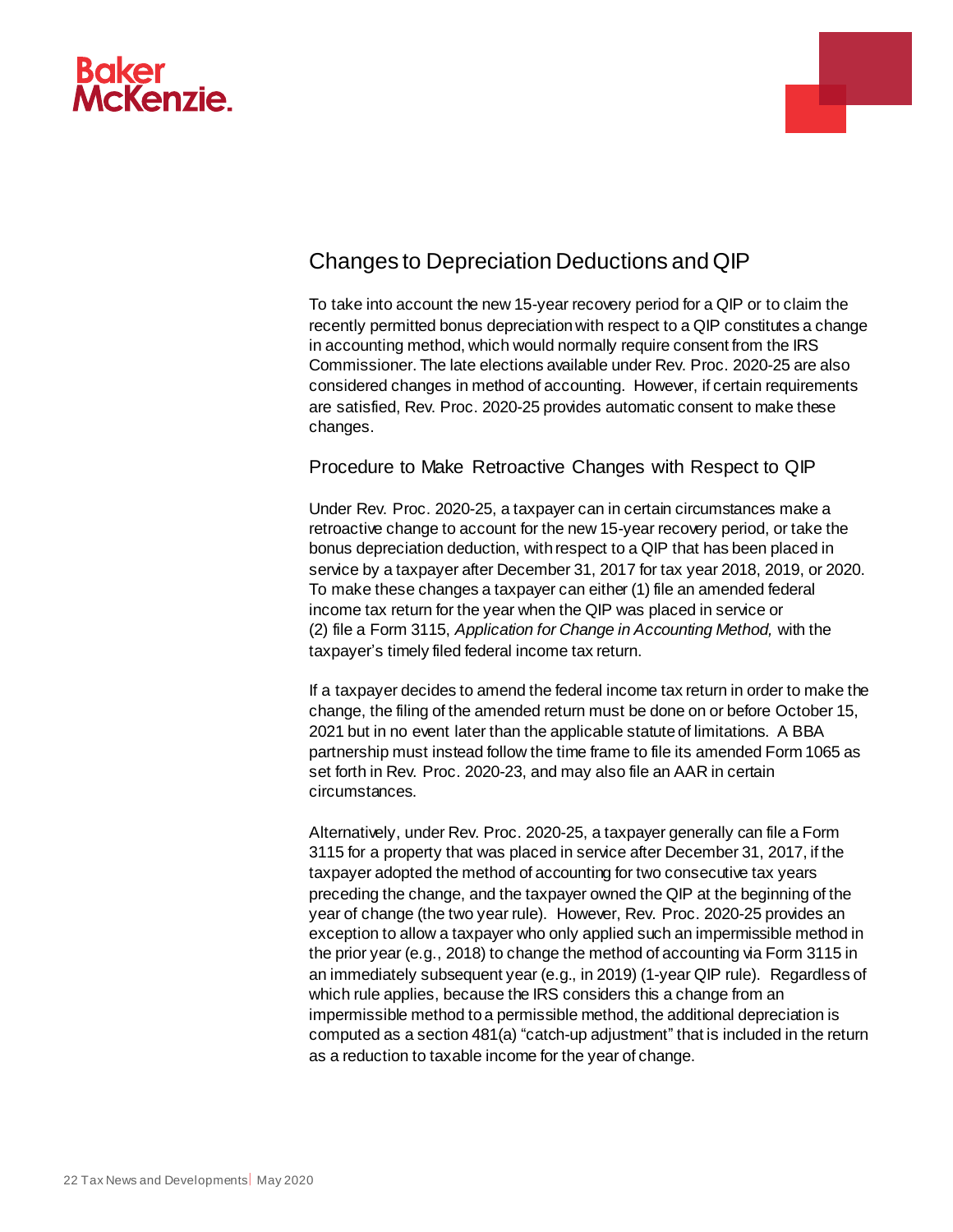



Late ADS, No-Bonus-Depreciation, or 50% Deduction Election

Rev. Proc. 2020-25 provides the procedures to file late an election to depreciate a property under the alternative depreciation system (the ADS election), to take no bonus depreciation deduction or to take a 50%, instead of 100%, additional first year depreciation for certain qualified property in certain circumstances. In particular, certain late elections require that a taxpayer must have, on or before April 17, 2020, timely filed its federal income tax return or Form 1065 for the year in which such depreciable property was placed in service.

There are two options for making these late elections: either on an amended prior year return or on a Form 3115 reporting a change in accounting method in the current tax year. The amended federal income tax return for the year in which the property was placed in service must be filed on or before October 15, 2021 but in no event later than the applicable statute of limitations. Rev. Proc. 2020-23 separately determines the time frame to file amended returns for BBA partnerships, which may also file an AAR.

With respect to the Form 3115 option, one single form should be filed for all elections and can be submitted with a taxpayer's original federal income tax return filed either (1) in a taxpayer's first or second tax year succeeding the tax year in which the taxpayer placed the property in service; or (2) on or after April 17, 2020, but on or before October 15, 2021. Additionally, a section 481(a) adjustment must be made within this time frame, and the Form 3115 must provide a single net section 481(a) adjustment for all such changes.

Rev. Proc. 2020-25 also provides the option for eligible taxpayers to revoke or withdraw these elections with respect to qualified property*.* The procedures are generally conducted in the same manner and within the same time frames as provided with respect to filing late elections. However, the revocation of an ADS election can only be made via an amended return or AAR, as applicable.

## Relaxation of the Interest Deduction Limitation

The TCJA included a new regime generally limiting a taxpayer's business interest deduction to the sum of business interest income and 30% of the taxpayer's adjusted taxable income ("ATI"). Real property trades or businesses are allowed to elect out of this limitation under section 163(j)(7) but at the cost of foregoing bonus depreciation and using the longer ADS tax depreciation lives. The CARES Act increased the interest limitation from 30% to 50% with respect to ATI for tax years 2019 and 2020, and provides an optional election to use a potentially higher 2019 ATI in determining the applicable limitation for 2020.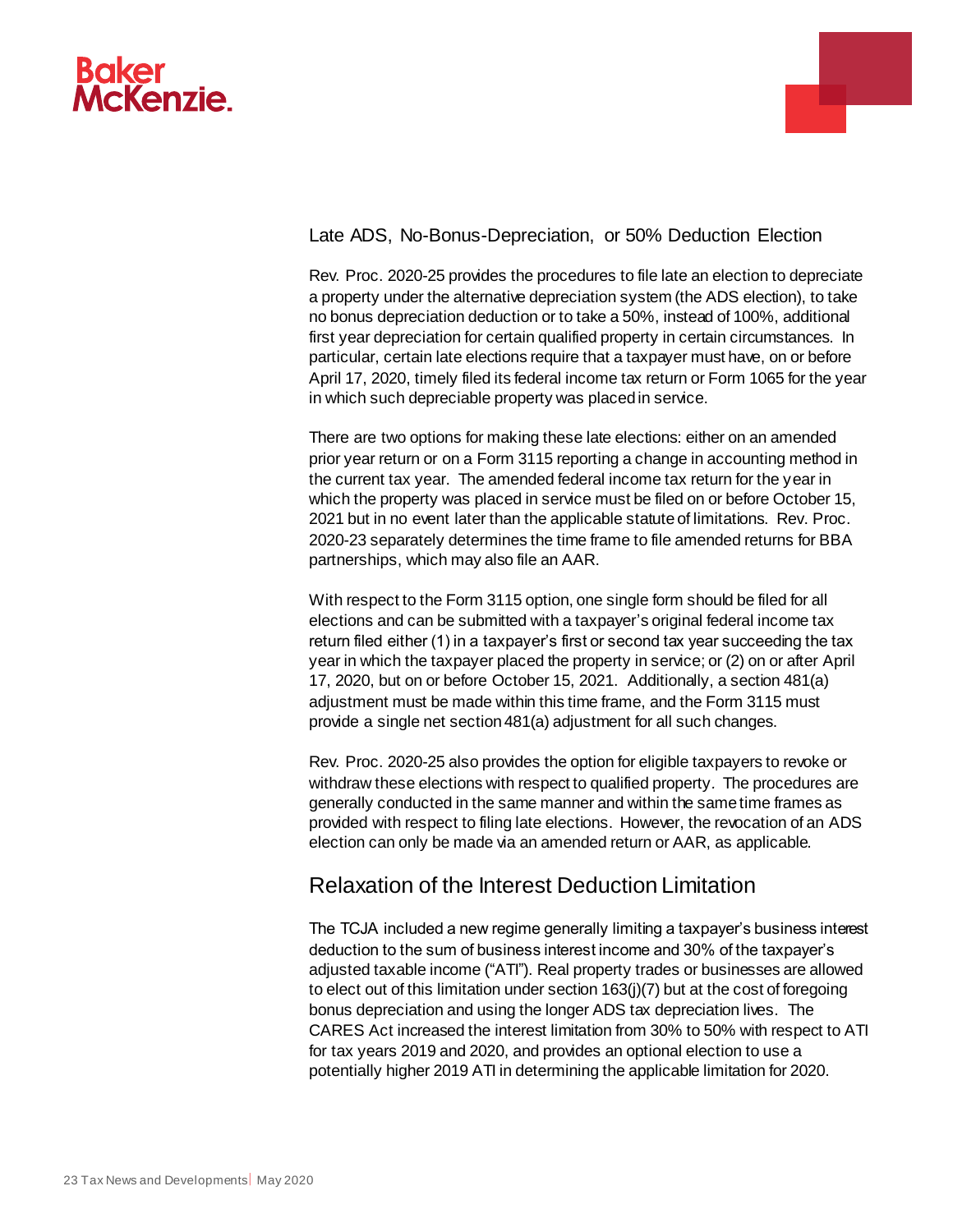



#### Withdrawal of an Electing Real Property Trade or Business Election

Rev. Proc. 2020-22 allows a real estate business to withdraw its election to be excluded from the section 163(j) interest limitation rules. To make such withdrawal, a taxpayer can timely file an amended federal income tax return or an AAR, as applicable, for the tax year in which the election was made along with a properly completed withdrawal statement.

The amended return must be filed on or before October 15, 2021, but in no event later than the applicable statute of limitations on assessment. A BBA partnership must file its amended return within the time frame provided in Rev. Proc. 2020-23, or may withdraw this election by filing a timely AAR. Whichever method is used, the taxpayer must include the adjustment to taxable income and tax liability in the amended return or AAR. The same procedure must also be followed for any affected succeeding tax years.

In deciding whether to withdraw this election in light of the higher interest limitations, real estate businesses should also consider the benefits of shorter depreciation lives and potential bonus depreciation available absent the section 163(j)(7) election. This tax benefit may be enhanced further with respect to a taxpayer's particular circumstances by the temporary repeal of the section 461(l) limitation on excess business losses and the temporary allowance of carryback and the carryforward of net operating losses. The potential benefits for past, present, and future tax years should be carefully modeled.

#### Special Rules for Partnerships

The CARES Act provides special interest limitation rules for partnerships and their partners. *See* Prior Alert, *["CARES Act Tax Provisions Impacting the Real](https://www.bakermckenzie.com/en/insight/publications/2020/04/cares-act-tax-provisions-real-estate)  [Estate Industry](https://www.bakermckenzie.com/en/insight/publications/2020/04/cares-act-tax-provisions-real-estate)*". Rev. Proc. 2020-22 also sets forth the time and manner for a partner to make or revoke an election with respect to excess business interest expense. Partnerships and partners should carefully consider the implications of the different options taking into account the special rules applicable to partnerships.

## Filing Amended Partnership Returns

The IRS issued Rev. Proc. 2020-23 to allow a partnership to amend its federal income tax return, thus affording its partners the possibility of receiving tax refunds, which otherwise does not exist under the BBA rules. The relief is limited to BBA partnerships that filed a Form 1065 and furnished schedules to their partners for the 2018 or 2019 tax year prior to the issuance of this revenue procedure. An eligible BBA partnership can amend its 2018 or 2019 tax return by filing electronically or by mailing an amended partnership return as follows: (1) the amended return box is checked on the Form 1065; (2) "FILED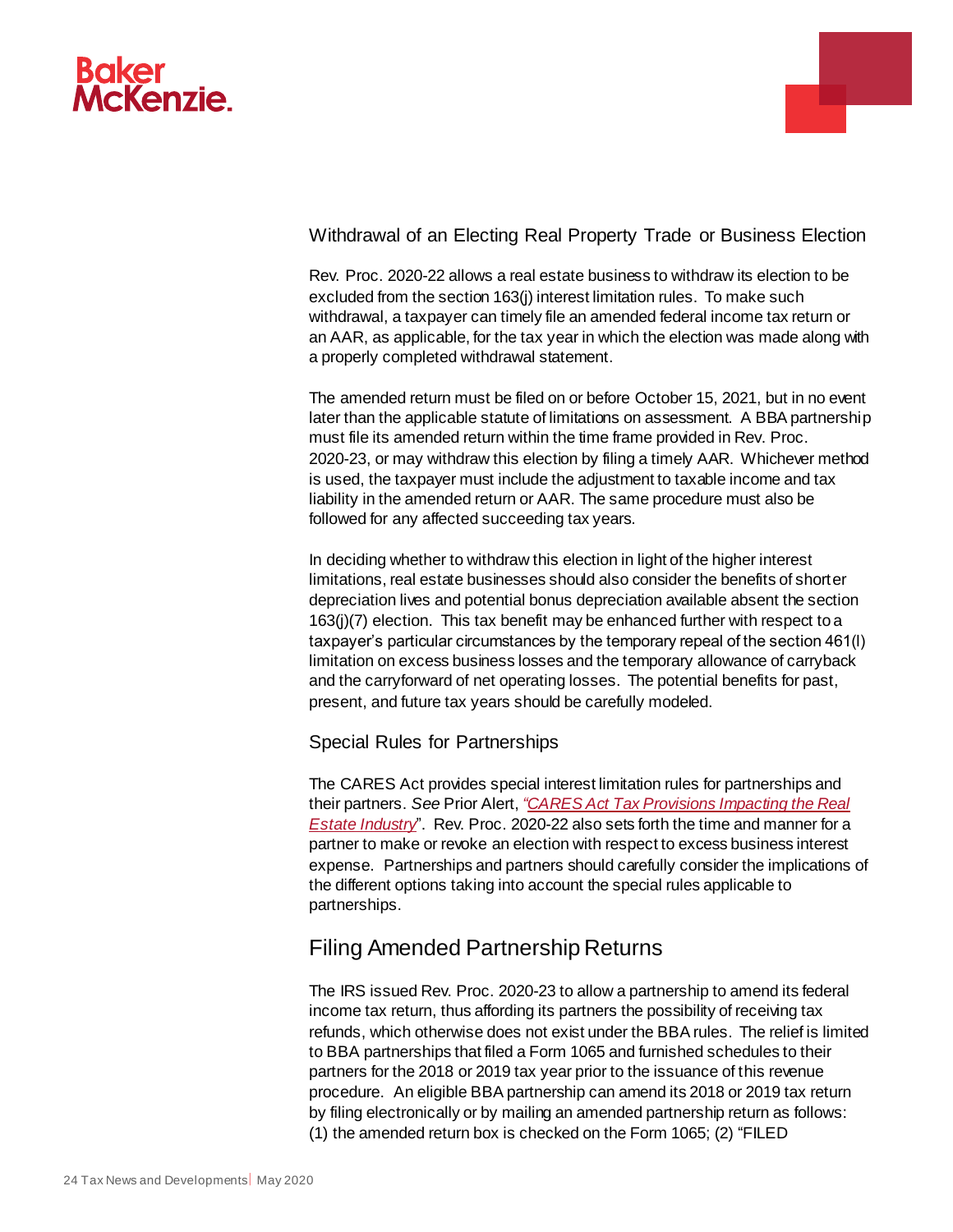

PURSUANT TO REV. PROC. 2020-23" is written on top of that form; and (3) corresponding amended Schedule K-1s are furnished to partners.

### How to Move Forward

These revenue procedures should be assessed and analyzed together based on a taxpayer's particular circumstances. For example, taxpayers with significant QIP are more likely to benefit from revoking a section 163(j)(7) election. Additionally, taxpayers should consider the impact of the different options available to change past elections as provided in the various IRS guidance, along with the timelines and manner set forth by the IRS for taking advantage of these changes. These decisions affect several tax years--past, present, and future.

> *By [Steve Schneider a](https://www.bakermckenzie.com/en/people/s/schneider-steven-r)n[d Dinh Tran,](https://www.bakermckenzie.com/en/people/t/tran-dinh) Washington, DC and [Sam Grilli,](https://www.bakermckenzie.com/en/people/g/grilli-samuel-p) Chicago*

a.

# <span id="page-24-0"></span>Benefits of Selling Foreign IP to a Related or Unrelated Foreign Party Under the FDII Tax Regime

The foreign-derived intangible income ("FDII") rules have created opportunities for foreign corporations to cause their US subsidiaries to sell their foreign intellectual property in a cost effective manner.

#### Brief Overview

A sale of intangible property ("IP"), whether to a related or unrelated party, qualifies as a foreign-derived deduction eligible income ("FDDEI") sale for FDII purposes, to the extent that the intangible property generates revenue from exploitation outside the United States. This should include the sale of IP from a US corporate subsidiary ("US Sub") to its foreign parent, whether the parent is a corporation or partnership ("Foreign Parent"). As such, this should entitle US Sub to a 13.125% tax rate [*21% corporate rate – (37.5% FDII deduction x 21% corporate rate)*] on the gain from an IP sale to a Foreign Parent.

#### Law and Analysis

For purposes of determining the section 250 deduction for FDII, the FDII of a domestic corporation for a tax year is the corporation's deemed intangible income ("DII") for the year multiplied by the ratio of the corporation's FDDEI for the year to the corporation's deduction eligible income ("DEI") for the year.

FDDEI includes, with respect to any domestic corporate taxpayer for any tax year, any DEI of the taxpayer that is derived in connection with property that is sold by the taxpayer to any person who is not a US person, and which the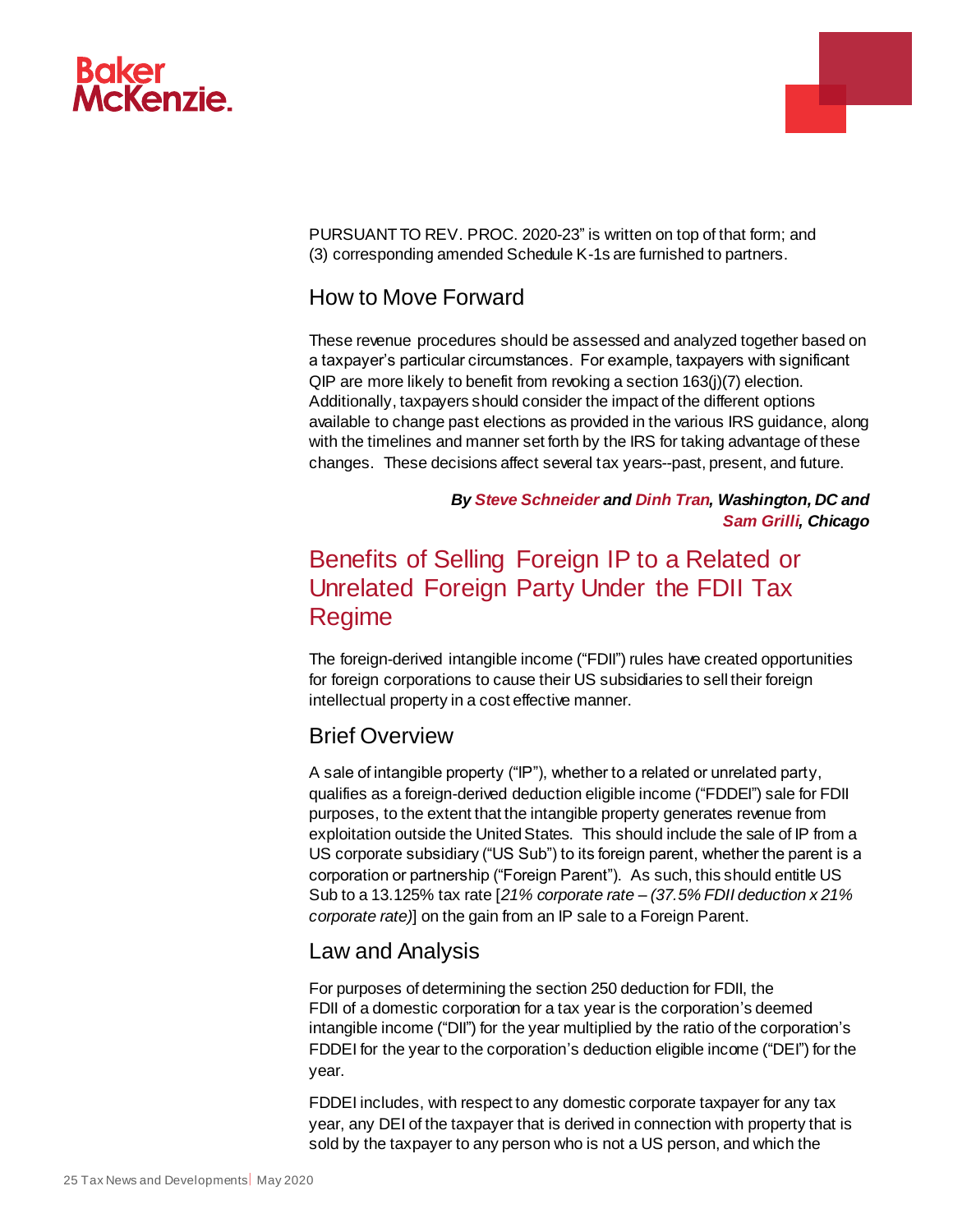

taxpayer establishes to the IRS's satisfaction is for a foreign use. Foreign use means any use, consumption, or disposition which is not within the United States.

Sales of property, and services provided, to foreign persons related to the taxpayer may give rise to FDDEI. In the phraseology of the proposed regulations, these related party transactions *may* be FDDEI transactions, but the Code and proposed regulations impose limits on the eligibility of certain transactions with a "related party." In this context, a "related party" means any member of the domestic corporation's "affiliated group" with the definition of that term expanded from its root definition in section 1504(a). The at least 80 percent stock ownership test is watered down to more than 50 percent, and foreign corporations and insurance companies are included. Moreover, a person other than a corporation is included in the group if the person controls any member of the group or is controlled by group members. "Control" for this purpose is defined by section 954(d)(3), which essentially uses a more-than-50-percent ownership test.

The proposed regulations provide details for determining whether a sale of *general property* that would otherwise be a FDDEI sale (which the proposed regulations call a "related party sale") is disqualified because the transaction is with a related party. However, the proposed regulations on related party sales apply only to sales of general property, and specifically state that neither they nor the statutory rules on related party sales apply to sales of IP. More specifically, the preamble to the proposed regulations states "[s]ales of intangible property, whether to a related or an unrelated party, are for a foreign use only to the extent that the intangible property generated revenue from exploitation outside the United States. Thus, additional rules with respect to related party sales of IP are unnecessary to ensure that such sales are ultimately for a foreign use." The allowance for related party sales of IP is illustrated in an outbound section 351 and 367(d) deemed sale context under Prop. Treas. Reg. § 1.250(b)- 4(e)(4)(ii)(F), Example 6.

The proposed regulations apply a separate test to determine whether IP (as defined under section 367(d)(4)) is sold for foreign use. Under Prop. Treas. Reg. § 1.250(b)-4(e)(1), a sale of IP is for a foreign use only to the extent the seller establishes that the sale is for a foreign use within the meaning of Prop. Treas. Reg. § 1.250(b)-4(e)(2) of this section by obtaining documentation described in Prop. Treas. Reg. § 1.250(b)-4(e)(3) (which meets the reliability requirements described in Prop. Treas. Reg. § 1.250(b)-3(d)) and, as of the FDII filing date, the seller does not know or have reason to know that the portion of the sale of the IP for which the seller establishes foreign use is not for a foreign use within the meaning of Prop. Treas. Reg. § 1.250(b)-4(e)(2).

Under Prop. Treas. Reg. § 1.250(b)-4(e)(2)(i), a sale of IP is for a foreign use only to the extent that the IP generates revenue from exploitation outside the United States. A sale of IP rights providing for exploitation both within the United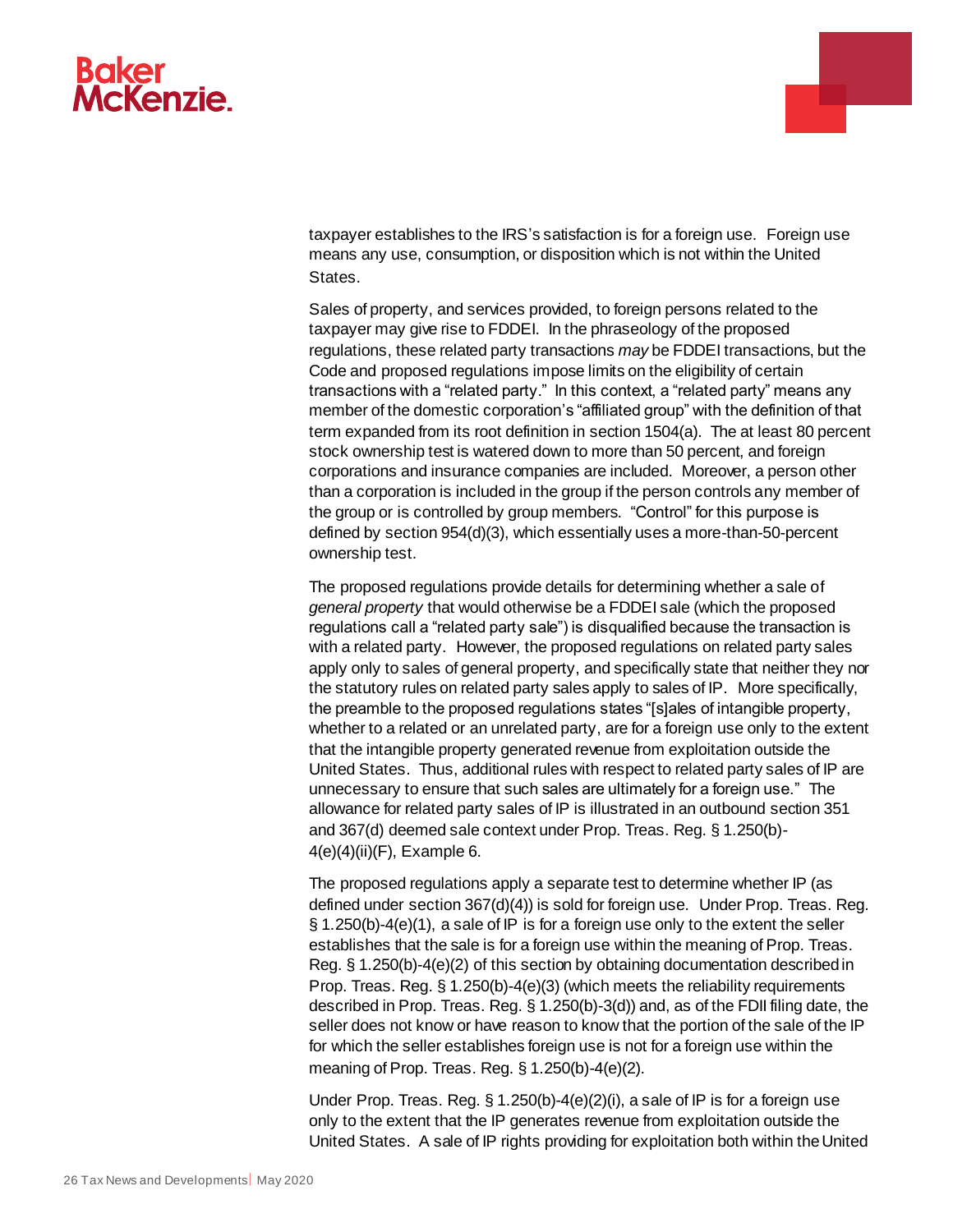

States and outside the United States is for a foreign use in proportion to the revenue generated from exploitation of the IP outside the United States over the total revenue generated from the exploitation of the IP. For intangible property used in the development, manufacture, sale, or distribution of a product, the IP is treated as exploited at the location of the end user when the product is sold to the end user.

Under Prop. Treas. Reg. § 1.250(b)-4(e)(2)(ii), in the case of a sale of IP to a foreign person in exchange for periodic payments, the extent to which the sale is for a foreign use is determined on an annual basis based on the actual revenue earned by the recipient for the taxable year in which a periodic payment is received. However, in the case of a sale of IP to a foreign person for a lump sum, the extent to which the sale is for a foreign use is determined based on the ratio of the total net present value of revenue the seller would have reasonably expected to earn from the exploitation of the IP outside the United States to the total net present value of revenue the seller would have reasonably expected to earn from the exploitation of the IP.

Prop. Treas. Reg. § 1.250(b)-3(g) states that, for purposes of determining whether a sale of property to a partnership is a FDDEI transaction, a partnership is treated as a person (i.e., the entity approach). As such, the sale of IP by a US corporate subsidiary to a foreign parent partnership should be treated as a sale to the foreign parent partnership (not its partners). Provided that a US corporate subsidiary can properly document the foreign use of the IP being sold, a sale should qualify as a FDDEI sale for purposes of the FDII rules.

#### **Conclusion**

The FDII tax regime provides an excellent opportunity to sell foreign IP from a US corporation to its foreign parent or another foreign party, whether related or unrelated, provided that the IP is used outside the United States. The US tax rate on the gain generally should be taxed at the favorable 13.125% rate.

#### *By [James Barrett,](https://www.bakermckenzie.com/en/people/b/barrett-james-h) [Abrahm Smith,](https://www.bakermckenzie.com/en/people/s/smith-abrahm-william) [Daniel Hudson,](https://www.bakermckenzie.com/en/people/h/hudson-daniel-w) Miami*

## <span id="page-26-0"></span>Should Faxing Be This Taxing?

On April 30, 2020, the IRS updated th[e Temporary procedures to fax certain](https://www.irs.gov/newsroom/temporary-procedures-to-fax-certain-forms-1139-and-1045-due-to-covid-19)  [Forms 1139 and 1045 due to COVID-19](https://www.irs.gov/newsroom/temporary-procedures-to-fax-certain-forms-1139-and-1045-due-to-covid-19)*,* to provide additional guidance to taxpayers seeking tentative refunds for net operating losses ("NOLs") and alternative minimum tax ("AMT") credits provided under the Coronavirus Aid, Relief and Economic Security ("CARES Act"). The FAQs provide a short-term faxing option to assist taxpayers due such refunds. Generally these forms must be filed as hard copies delivered through the mail or a private delivery service. The updated FAQs clarify that only Form 1139, *Corporation Application for Tentative Refund*, and Form 1045, *Application for Tentative Refund*, may be faxed to the number provided under the temporary relief procedures. Sounds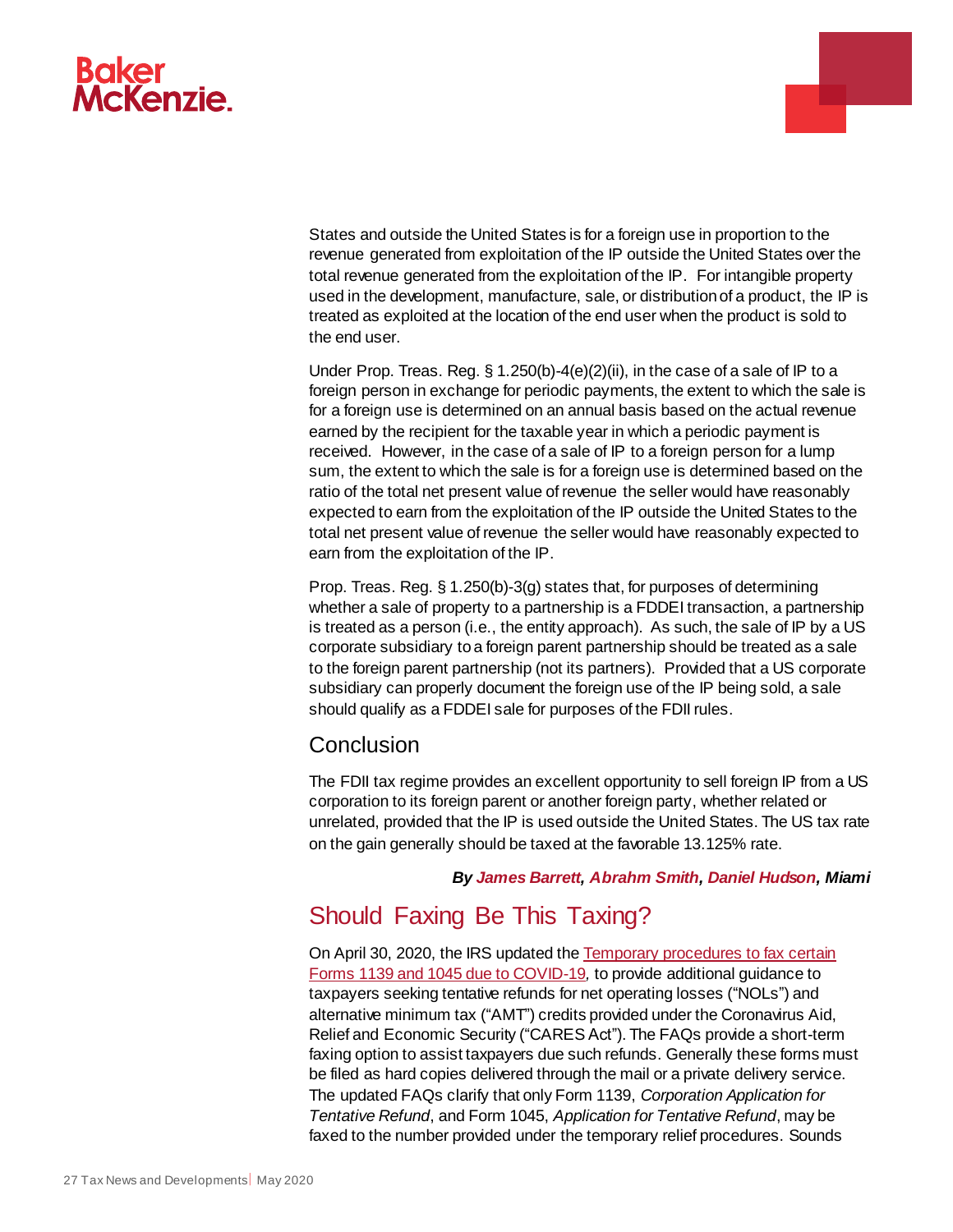

.

pretty simple so far. It is not so simple if the taxpayer must file an amended return for the tentative refund year.

## Review of the Temporary Procedures

On April 17, 2020, the IRS began to accept faxed Forms 1139 and 1045 for eligible refund claims under sections 2303 and 2305 of the CARES Act in order to quickly process NOL carryback and AMT credit refunds before the IRS returns to normal operations. Section 2303 of the CARES Act requires a taxpayer with an NOL arising in a 2018, 2019, or 2020 tax year to carry such loss back to the five preceding years unless the taxpayer elects to waive or reduce the carryback. Rev. Proc. 2020-24 sets forth procedures for taxpayers to make these elections. Section 2305 of the CARES Act allows a corporation to accelerate the recovery of remaining AMT credits to its 2019 tax year or to elect instead to recover its remaining AMT credits in its 2018 tax year.

Because the IRS cannot process a Form 1139 or Form 1045 that does not match the taxpayer's originally filed Form 1120, *U.S. Corporation Income Tax Return*, Form 1040, *U.S. Individual Income Tax Return*, or previously processed amended return information, the IRS will not process faxed Forms 1139 or 1045 under these procedures until it has processed the taxpayer's original or amended return for the year. The updated FAQs stress that a taxpayer should not fax an amended return at the time of faxing Form 1139 or Form 1045. Thus, if a taxpayer has not yet filed an original return or is required to file an amended return for the year, such return must be processed and reflected in the taxpayer's account before the IRS will process a tentative refund. Note, however, that [Notice 2020-26](https://www.irs.gov/pub/irs-drop/n-20-26.pdf) extended the time by which taxpayers can file a timely Form 1139 or Form 1045 for 2018 to December 31, 2020, an[d FAQs](https://www.irs.gov/newsroom/frequently-asked-questions-about-carrybacks-of-nols-for-taxpayers-who-have-had-section-965-inclusions) provide an extension to July 27, 2020 for fiscal year 2017.

## Interaction with Section 965 Inclusion Years

The FAQs advise that a taxpayer may disregard the instructions for Forms 1139 and 1045 which prohibit taxpayers from using these forms to apply for refunds for section 965 inclusion years, and that the instructions to these forms will be updated to reflect this change. However, there is at least one situation where the temporary procedures for faxing such forms is complicated for a section 965 inclusion year, as illustrated in question 10 of th[e Frequently Asked Questions](https://www.irs.gov/newsroom/frequently-asked-questions-about-carrybacks-of-nols-for-taxpayers-who-have-had-section-965-inclusions)  [About Carrybacks of NOLs for Taxpayers Who Have Had Section 965 Inclusions](https://www.irs.gov/newsroom/frequently-asked-questions-about-carrybacks-of-nols-for-taxpayers-who-have-had-section-965-inclusions)*,*  issued in conjunction with these FAQs.

Q10. I carried back an NOL arising in 2018 solely to non-section 965 years (in this case, 2013, 2014, 2015, and 2016), and made an election to exclude 2017, my section 965 year, from the carryback period. I also previously made a timely section 965(h) election to pay my section 965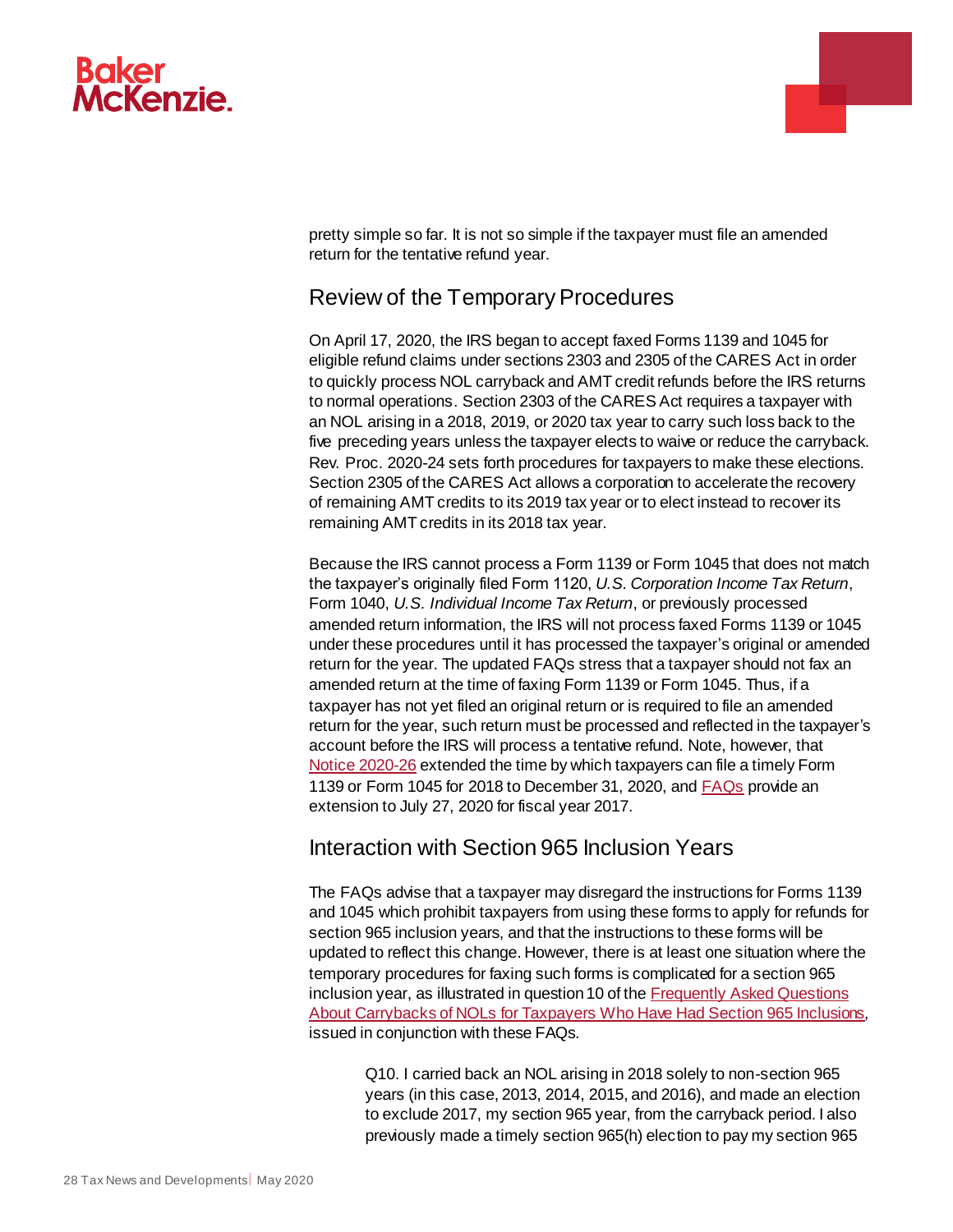

net tax liability for 2017 in installments. The NOL was fully absorbed in pre-section 965 years. As a result of the carryback of the NOL to presection 965 years, there is a change in tax attributes (such as a foreign tax credit carryover or charitable contribution carryover) for 2017. The change in tax attributes reduces, but does not eliminate, my section 965 net tax liability for 2017. Should I file an amended return for 2017 to reflect this?

**A10.** If you do not file an amended return, our records will not reflect the change in either the total tax liability or the section 965(h) net tax liability for the section 965 year due to the change in tax attributes. Consequently, your section 965(h) net tax liability and associated installment payments due in the future may not be accurately reflected in our systems. This, in turn, could lead to unintentional or erroneous accelerations of section 965(h) installment payments if you do not pay the pre-change installment amounts, as well as potential interest and penalty charges, delays in refunds, or other processing complications.

Do not use the temporary procedures reserved for submission of certain claims on Form 1139 or Form 1045 to fax your amended return. Amended returns and other submissions faxed to the temporary fax number will not be processed.

## Key Takeaways

The above question illustrates several key points:

- Where there is a change in tax attributes (like a foreign tax credit carryover) for a tentative refund year, the taxpayer may not see an immediate benefit from the temporary faxing procedure for such year, and instead will need to first file an amended return;
- The taxpayer must file an amended return consistently with the normal filing instructions;
- The IRS must process the amended return before processing Form 1139 or Form 1045;
- Taxpayers may fax Form 1139 or Form 1045, taking note of the 100 page length restriction and other instructions provided in the [FAQs](https://www.irs.gov/newsroom/temporary-procedures-to-fax-certain-forms-1139-and-1045-due-to-covid-19);
- The IRS generally has 90 days to process an eligible refund claim resulting from Form 1139 or Form 1045; and
- The IRS is quickly issuing FAQs that are subject to change and upon which taxpayers may place limited reliance. See our article addressing this subject, above.

Taxpayers should consider that amended returns and Forms 1139 and 1045 may be subject to review by the Joint Committee on Taxation, depending on the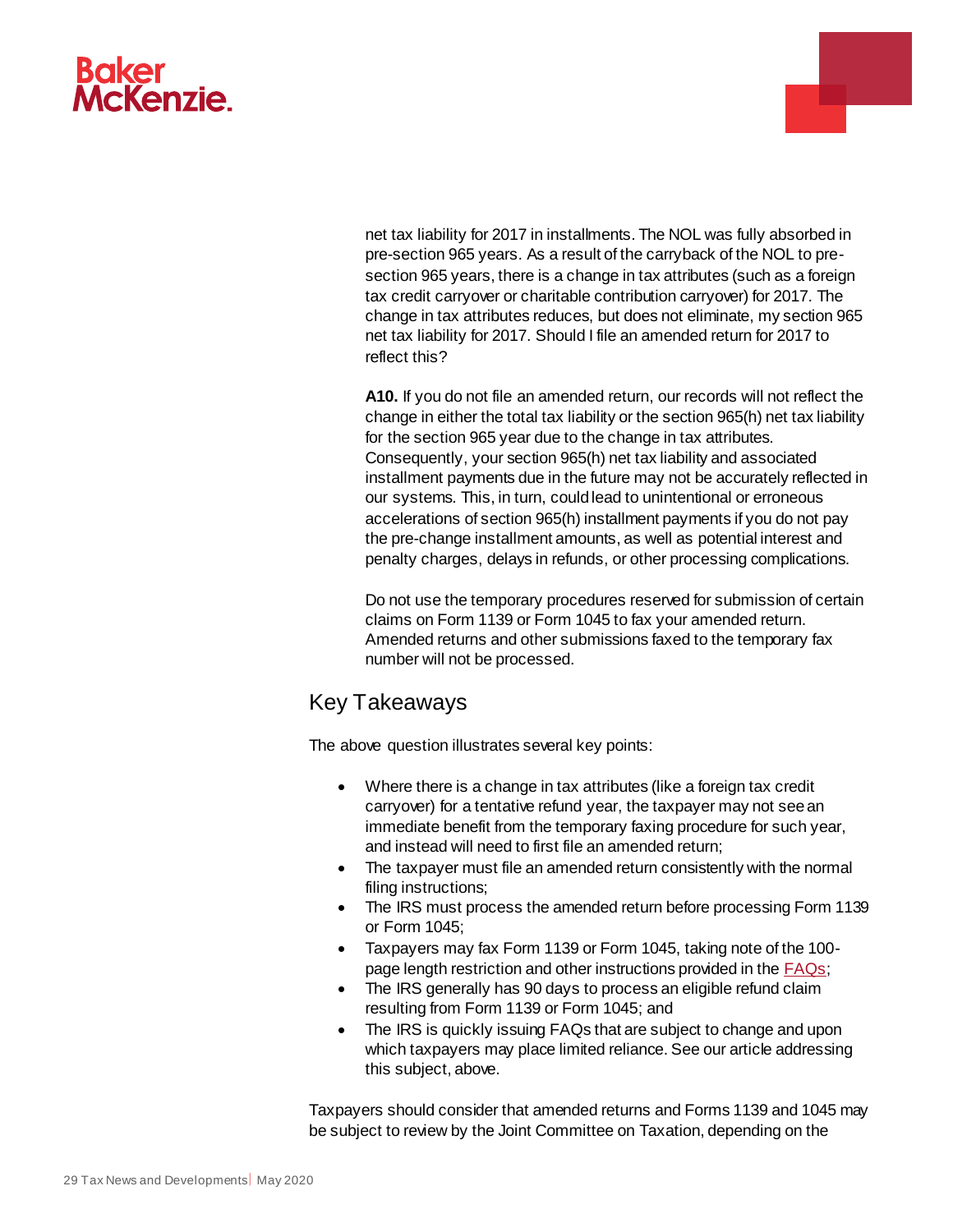

amount at issue. Further, current law may be inconsistent with the positions taken on the original return. Where final regulations have been issued that are more unfavorable to an original reporting position, taxpayers should proceed cautiously if such positions could be open to IRS scrutiny.

#### *By Elizabeth Boone, San Francisco*

÷

# <span id="page-29-0"></span>IRS's FAQs Provide Insights on Transfer Pricing Documentation Best Practices in Extraordinary **Circumstances**

On April 14, 2020, the IRS issued a list of frequently asked questions ("FAQs") in response to a June 2018 IRS Large Business & International ("LB&I") division directive and an IRS Advisory Council recommendation to promote higher quality transfer pricing documentation. Echoing the messages emanating from the FAQs, companies dealing with challenging circumstances posed by the COVID-19 pandemic may want to conduct a "self-assessment" of their transfer pricing compliance to proactively address concerns the IRS might raise in future audits.

#### Context for Best Practices

Although maintaining transfer pricing documentation is not explicitly required under the Code, a taxpayer has an increased risk of incurring a 20 percent to 40 percent penalty on a section 482 transfer pricing adjustment that exceeds the relevant dollar thresholds. A taxpayer could be exempted from this net adjustment penalty if it prepares adequate and timely transfer pricing documentation that satisfies the requirements under Treas. Reg. § 1.6662-6. In addition to protection against penalties, the IRS also believes that proper transfer pricing documentation may increase "the potential for deselection of issues earlier in the examination process" and "sav[es] both the taxpayer and the IRS time examining low-risk transfer pricing issues." The FAQs caution, however, that taxpayers must articulate more focused and useful information in their documentation. Inadequate, incomplete, or untimely production of documentation will not facilitate efficient transfer pricing audits or risk assessments for either taxpayers or examiners.

#### Overview of FAQ Documentation Best Practices

Citing the IRS's observations of common mistakes, the FAQs in a non-exclusive list categorize areas in documentation that could be improved to support adequately the reasonableness of the taxpayers' selection of transfer pricing method and the manner in which they apply it. An overarching theme of the FAQs appears to be a desire for additional detail, analysis, and support in the documentation relating to all aspects of the taxpayer and its intercompany transfer pricing. For instance, the FAQs suggest that a summary of all of the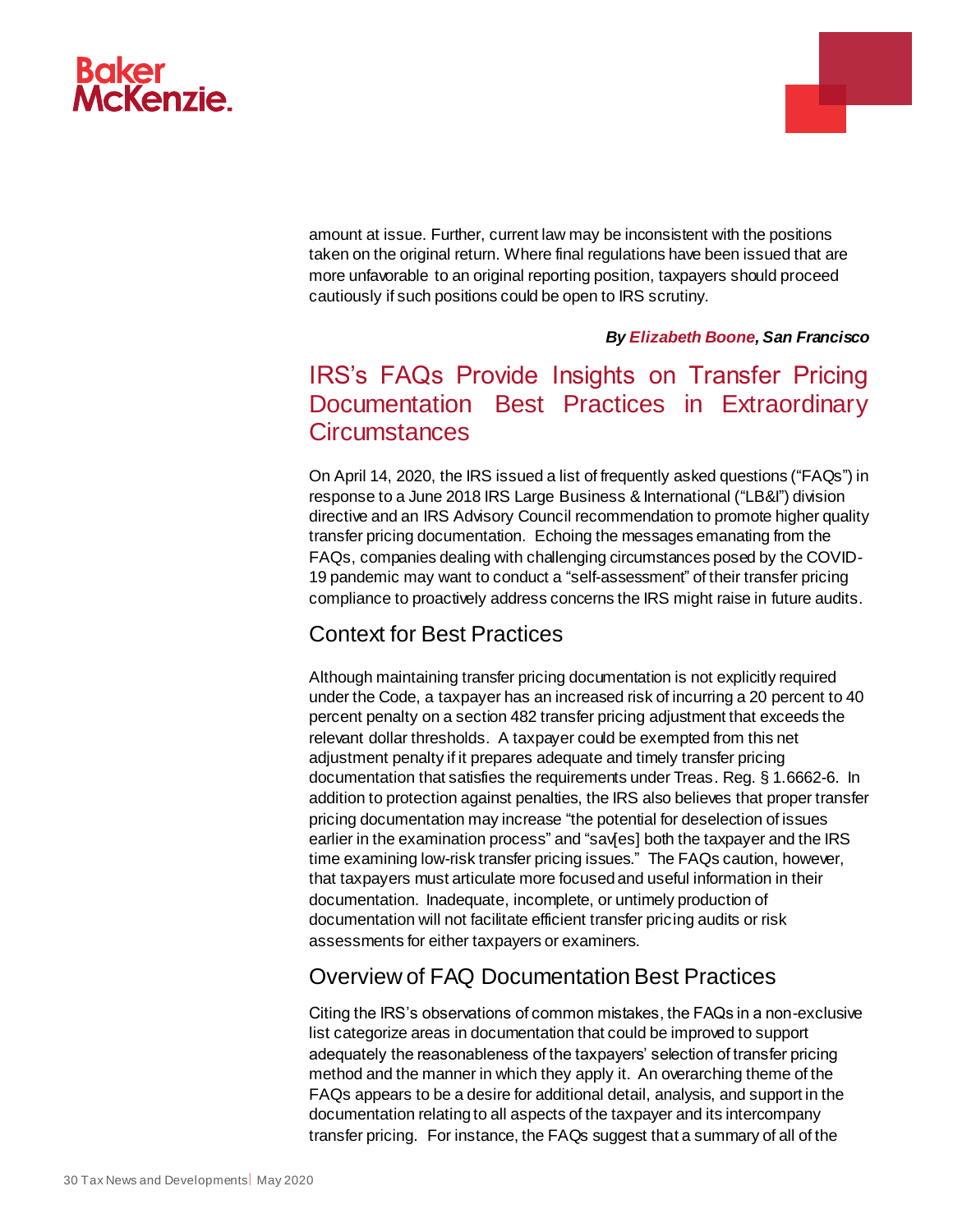

taxpayer's intercompany transactions at the beginning of transfer pricing documentation "can help focus review and examination on the most significant transactions."

L.

As another example, the FAQs make clear that the industry and company analyses in the documentation should not be window dressing. Rather, the taxpayer should "tell its story" and provide context for related-party transactions, including any economic downturns that the industry is experiencing or other unforeseen special business circumstances that affect the transfer pricing results. The FAQs likewise recommend that the functional analysis in the documentation be well supported and not rely on broad assumptions about the business and industry, and that the allocation of risk between controlled parties be addressed and supported, with an emphasis on intercompany policies or agreements supporting such allocation.

Similarly, the FAQs cite, among other common errors, inadequate comparability analyses that fail to support any adjustments to the comparables and suggest that taxpayers include a thorough analysis of how and why comparability adjustments were selected and applied, including whether the adjustments were rational and consistent. The FAQs also advise that both the selection of the best method and the profit level indicator ("PLI") be substantively supported beyond simple conclusory statements, along with a reasoned basis for the rejection of other specified methods.

Among the recommendations in the FAQs is also a suggestion to taxpayers to consider conducting a "self-assessment" or sensitivity analysis around the various parameters used in the transfer pricing analysis. This analysis should include, for instance, evaluating the strength of the comparability analysis and the benchmark companies (e.g., reevaluating the analysis if removal of one comparable causes the tested party's results to fall outside the benchmark range), comparing the tested party's results against a variety of PLIs and being prepared to address potential inconsistencies between PLI results, and evaluating the reasonableness of how system profits are shared between related parties.

Overall, the IRS intends these recommendations to lead to more robust transfer pricing documentation and, correspondingly, a more efficient transfer pricing assessment and examination for both taxpayers and the IRS.

#### Relevance of the New FAQs for Responding to Crisis

Although not specifically targeted to businesses responding to the COVID-19 crisis, the FAQs nonetheless offer insightful illustrations of how a taxpayer could articulate solid and cogent transfer pricing positions on its losses relating to extraordinary circumstances in well-prepared documentation. This provides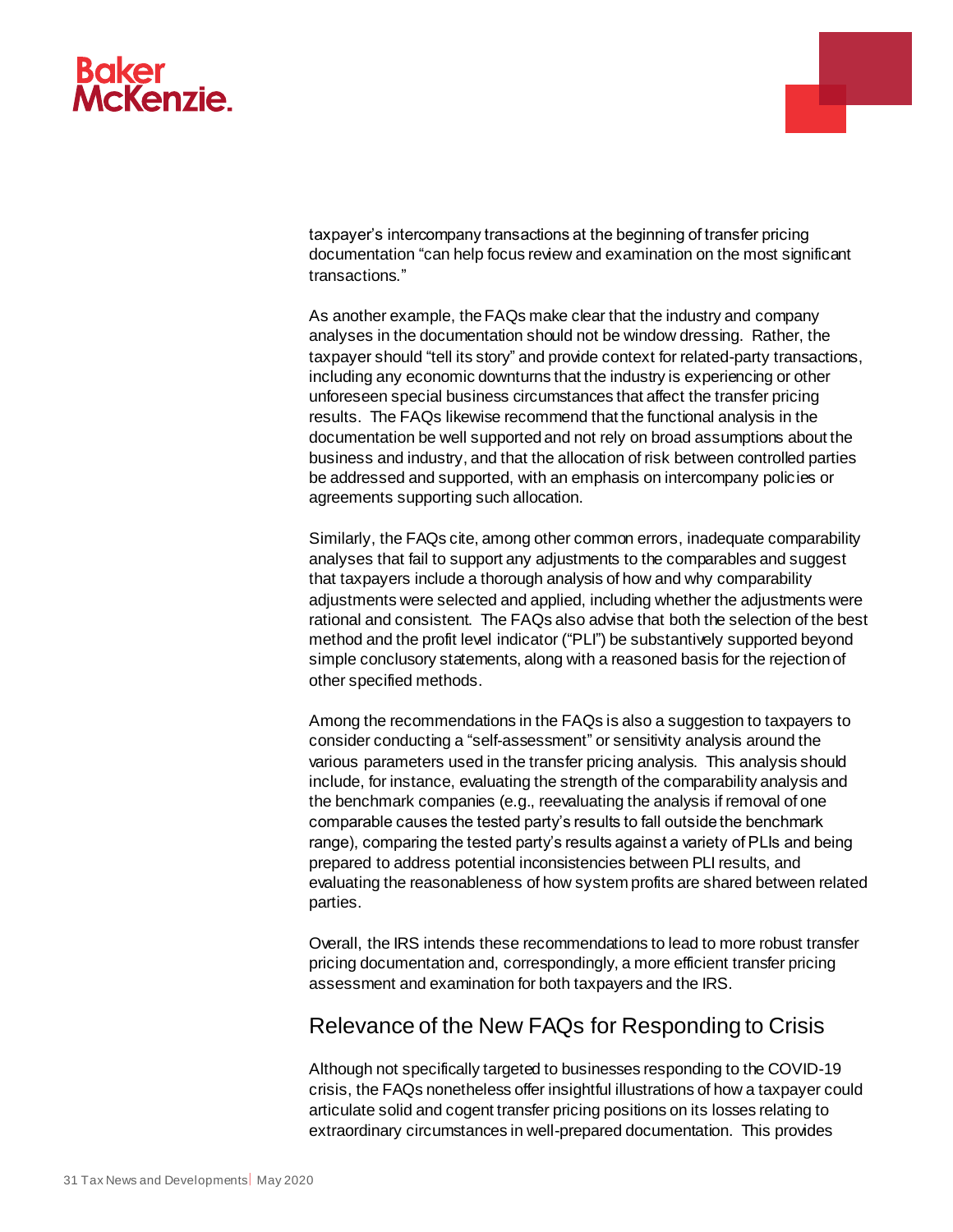

useful guidance for preparing documentation by companies impacted by the current COVID-19 crisis.

In one example discussed in the FAQs, a US company distributes heavy machinery it purchases from its foreign parent and expects to earn a return of X% of sales under normal business circumstances. In 2017, the year under audit, the US distributor had significant losses. The FAQs note that these losses may be an initial indicator of incorrect intercompany prices under normal business circumstances. However, during 2017, the demand for the company's heavy machinery dropped unexpectedly, and the US distributor sold fewer machines than anticipated, resulting in losses for the US distributor. Because the loss was caused by an unexpected change in the company's business circumstances, and not by non-arm's length intercompany prices, the FAQs suggest that the transfer pricing documentation of the company should thoroughly explain how the unforeseen business circumstances experienced by the company, rather than intercompany prices, caused the losses. Accordingly, companies experiencing losses a result of COVID-19 and/or the current economic environment should memorialize these unusual situations in their documentation to demonstrate that unforeseen circumstances caused any losses, and not inappropriate transfer pricing.

Notably, the IRS warns against "manipulat[ing] [the] set of comparable companies" used in the transfer pricing analysis to benchmark the losses experienced by the US company. Under the facts above, the IRS cautioned against using companies that are not truly comparable to the US distributor to cause the results of the distributor to fall within the interquartile range of comparable company profitability. According to the IRS, taxpayers adopting such an analysis in its documentation will "considerably lengthen" the audit period and burden the taxpayer with additional requests for information. Despite this pronouncement, and particularly for companies experiencing negative impacts as a result of the current economic and global environment, it will nevertheless be an important exercise to revisit the comparables comprising the comparability analysis to ensure that they in fact remain comparable and are facing similar economic conditions or business disruptions as the tested party. Any such changes to the comparables, however, should be fully justified and addressed in the documentation.

## Further Reflections

With the economic distress that companies may be experiencing as a result of COVID-19, and the corresponding changes that companies may be adopting to address the global crisis, companies should consider how to present and support the present economic and operational circumstances, relevant financial results, and any operational/transfer pricing changes to the IRS and other auditors. Transfer pricing documentation provides an initial platform and an opportunity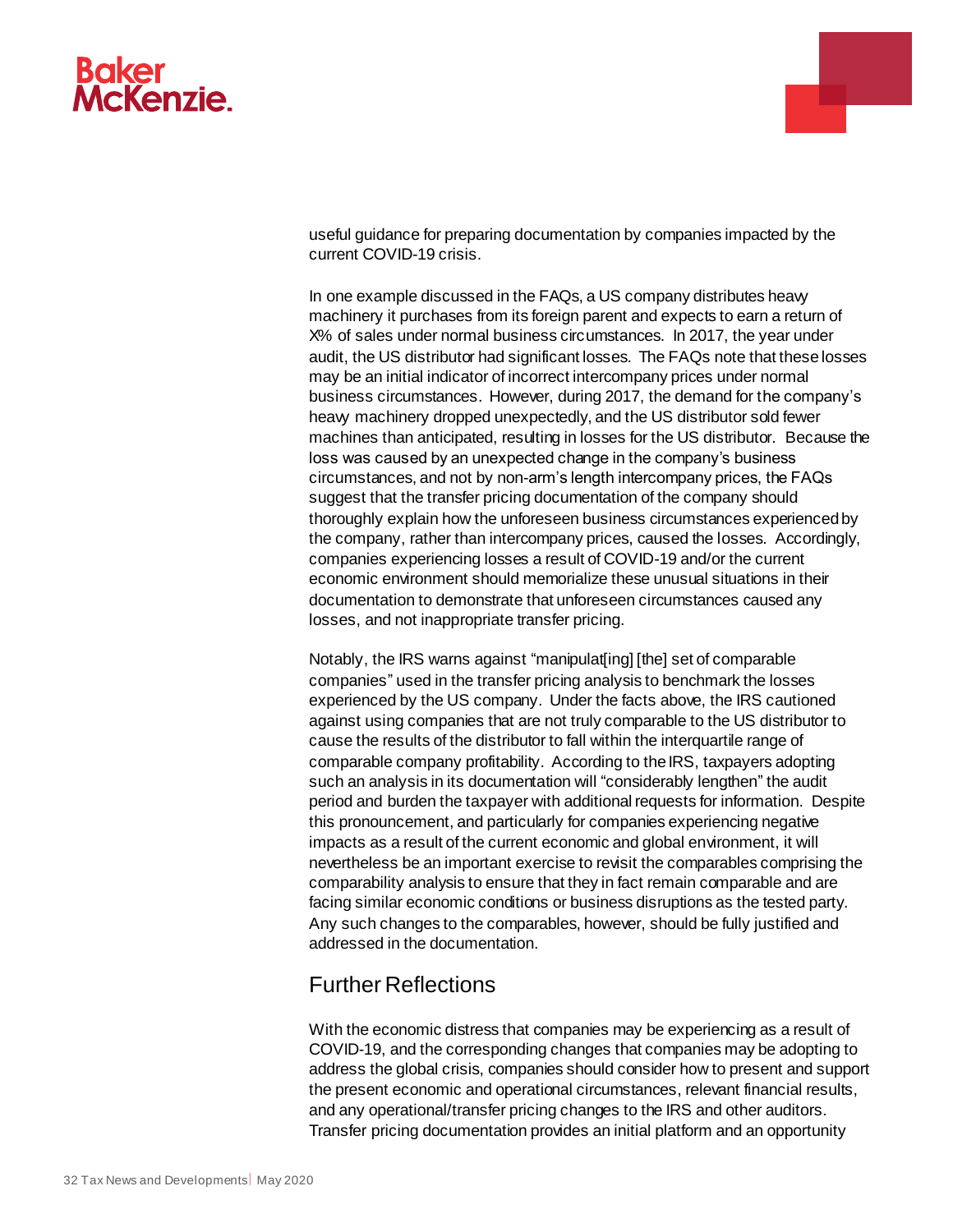

from which companies can develop the information necessary for an audit. Companies are encouraged to review their transfer pricing compliance and ensure they adequately support not only the potential changes to the financial results but also the conditions precipitating the changes in preparing their contemporaneous documentation. In the meantime, companies should not shy away from reassessing a comparability analysis where the comparable companies and the tested party face varying economic distress or business disruptions created by COVID-19 and react differently. Further, documentation is the first step, and companies should prepare to defend any changes set forth in the documentation in a forthcoming IRS examination.

#### *By [Amanda Worcester-Martin](https://www.bakermckenzie.com/en/people/w/worcester-amanda-h)[, Vivek Patel](https://www.bakermckenzie.com/en/people/p/patel-vivek-a) an[d Winna Li,](https://www.bakermckenzie.com/en/people/l/li-winna) Washington, DC*

## <span id="page-32-0"></span>2019 APMA APA Statistics Show Improvement

On March 25, 2020, the IRS issued its Announcement and Report Concerning Advance Pricing Agreements (*[Announcement 2020-2, 2020-15 I.R.B. 609 \(April](https://www.irs.gov/irb/2020-15_IRB)  [6, 2020](https://www.irs.gov/irb/2020-15_IRB)*)) (the "2019 APA Report"), which presents the key results of the IRS's Advance Pricing and Mutual Agreement Office ("APMA"). The 2019 APA Report provides general information regarding the operation of the office, including staffing, and statistical information regarding the numbers of APA applications received and resolved during the year, including demographics of companies involved, demographics of countries involved, industries covered, and transfer pricing methods ("TPMs") employed. The following article summarizes the highlights of the report and provides observations based on our experience with APMA and APAs, both within the program and as counsel to companies in the program.

## APA Filings

Not surprisingly, the number of new APA filings decreased significantly from 203 in 2018 to 121 in 2019. This likely was due to companies strategically filing for APAs in 2018 before the APA user fee hikes effective on July 1, 2018, and January 1, 2019. That said, the number of APA filings in 2019 was largely consistent with the number of annual filings since 2011 (the major anomaly other than 2018 was 2015 when companies filed APA requests before compliance requirements under Rev. Proc. 2015-41 came into effect). Additionally, the number of multilateral APAs filed in 2019 increased again compared to 2018 (eight vs. seven, respectively), which combined is more than double the number filed from 2000 through 2017 (eleven). There are potential efficiencies created by resolving transfer pricing issues in several countries simultaneously, including from the taxpayer's perspective, the possibility of avoiding audits of APA transactions (depending on local country rules).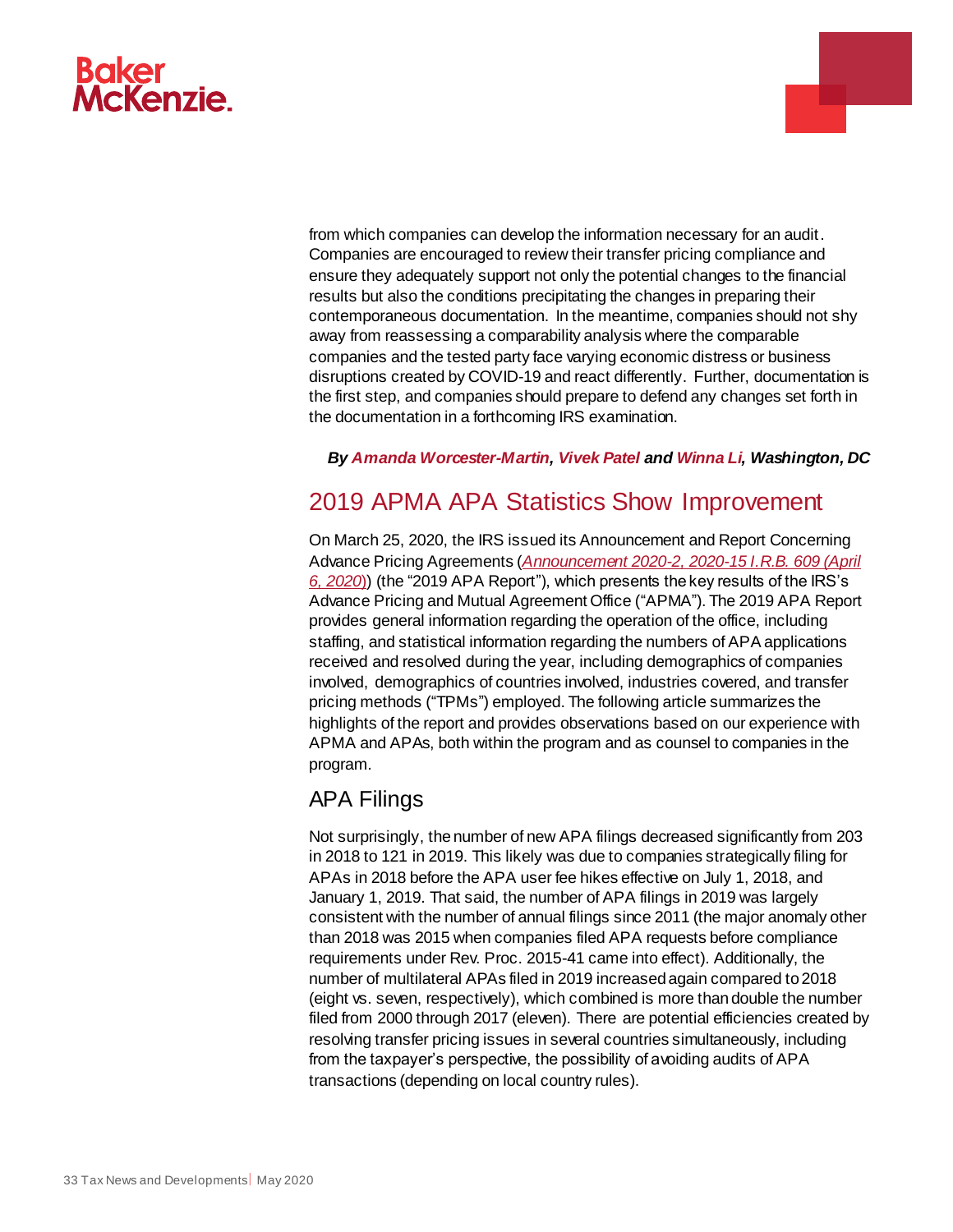# **Baker McKenzie**



# APA Processing

The overall APA inventory in 2019 notched down slightly compared to 2018 (454 and 458, respectively), despite the government shutdown that covered most of January 2019. The number of bilateral APAs pending was nearly the same as in 2018 (387 and 386), while the unilateral APAs pending decreased (from 58 to 46). Japan (28%), India (21%), Canada (10%), Germany (8%), and Korea (5%) constituted the majority of the pending bilateral APAs, which was largely consistent with 2018. The report also included the number of pending bilateral APAs involving Mexico (5%), the UK (4%), Italy (4%), and all other countries (15%). There were 22 multilateral APAs pending in 2019 compared to 13 in 2018, which is a significant increase.

For APAs executed in 2019, renewal APA processing times showed improvement, but new APAs took about the same time as in 2018. Bilateral APAs executed in 2019 required less time to complete compared with 2018 (40.5 months (median) compared with 42.1 months (median)). Not surprisingly, APAs requiring the shortest processing times were unilateral APA renewals (30.7 months (median)). As indicated in the 2019 APA Report, of the 18 different measures of processing time (e.g., average vs. median months, unilateral vs. bilateral APA, new vs. renewal APA), all but two measures showed improvement in 2019 compared with 2018. This was accomplished while having the same number of APMA personnel as in 2018 (though with four fewer team leaders and four more economists).

Additionally, APMA released the "functional cost diagnostic model" ("FCDM") in 2019, which is intended to evaluate whether a one-sided method is the best method for the covered issue(s). The FCDM is complex and requires additional time and resources to apply (and may be contrary to positions held by companies and/or treaty partners), and it is likely that those cases in which APMA requests an FCDM analysis may face higher processing times. However, the FCDM did not appear to increase processing times in 2019. Perhaps the APAs executed in 2019 were too far along in the negotiation process for APMA to require an FCDM analysis. It remains to be seen how widespread use of the FCDM will be going forward.

## APA Terms

APA term lengths, including rollback years, averaged six years in 2019 (down from seven years in 2018 and 2017). The largest number of APAs were executed with five-year terms (44% of the total) and 86% had terms of five or more years. In addition to the impact of aging inventory, long APA terms can be a product of complex issues, difficult competent authority negotiations, and the desire for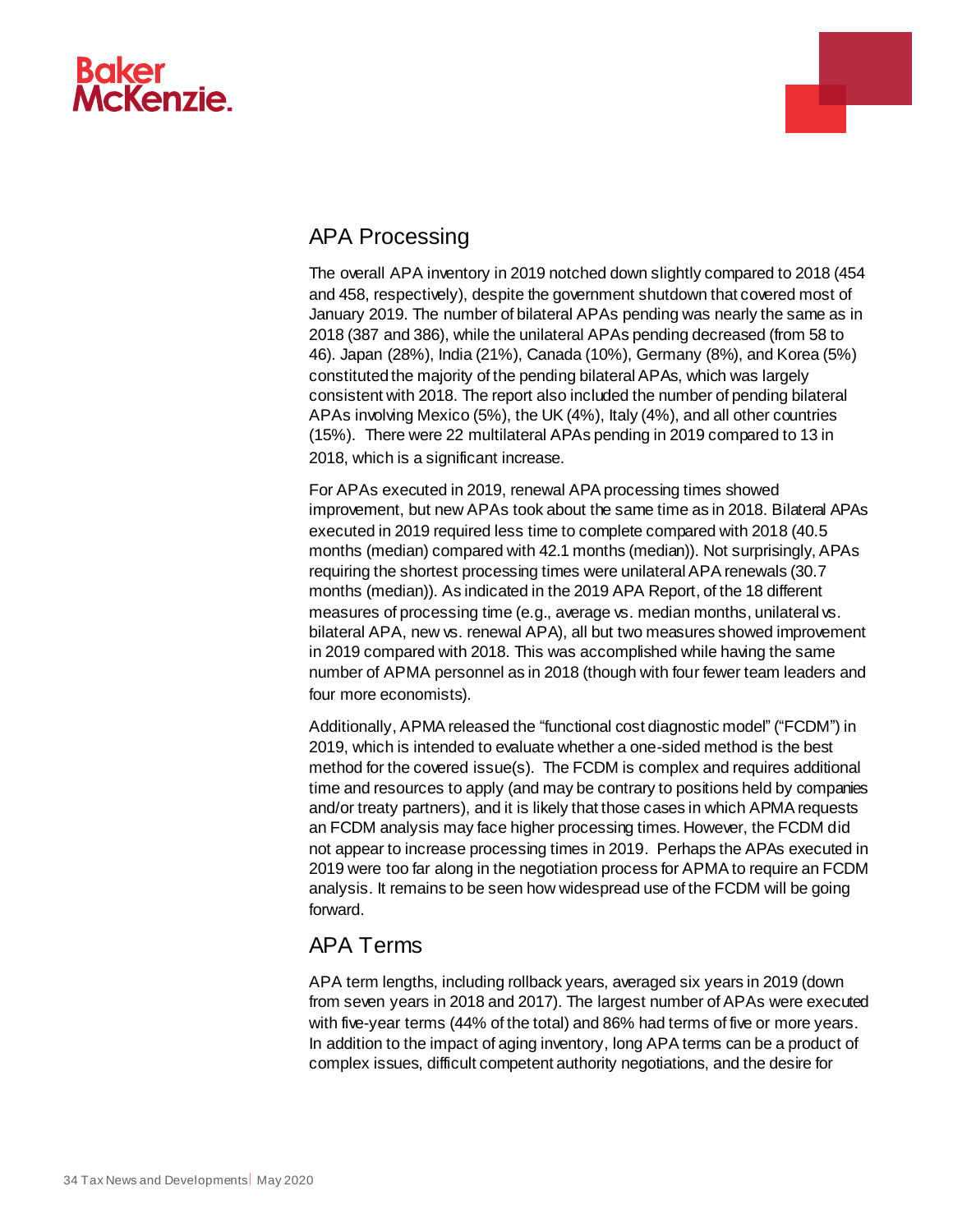

prospective coverage. In 2020, it is possible that the impact of COVID-19 may limit companies', or treaty partners', desire to extend proposed APA terms.

a.

## TPMs Applied

For 2019, the comparable profits method/transactional net margin method ("CPM/TNMM") continued to be the most commonly applied TPM for tangible and intangible property transactions (applied to 81% of such transactions). Regarding the profit level indicator ("PLI") used when the CPM/TNMM is employed, the operating margin (defined as operating profit divided by net sales) was applied 64% of the time – continuing to decline from 85% in 2017 and 68% in 2018. The Berry ratio, return on assets, or other PLIs were applied in the remaining cases, and the 2019 APA Report, unlike pre-2016 reports, does not separately state the number of times that PLIs other than the operating margin were used.

For services transactions, the CPM/TNMM also was the most common TPM with the operating margin or markup on total costs being used as the PLI for a combined 65% of the services transactions. These two PLIs were used a combined 11% less than in 2018.

#### **Conclusion**

The streamlined intake processes and the increase in information required by Rev. Proc. 2015-41 was intended to reduce processing time by ensuring APMA started with the information it needed. The effects of these changes perhaps began to bear fruit in 2019 with the general decrease in processing times and slight decrease in inventory. Further, APMA opened its hiring process in early 2020, which potentially could help to further decrease processing times and to alleviate some of the 2018 inventory spike noted above. However, while APMA has been working from home during the pandemic, it is likely that APA processing times around the globe could increase in 2020 due to a general slowdown in negotiations with many treaty partners. Only time will tell the full impact of COVID-19 on APAs (for further insight *see [APAs: The Quest for](https://www.bakermckenzie.com/en/insight/publications/2020/04/tax-apa-quest-for-certainty)  [Certainty in Times of Uncertainty](https://www.bakermckenzie.com/en/insight/publications/2020/04/tax-apa-quest-for-certainty)*).

*By [Donna McComber](https://www.bakermckenzie.com/en/people/m/mccomber-donna) an[d Kent Stackhouse,](https://www.bakermckenzie.com/en/people/s/stackhouse-kent-p) Washington, DC*

# <span id="page-34-0"></span>DAC6 Reporting Deadlines Relaxed in Response to Pandemic

On May 8, 2020, the EU Commission released its *[Council Directive Amending](https://ec.europa.eu/taxation_customs/sites/taxation/files/08-05-2020-proposal_for_a_council_directive_amending_directive_201116eu.pdf)  Directive 2011/16/EU to Address [the Urgent Need for Deferring Certain Time](https://ec.europa.eu/taxation_customs/sites/taxation/files/08-05-2020-proposal_for_a_council_directive_amending_directive_201116eu.pdf)  [Limits for the Filing and Exchange of Information in the Field of Taxation Due to](https://ec.europa.eu/taxation_customs/sites/taxation/files/08-05-2020-proposal_for_a_council_directive_amending_directive_201116eu.pdf)  [the COVID-19 Pandemic](https://ec.europa.eu/taxation_customs/sites/taxation/files/08-05-2020-proposal_for_a_council_directive_amending_directive_201116eu.pdf)*, which proposes to member states a three-month delay to all deadlines for DAC6 reporting. The proposal also provides for an additional three-month deferment if necessary. The proposal came shortly after certain member states and several major financial institutions requested reporting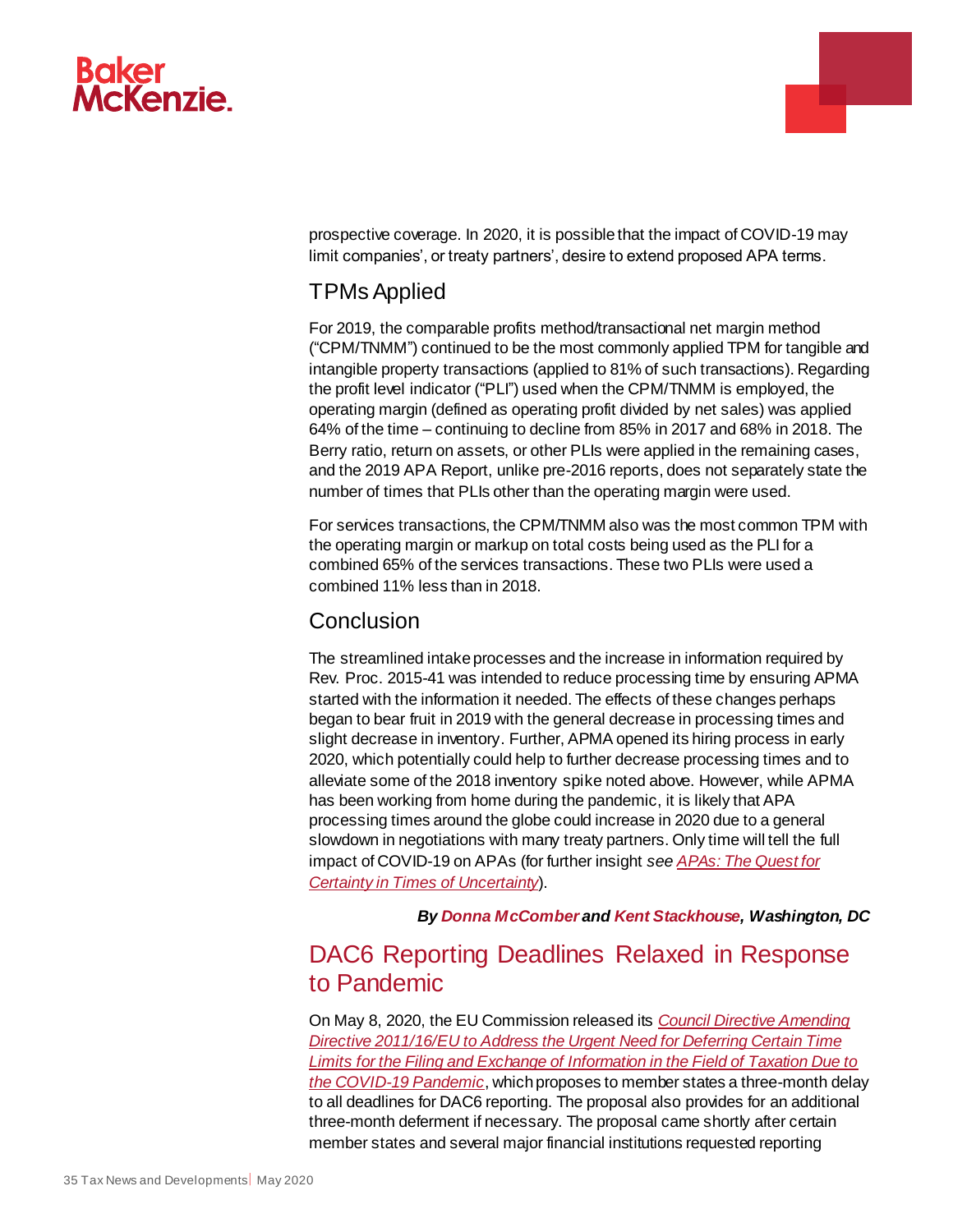

delays, citing to COVID-19-related concerns regarding the ability of taxpayers and intermediaries to meet reporting deadlines and the capacity of tax administrations to process the information.

## Key Reporting Dates

Two distinct periods are considered under DAC 6 for the reporting of reportable transactions by intermediaries or taxpayers. Under the proposal, these periods would be adjusted as follows:

- **The "Look-back Period":** the period between June 25, 2018 and June 30, 2020 for which reporting would be due by November 30, 2020; and
- **The "Business-as-Usual Period"**: which would include both
	- o the period from July 1, 2020 to September 30, 2020 which would be subject to delayed reporting and due on October 31, 2020 (i.e., "within 30 days" of October 1, 2020); and
	- $\circ$  any period after July 1, 2020 that is not affected by a reporting delay, for which the reporting is due within 30 days.

Similarly, member states would have three additional months for the first automatic exchange of information on reportable cross-border arrangements, with reporting deferred until January 31, 2021.

Note that if an additional three-month deferral is granted, these dates would change.

For a more detailed overview of implementation of the delayed deadlines, please see ou[r recent client alert](https://insightplus.bakermckenzie.com/bm/tax/eu-european-commission-proposes-delay-to-reporting-under-new-dac6-mandatory-disclosure-regime-due-to-covid-19-disruption). For more background information on DAC6, see [DAC6: The EU's Mandatory Disclosure Regime](https://www.bakermckenzie.com/en/insight/publications/2020/02/dac6-the-eus-mandatory-disclosure-regime).

#### *By Elizabeth Boone, San Francisco*

a.

# <span id="page-35-0"></span>IRS Announces TCJA Compliance Campaign

On May 1, 2020, IRS Large Business and International ("LB&I") announced its *[new](https://www.irs.gov/businesses/corporations/irs-lbi-compliance-campaign-may-1-2020)  [compliance campaign](https://www.irs.gov/businesses/corporations/irs-lbi-compliance-campaign-may-1-2020)* focused on the Tax Cuts and Jobs Act ("TCJA"), stating as follows:

The Tax Cuts and Jobs Act (TCJA) was signed into law on December 22, 2017. Taxpayers have filed returns for 2017 and 2018 and are in the process of preparing and filing 2019 returns. In 2020, the majority of returns that will be under review by LB&I will be returns reflecting changes brought about by TCJA; and in light of that, LB&I has initiated the TCJA Campaign to closely monitor issues on a select pool of returns and share information learned throughout LB&I and the IRS. LB&I is also considering the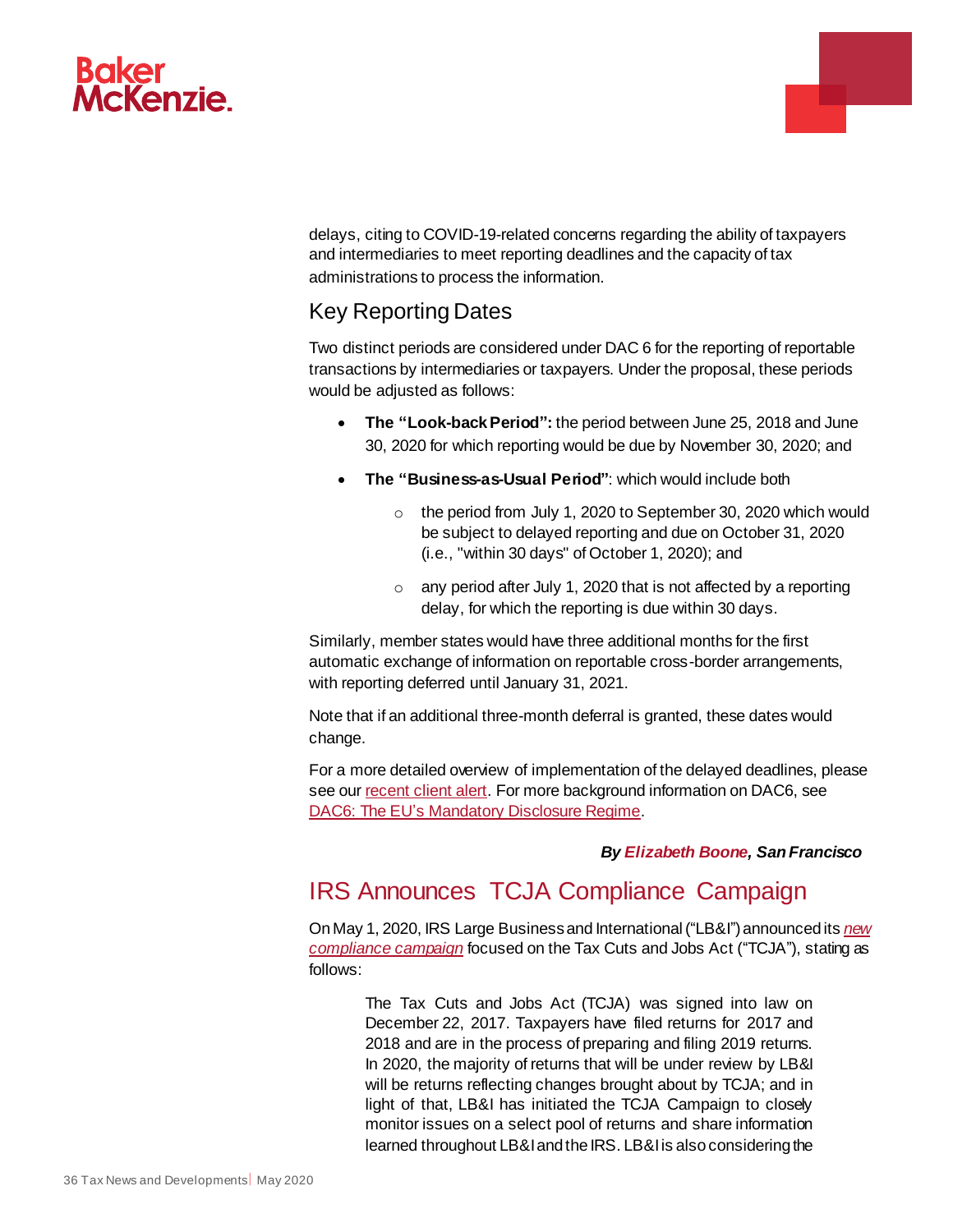

impact of the Coronavirus Aid, Relief and Economic Security (CARES) Act on these returns as well as any others examined. The goal of this campaign is to identify transactions, restructuring and technical issues and better understand taxpayer behavior under the new law. The treatment streams for this campaign may include examinations, soft letters, outreach, new and improved practice units and development of future issue-based campaigns.

This is just one of th[e many new compliance campaigns](https://www.irs.gov/businesses/large-business-and-international-compliance-campaigns) LB&I has "identified, approved, and launched" since it announced the 13 initial campaigns on January 31, 2017.

#### *By [Donna McComber](https://www.bakermckenzie.com/en/people/m/mccomber-donna) an[d Kent Stackhouse,](https://www.bakermckenzie.com/en/people/s/stackhouse-kent-p) Washington, DC*

# <span id="page-36-0"></span>Some Planning Opportunities for Families Amidst **Crisis**

On April 29, 2020, the United States Bureau of Economic Analysis ("BEA") released data showing that the United States economy shrank in Real GDP terms at a 4.8% annualized pace in the first quarter of 2020. At the same time, the International Monetary Fund reported the Real GDP slide in the United States was even higher. In response to this economic decline, the United States Federal Reserve reduced its target federal funds interest rate on March 16, 2020, with the benchmark United States Treasury 10-year bond hitting a record low yield on March 9, 2020. This has resulted in the IRS reducing the Applicable Federal Rate ("AFR") to record lows. While this might not be welcome news as a whole, it does present an opportunity for certain families to take advantage of the currently depressed fair market valuations and record low interest rates from a US gift and estate tax perspective, which is discussed with more detail in the following client alert, "*[Some Family Planning Opportunities Amidst Crisis](https://www.bakermckenzie.com/en/insight/publications/2020/05/us-some-family-planning-opportunities)*."

#### *By [Daniel Hudson,](https://www.bakermckenzie.com/en/people/h/hudson-daniel-w) Miami*

# <span id="page-36-1"></span>IRS Provides COVID-19 Relief for Tax Deadlines and Tax Payments and 60-Day Relief for Foreign Nationals' Days of Presence

The IRS has provided relief to taxpayers with tax returns and tax payments due April 15, 2020, in the form of a series of Revenue Procedures extending the due dates of the tax returns and tax payment. The due dates are generally extended to July 15, 2020, but the date in some cases may be different.

The IRS has also expanded the medical condition exception to the substantial presence test for foreign national individuals whose US tax residency status may be impacted by the travel disruptions, border closings, and other shelter-in-place orders related to COVID-19.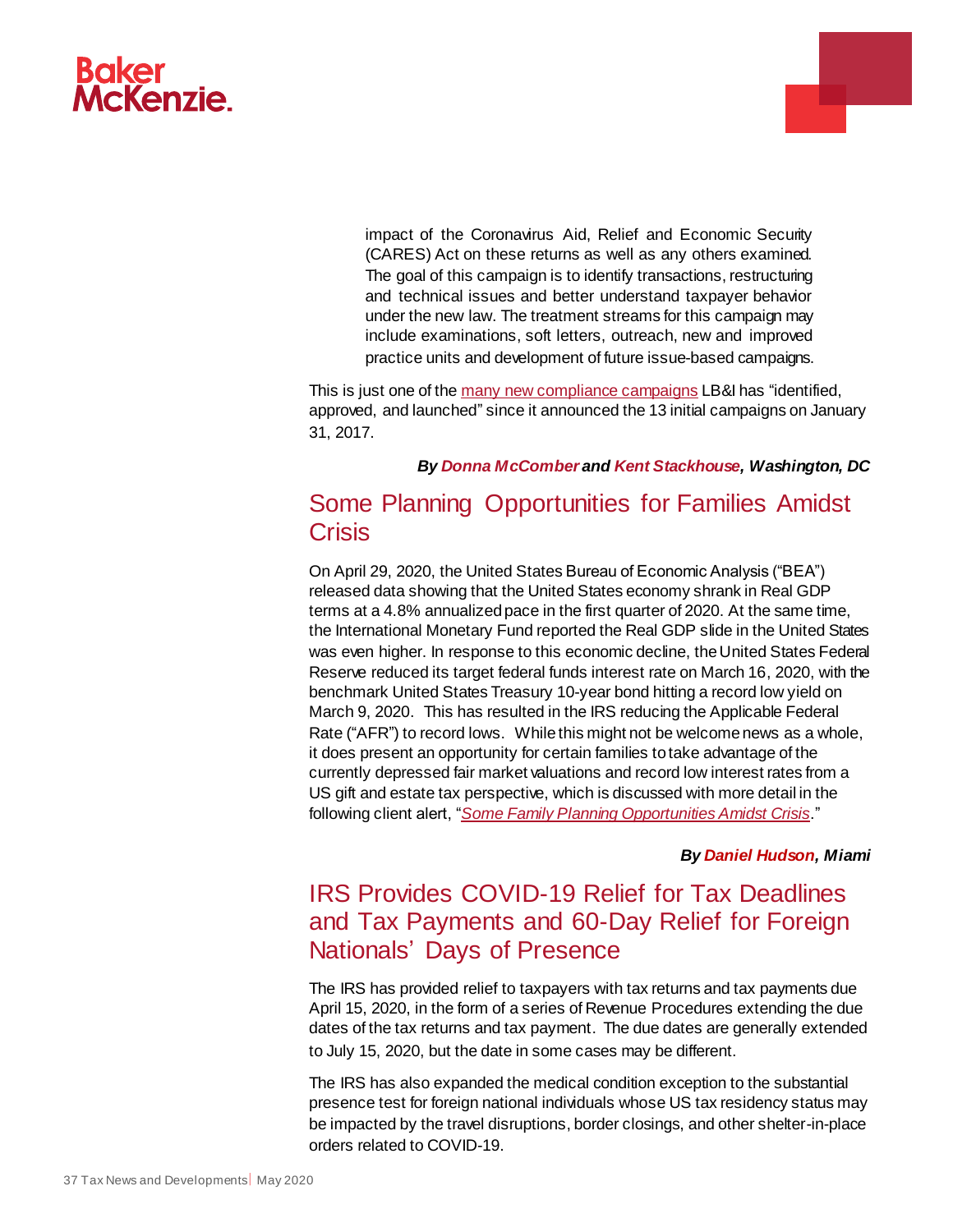

For additional information, please see Baker McKenzie client alerts, "*[COVID-19 -](https://insightplus.bakermckenzie.com/bm/resilience-recovery-renewal/international-covid-19-tax-immigration-and-social-security-implications-for-mobile-individuals_2) [Tax, Immigration and Social Security Implications for Mobile Individuals](https://insightplus.bakermckenzie.com/bm/resilience-recovery-renewal/international-covid-19-tax-immigration-and-social-security-implications-for-mobile-individuals_2)*" and "*[United States: Asked and Answered, IRS Expands Medical Condition Exception](https://insightplus.bakermckenzie.com/bm/tax/united-states-asked-and-answered-irs-expands-medical-condition-exception-to-include-us-days-of-presence-related-to-covid-19)  [to Include US Days of Presence Related to COVID-19](https://insightplus.bakermckenzie.com/bm/tax/united-states-asked-and-answered-irs-expands-medical-condition-exception-to-include-us-days-of-presence-related-to-covid-19)*."

#### *By [Ceci Hassan,](https://www.bakermckenzie.com/en/people/h/hassan-cecilia-b) Miami*

# <span id="page-37-0"></span>State and Local Tax - COVID-19 Updates

The Baker McKenzie State and Local Tax Subpractice group has published a number of updates on the state and local tax effects of COVID-19. Recent blog posts have addressed nexus and apportionment relief for employers with telecommuting employees, as well as the latest extensions of corporate income tax and sales and use tax deadlines.

For more information on these and other recent state and local tax updates, please see "*[State and Local Tax Responses to COVID-19: Nexus and](https://insightplus.bakermckenzie.com/bm/tax/north-america-state-and-local-tax-responses-to-covid-19-nexus-and-apportionment-relief-for-employers-with-telecommuting-employees)  [Apportionment Relief for Employers With Telecommuting Employees \[Updated](https://insightplus.bakermckenzie.com/bm/tax/north-america-state-and-local-tax-responses-to-covid-19-nexus-and-apportionment-relief-for-employers-with-telecommuting-employees)  [April 22, 2020](https://insightplus.bakermckenzie.com/bm/tax/north-america-state-and-local-tax-responses-to-covid-19-nexus-and-apportionment-relief-for-employers-with-telecommuting-employees)*]" and "*[State and Local Tax Responses to COVID-19: Corporate](https://insightplus.bakermckenzie.com/bm/tax/north-america-state-and-local-tax-responses-to-covid-19-corporate-income-tax-and-sales-and-use-tax-deadline-extensions-updated-may-3-2020)  Income [Tax and Sales and Use Tax Deadline Extensions \[Updated May 3,](https://insightplus.bakermckenzie.com/bm/tax/north-america-state-and-local-tax-responses-to-covid-19-corporate-income-tax-and-sales-and-use-tax-deadline-extensions-updated-may-3-2020)*  [2020](https://insightplus.bakermckenzie.com/bm/tax/north-america-state-and-local-tax-responses-to-covid-19-corporate-income-tax-and-sales-and-use-tax-deadline-extensions-updated-may-3-2020)]" on the SALT Sawy blog, available at www.saltsawy.com.

#### *By [Dmitrii Gabrielov,](https://www.bakermckenzie.com/en/people/g/gabrielov-dmitrii) New York*

# <span id="page-37-1"></span>OECD Races Toward Completing Final Report on Digital Economy

Taxpayers have limited time to include their practical perspectives in the largest reshaping of the international tax system in a generation. On the heels of the US's Tax Cuts and Jobs Act ("TCJA"), the Organisation of Co-Operation and Economic Development ("OECD") continues to target an end of 2020 "consensus solution" of a how to tax multinationals in the new economy ("Pillar One"), including the design of a backstop global minimum tax measure ("Pillar Two"). Both Pillars are stunning in their scope as they not only affect newer digital economies, but have ramifications for all multinationals. Moreover, US multinationals should be cognizant that this unprecedented tax system roll-out, similar to experiences with the TCJA, will run into practical complexities and nuances that will multiply the controversies in all OECD jurisdictions. This article looks to recent experiences of the TCJA and the OECD's Pillar One on the upcoming challenges in this sprint to develop Pillar Two, and encourages multinationals to actively engage with their policy-makers to avoid foot faults in the design of the future international tax system."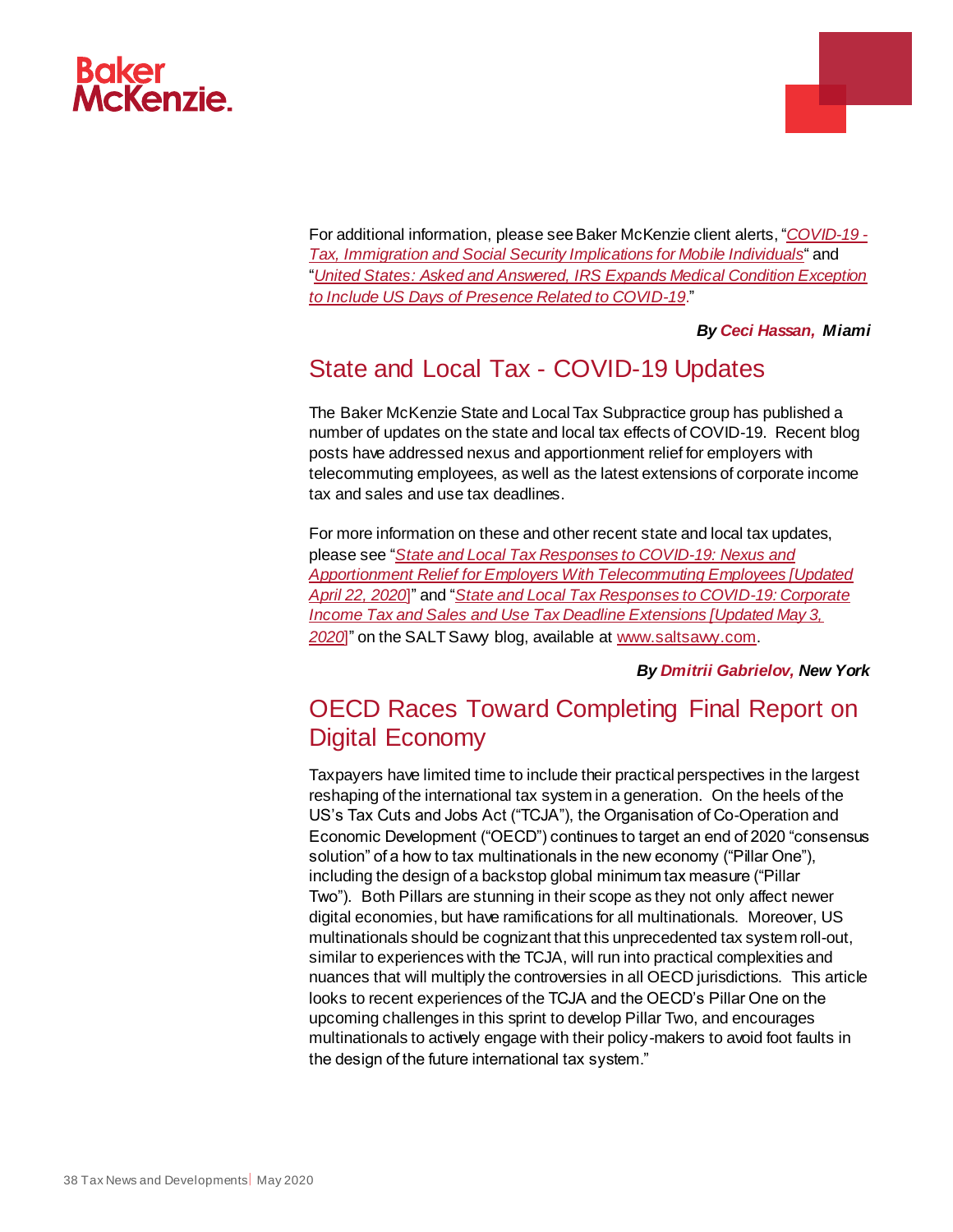

For a more thorough discussion, please refer to the following article, "*OECD Races Toward Completing Final Report on Digital Economy*" published by TEI Magazine (available a[t www.bakermckenzie.com\)](https://insightplus.bakermckenzie.com/bm/tax/all-north-america-oecd-races-toward-completing-final-report-on-digital-economy).

#### *By [Gene Tien,](https://www.bakermckenzie.com/en/people/t/tien-gene) Palo Alto*

# <span id="page-38-0"></span>IRS Private Ruling: Modifications to Trust Agreement and Creation of Successor Trusts Did Not Cause Trust to Lose GST Tax Exemption

In five private letter rulings released on March 27, 2020, the IRS took the position that proposed modifications to a trust agreement and the creation of successor trusts would not cause a trust or the successor trusts to lose their exemption from the generation-skipping transfer ("GST") tax. The IRS issued 5 identical private letter rulings in response to what appears to have been a joint inquiry made by five interested and related parties. The facts and circumstances which led to the issuance of the private letter rulings are particularly interesting and illustrative of the GST tax rules as the initial transfers to trust occurred before September 1985. The IRS's rulings illustrate a consideration and application of both the transitional rules and general rules of the GST tax. The GST tax can pose particular tricky and unforeseen tax issues to those administering and benefitting from trusts that may fall within the purview of GST tax transitional rules. The GST tax should be considered whenever a generation-skipping transfer is being planned or deemed to occur. While the facts that gave rise to the PLRs discussed above involve a trust, a generation-skipping transfer can also occur as outright gift transfers, transfers by will, or a combination of all three.

For additional information, please see Baker McKenzie client alert, "*[IRS Private](https://insightplus.bakermckenzie.com/bm/tax/switzerland-us-irs-private-ruling-modifications-to-trust-agreement-and-creation-of-successor-trusts-did-not-cause-unfavorable-tax-treatment-for-trust)  [Ruling: Modifications to Trust Agreement and Creation of Successor Trusts Did](https://insightplus.bakermckenzie.com/bm/tax/switzerland-us-irs-private-ruling-modifications-to-trust-agreement-and-creation-of-successor-trusts-did-not-cause-unfavorable-tax-treatment-for-trust)  [Not Cause Trust to Lose GST Tax Exemption](https://insightplus.bakermckenzie.com/bm/tax/switzerland-us-irs-private-ruling-modifications-to-trust-agreement-and-creation-of-successor-trusts-did-not-cause-unfavorable-tax-treatment-for-trust)*."

*By [John Cacharani,](https://www.bakermckenzie.com/en/people/c/cacharani-john-richard) Zurich*